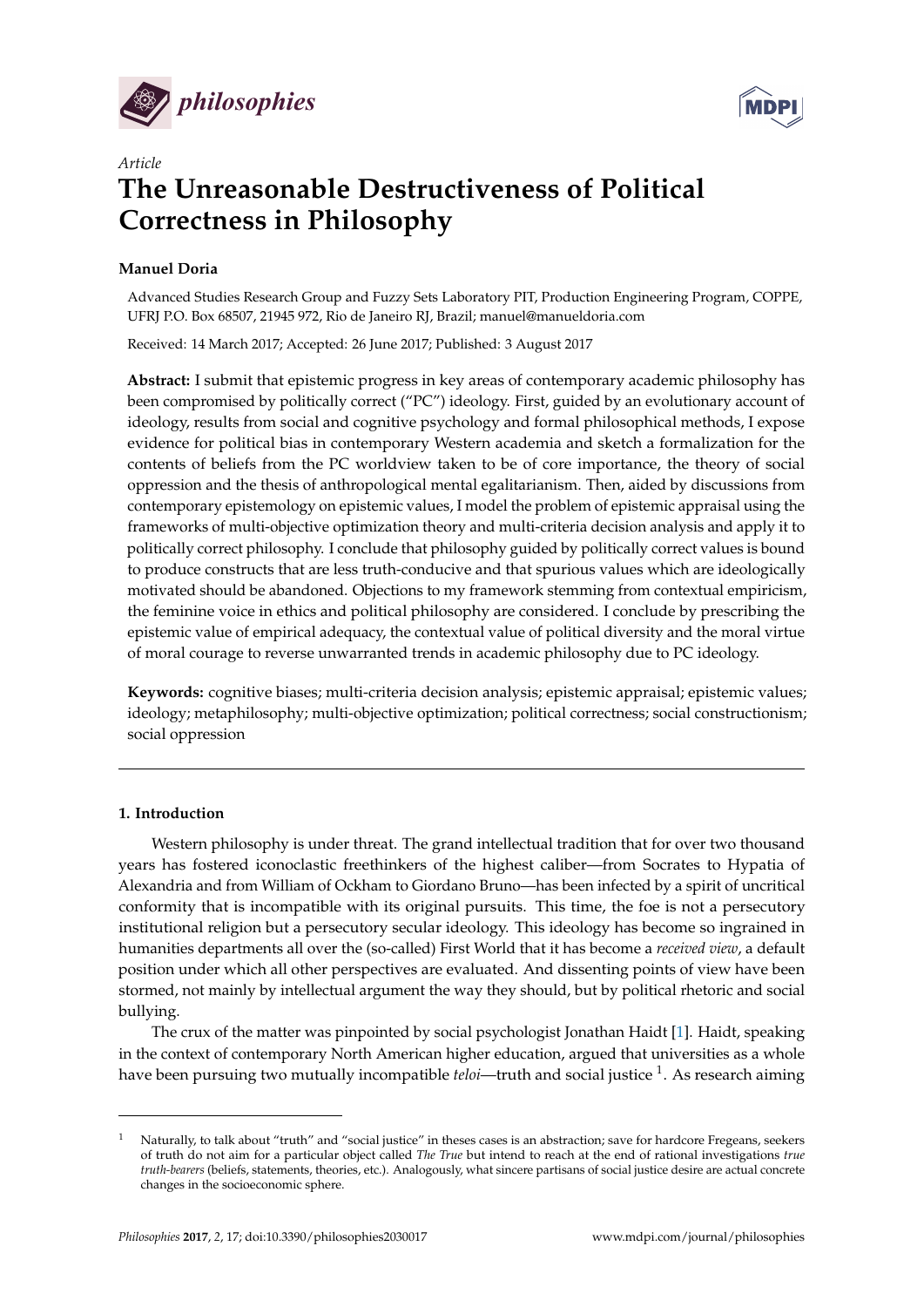at truth is constrained by standards of objectivity, research aiming at social justice is constrained by standards of *political correctness*—and the output of both may diverge *dramatically*.

The recognition that political ideology has been harmfully interfering in the thought processes of professional philosophers of unquestionable intelligence and expertise is not often obvious. Robust empirical results in behavioral economics and cognitive and social psychology over the last four decades have consistently shown that human beings are less the creatures of deliberate rational inquiry we'd wish them to be as they are of instinctive bias, confabulation, and groupthink [\[2–](#page-49-1)[4\]](#page-49-2).

Although this ideology, unlike other ancient institutional enemies of philosophy, is not overtly homicidal <sup>2</sup>, I claim that it is promoting the assassination of character, deterring the publication of quality research papers, inhibiting the participation of researchers that defend politically unwelcome theses in the academic arena and hindering epistemic progress on critical issues of our times such as the metaphysics of race and sex and the intellectual legitimacy of divergent political beliefs and values.

The most conspicuous face of political correctness (hereafter shortened as 'PC') is amply familiar; the enforcement of verbal norms intended to regulate speech which may elicit emotional responses of negative valence to individuals of socioeconomically disadvantaged groups. The hallmark of this process is the phenomenon of lexical substitution through euphemisms (such as the replacement of 'prostitute' for 'sex worker'); these are at the bottom strategic enactments of the moral virtue of politeness in the context of interpersonal verbal interaction meant to decrease hostility and increase cooperation among diverse parties [\[6\]](#page-49-3).

Notwithstanding, I am primarily interested in the deeper, *covert* influences of PC in human cognition. In particular, how PC may negatively disrupt rationality in contexts of epistemic appraisal of theories by professional philosophers. As I will argue in detail, one of the reasons why I hold PC carries this penetration over rational inquiry is due to focal, often implicit, claims in history, economics, sociology, anthropology and psychology that ground the very motivation for why one should be politically correct. For instance, peripherally this includes the claim that existing rampant patterns of verbal behavior (and surrounding non-verbal behavior) perceived as discriminatory significantly *cause* the persisting sustenance of socioeconomic inequality among socially disadvantaged groups (for an overview of this complex subject, see [\[7\]](#page-49-4)). But more crucially, we find the claim that socioeconomic potential, as it is constrained by mental ability, is about the same for every human group.

My strategy is as follows:

- 1. In Section [2,](#page-2-0) I sketch an empirical theory of ideology to guide discussions of detrimental ideological bias over fields of inquiry;
- 2. In Section [3,](#page-4-0) I review some of the evidence that points to the presence of widespread political bias of a "left-wing" or "progressive" variety throughout Western institutions of higher education, including academic philosophy;
- 3. In Section [4,](#page-6-0) I briefly expose a speculative etiology of PC and attempt to formalize the content of several beliefs associated with PC to understand the underlying worldview;
- 4. In Section [5,](#page-22-0) building upon some formal constructs I have introduced in the previous section and additional ones from applied science, I defend the epistemic integrity of philosophy as a truth-seeking enterprise and how PC concerns of social justice may undermine the epistemic prowess of philosophy;
- 5. In Section [6,](#page-34-0) I respond to three lines of argument cogent to the idea that philosophy requires socially progressive political values in order to be truth-seeking;
- 6. In Section [7,](#page-41-0) I finish this work with some tentative prescriptions of how to reverse existing deleterious ideological effects due to political bias in academic philosophy.

<sup>2</sup> It must be pointed out that postmodernism, stipulated as one of the central progenitors of this ideology I criticize, has generated virulent thought patterns which overtly promote anti-scientific thinking that may end up with the loss of lives; for instance, the accusation that evidence-based medicine is "fascist" [\[5\]](#page-49-5) may influence the adoption of non-evidence-based medicine.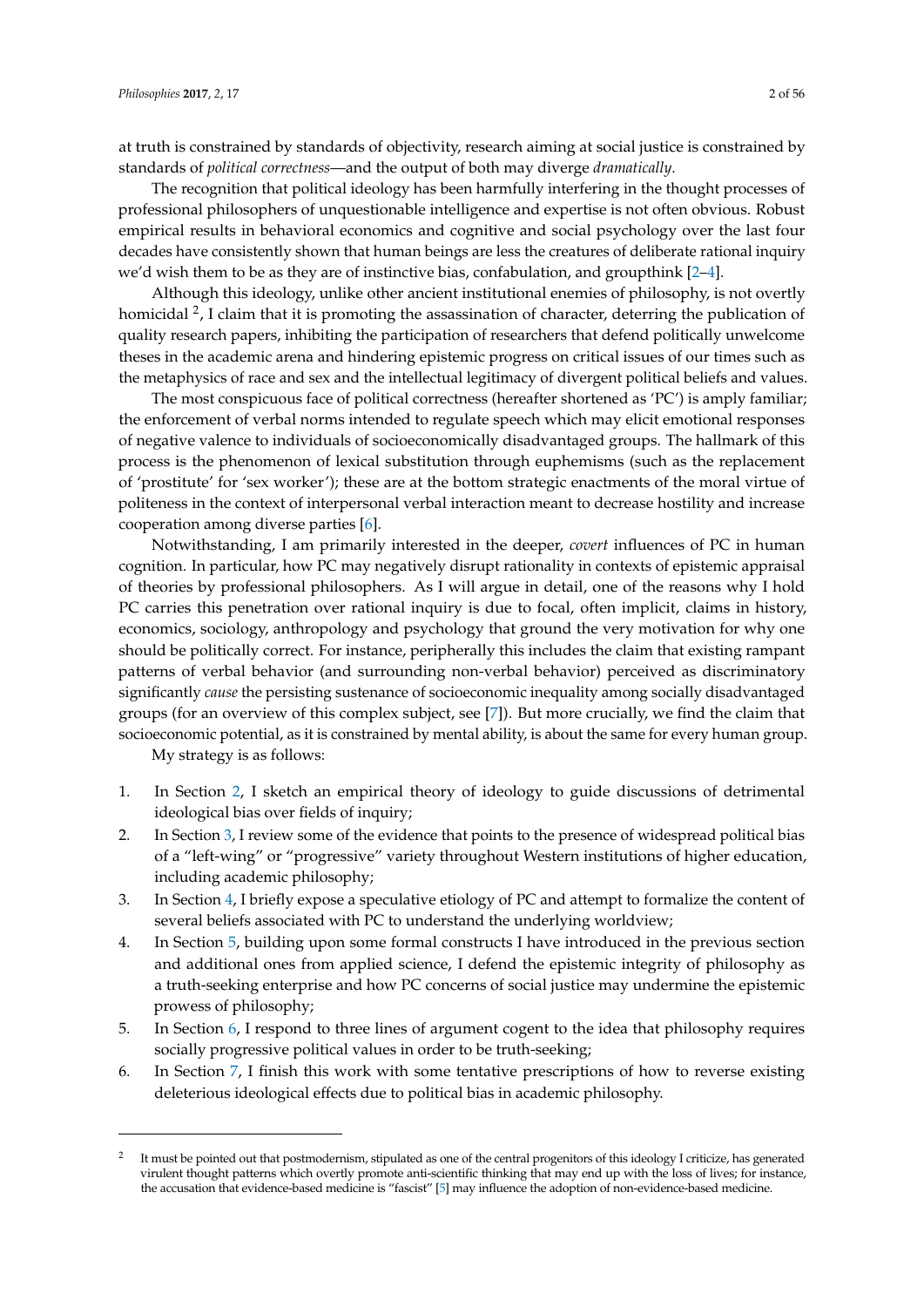# <span id="page-2-0"></span>**2. A Sketch of an Empirical Account of Ideology**

"Ideology", as political scientist David McLellan puts it, "is the most elusive concept in the whole of the social sciences" [\[8\]](#page-49-6). Given this confession and two centuries of convoluted discussion on the topic, I shy away from supplying a fully-fledged theoretical account of ideology<sup>3</sup> and will instead deploy a preliminary informal characterization that will be sufficiently rich, inspired in a large number of sources.

I isolate seven *desiderata*:

**Postulate 1** (**Cultural-Biological Parity**)**.** *The cultural content of ideologies* I*<sup>i</sup> are the products of processes of cultural evolution whose mechanisms behave sufficiently similar to Neodarwinian biological evolution to enable warranted analogies involving biological systems.*

This postulate is a general theoretical endorsement of an evolutionary account of culture. More specifically, I side with the field of memetics, a broad research program in cultural evolution that is yet to achieve satisfactory scientific credibility as a theory of both mental and cultural content and cultural change and diffusion <sup>4</sup>.

Employing a murky theoretical concept to explain another murky theoretical concept seems to be asking for failure. In defense, such an evolutionary account of culture, by being consilient with several results from the cognitive sciences, may do justice to features traditionally ascribed to ideology by social theorists, such as relatively stable conceptual cohesiveness (Postulate 6) and the unconscious control of behavior (Postulate 3).

Meme theorists posit "memes" as discrete replicating informational entities to perform foundational roles in the social sciences analogous to the way genes do in the biological sciences. In analogy to coadaptive *gene* complexes inside genomes, ideologies can be readily seen as a type of *co-adaptive meme complexes* (or simply "memeplexes"). A memeplex is a coalition of memes which are reproductively fitter as a packaged whole.

Viewing ideologies as organisms of sorts promptly allow us to adopt the *intentional stance* [\[18\]](#page-50-0) towards them and commence the attribution of goal-directed behavior. Just like we do with biological organisms, we can assign to memeplexes metaphorical purposes to spread their memes throughout human societies.

Employing memetics to theorize about ideology is not novel; it has already been comprehensively explored in James Balkin's [\[19\]](#page-50-1) theory of cultural software. Memetics has also been employed to understand the cultural evolution of religion [\[20\]](#page-50-2). If religion is a species of the genus ideology, comparisons with religions can be fruitful.

**Postulate 2** (**Content Pluralism**)**.** *The cultural contents of an ideology* I *include socially transmitted cognitive mechanisms, beliefs, and values.*

Following James Balkin [\[19\]](#page-50-1) (Chapter 5), I take the phenomenon of ideology to be irreducible to a single type of component or bearer of content (such as explicit beliefs with propositional form). A memetic approach to human culture is not restricted to study procedural knowledge in the form

<sup>3</sup> In analytic philosophy, one of the most comprehensive expositions of ideology is Mario Bunge's set-theoretical account of a *sociopolitical ideology*, which is a kind of *belief system*, a subtype of *epistemic field* (see [\[9\]](#page-49-7) ( p. 91); [\[10\]](#page-50-3) (pp. 228–237) and [\[11\]](#page-50-4) (Chapter 4)) for description and discussion). Such an approach would be especially congenial to my work given my usage of his construct of a *field of inquiry*, the other type of epistemic field, which structurally is very similar to sociopolitical ideologies.

<sup>&</sup>lt;sup>4</sup> The literature of cultural evolution is extensive and evolving very rapidly. Memetics differs from other theoretical accounts of cultural evolution due to an assumption that the processes of cultural evolution are isomorphic to biological evolution concerning details of the individuation of cultural information (discrete) and transmission (relatively high fidelity). For an evolutionary account of culture outside memetics, see [\[12\]](#page-50-5). Introductory defenses of memetics are found in [\[13](#page-50-6)[,14\]](#page-50-7). A comprehensive critical assessment is found in [\[15\]](#page-50-8). For some incisive criticism of memetics, see [\[16,](#page-50-9)[17\]](#page-50-10).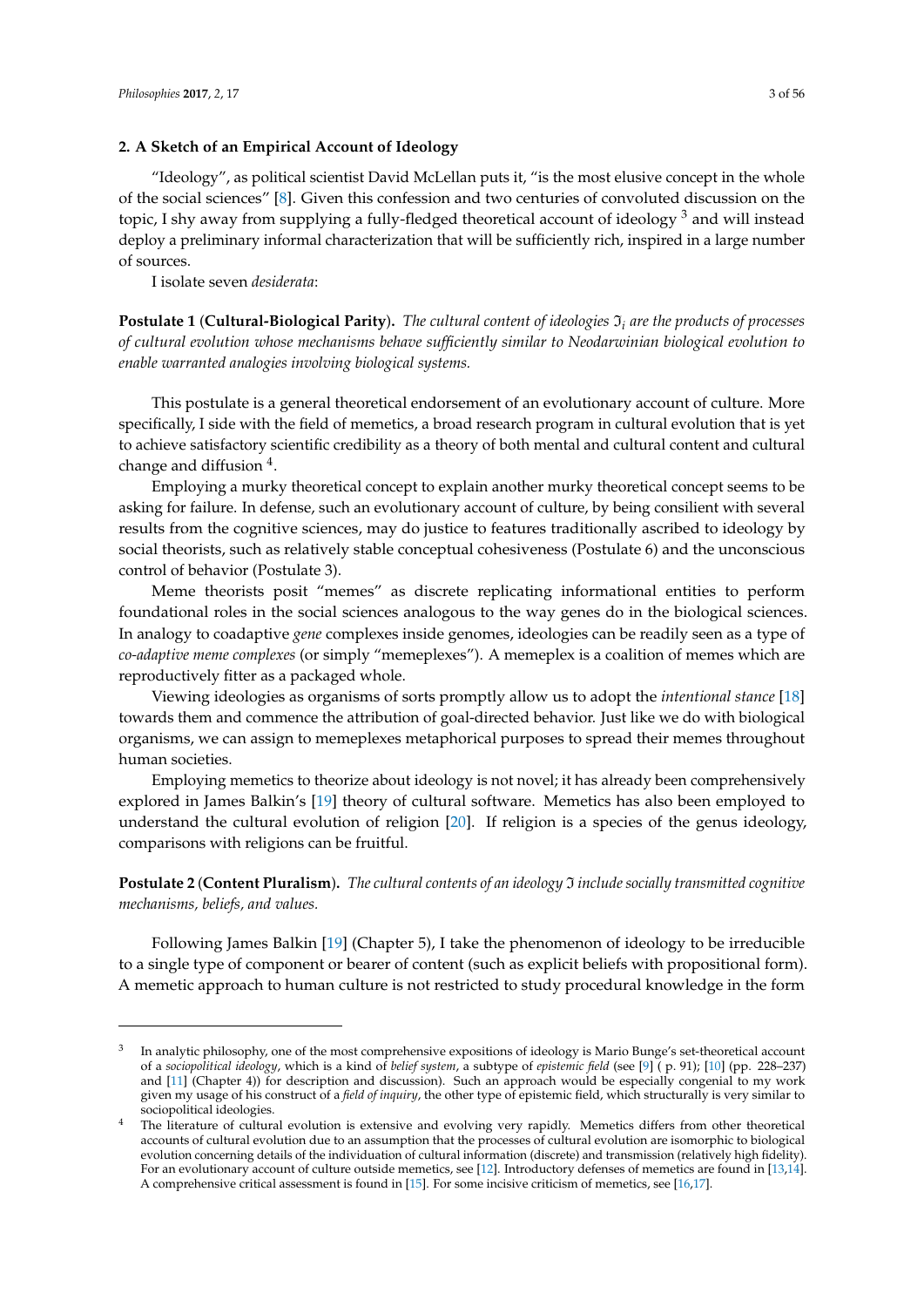of beliefs or their linguistic representations; more importantly, it also encompasses *skills* that can be culturally transmitted. Specifically for a memetic understanding of ideology, we are interested in a wide variety of *cognitive mechanisms* (such as patterns of inference chains, heuristics, narrative scripts, idealized cognitive models, etc.).

**Postulate 3** (**Unconscious Processing**)**.** *The contents of an ideology* I *are by default processed without major willful deliberation in the minds of the adherents A.*

This postulate assumes a theoretical endorsement of so-called "dual-processes" theories of reasoning or cognition (for contemporary reviews, see [\[21,](#page-50-11)[22\]](#page-50-12)). This perspective posits two "layers" of cognitive processing; the faster one is phylogenetically ancient, bears processes which are effortless, automatic and unconscious and content that is nonlinguistic. The slower one evolved recently in our species, is cognitively demanding, is under our conscious control and supervision and is associated with discursive or linguistic thought in the "stream of consciousness".

This postulate was chiefly inspired by the notion of a *vision* described by political scientist Thomas Sowell [\[23\]](#page-50-13). Sowell characterizes a vision as a "pre-analytic' cognitive act" and "more like a hunch or "gut feeling" than an exercise in logic or factual verification" [\[23\]](#page-50-13) (pp. 16–20). I submit that ideologies interfere with thought processes chiefly through our more instinctive mind.

An important consequence of this is that ideological reasoning may not be readily presentable by introspection as ideological, irrespective of the intellectual abilities of the agent. To identify ideological influence may be extremely costly, requiring extensive cognitive effort.

**Postulate 4** (**The Worldview Constraint**)**.** *An ideology* I *furnishes the minds of its adherents with both* pretheoretical *contents (such as intuitions and platitudes) and with the conceptual resources which allow for deliberate theoretical elaborations, under varying degrees of specificity, over a set of issues which are deemed to be relevant for the adherent.*

I second Marxist sociologist Göran Therborn [\[24\]](#page-50-14) in his claim that "the operation of ideology in human life basically involves the constitution and patterning of how human beings live their lives as conscious, reflecting initiators of acts in a structured, meaningful world". Ideologies are *comprehensive charts* that readily ground, inform and guide human action under a myriad of reflective decision-making contexts. They carry the resources needed to construe answers for a variety of possible inquiries. In other words, ideologies are *worldviews*. The set of domains over which an ideology informs can vary extensively, from the most general and abstract (such as viewpoints in ontology or legitimate practices of knowledge-acquisition) to the more specific and concrete (such as particular notions of social causation or even a partial description of a particular economic theory). The more an ideology has nurtured a culture of internal criticism, the more one may expect it to have its tenets publicly expressed in theoretical form.

**Postulate 5** (**Biocultural Symbiosis**)**.** *For an ideology* I*, there exists at least one* social group *S, whose set* of collective goals G' intersect with the set of goals G of the ideology  $\mathfrak I$ *.* 

With this postulate, ideologies become *worldviews* which *advance the interests of at least one social group*. This account of ideology is *descriptive* instead of *pejorative*; there can be "benign" ideologies insofar as social groups can have "benign" goals.

**Postulate 6** (**Ideological Core**)**.** *An ideology* I *is partially constituted by a web of beliefs p*1, ..., *p<sup>n</sup> partitioned by a gradient assigning different degrees of importance, from the essential to the optional. The furthest a belief p from the "core", the less one adherent is obliged to endorse p. The content of p is propositional and can be empirically extracted.*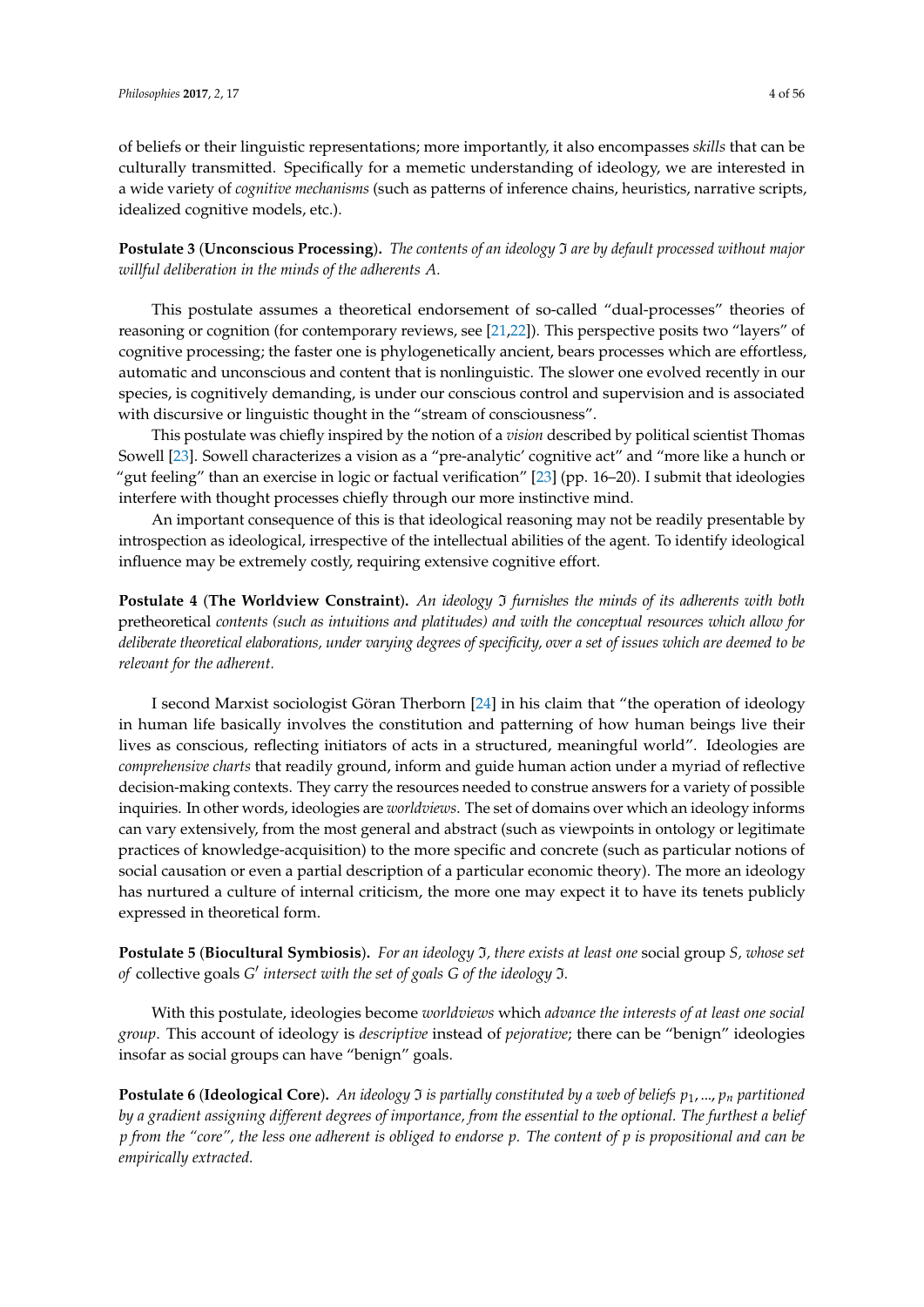This postulate is inspired by Imre Lakatos' [\[25\]](#page-50-15) account of *research programs* where a scientific theory is said to have a robust "hard core", extremely resilient to refutation, surrounded by a myriad of "auxiliary hypothesis" sporting greater changeability. Using an analogy with evolutionary developmental biology (Postulate 1), I take it that ideological cores roughly work like co-adaptive gene complexes involved with essential biological functions [\[26\]](#page-50-16); changes in core beliefs are highly *pleiotropic*, that is, when changed, they reverberate significative changes over many other beliefs in the network. I also submit that "mutations" over beliefs deeper in the core of an ideology are also more likely to be deleterious; that is, they are more prone to produce *nonviable cultural entities*.

For instance, the religious ideology of Islam has as a core belief that Muhammad was the last and greatest of all prophets sent by Allah. Can there be a species of Islam divorced from the belief in a historical Muhammad <sup>5</sup>? I take it that the overwhelming unpopularity of such a position is evidence for the nonviability of Islam that suffers such a significant "memetic" deletion.

**Postulate 7** (**Rational Dogmatism**)**.** *The social costs of abandoning a belief p increase the nearer p stands at the core of* I *and the more committed the adherent is to* I*. When the truth of p is disputed, we should expect that adherents will predictably incur in behavior and cognition aiming at securing the alethic endorsement of p.*

In ordinary parlance, "ideology" and "irrationality" are usually seen as inseparable friends and "dogmatism" and "rationality" as polar opposites. I submit, given contemporary developments in moral philosophy, behavioral economics, and social psychology, that this is mistaken.

While reluctant and consistent dogmatism over beliefs which have been overwhelmingly refuted by empirical evidence is a gross intellectual failure from the point of view of the standards that ought to regulate scientific practice, not so necessarily from the point of view of the norms that guide human social reality. In contrast to the default conceptions of rationality, researcher Dan Kahan [\[28\]](#page-50-17) situates *identity-protective cognition theory*, which shall be deployed to explain ideological dogmatism, in the tradition of *expressive rationality* defended by philosopher Elizabeth Anderson [\[29\]](#page-50-18).

The theory of *identity-protective cognition* [\[30](#page-50-19)[,31\]](#page-50-20) advances the following picture; our nature as rational social mammals drives us into acceptance inside social groups—social belonging is a fundamental source of well-being. And, if the thesis that ideology is inescapable rings true, group-membership comes with a package of beliefs and values over which endorsement under varying degrees (Postulate 7) is expected. This conceptual and affective bundle structures our experience into worldviews (Postulate 4).

When the ideological core is challenged, a myriad of phenomena may take place. For instance, opposing viewpoints can be unconsciously registered (Postulate 3) as threats to the individual and the collective integrities, eliciting emotional responses of anger and priming insults and other aggressive behaviors. The thresholds of confirmation for antagonistic hypothesis may be subjected to unrelenting "goalpost-turning", accumulating ad hoc explanations just like a scientific research program facing an experimental anomaly.

#### <span id="page-4-0"></span>**3. Ideological Bias in Contemporary Western Academia**

The Western world, spearheaded by the United States of America and the nations of Western Europe, stands as the keystone of human scholarship regarding the production of knowledge and its global influence <sup>6</sup>.

American universities are thus institutions centrally involved in this dynamics of power and knowledge. They also house many stereotypes. Among these, the outspoken commitment to social liberal values of *diversity* and *inclusiveness* throughout the campuses occupies a privileged position.

Such a theological hypothesis is explored in [\[27\]](#page-50-21).

<sup>6</sup> For a quantitative measure of this, the *Scimago Journal & Country Rank* maintained by the company *Scimago Lab* has bibliometric data up to 2015 which can be accessed in [http://www.scimagojr.com/countryrank.php.](http://www.scimagojr.com/countryrank.php) See also [\[32\]](#page-50-22).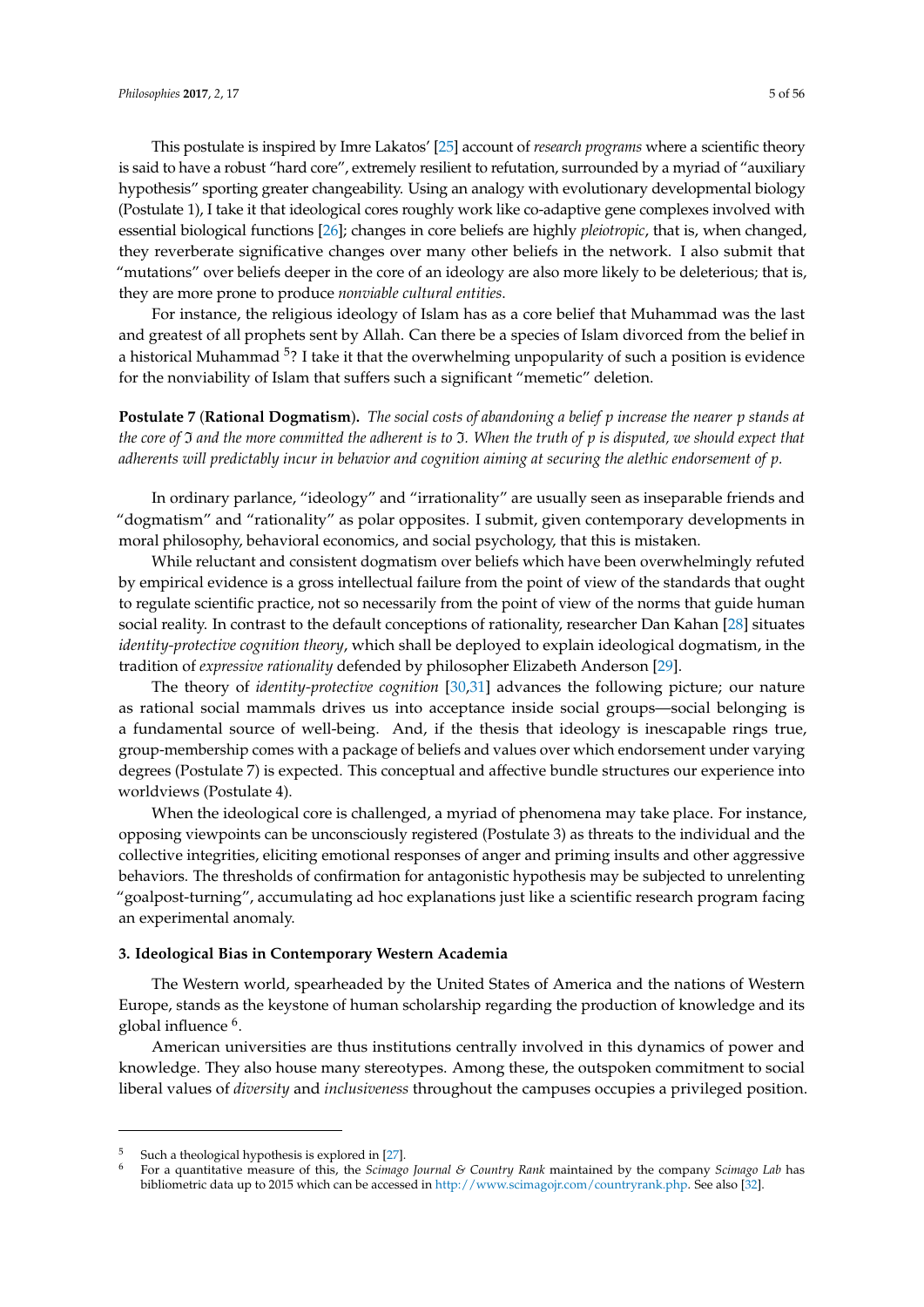But in defiance to these values, there exists one arena in which *uniformity* and *exclusiveness* appear to be the norm, and that is the sphere of *political affiliation*. Survey data on the politics of the American professorship, varyingly gauged as a function of self-reported ideological labels (for instance, ordinal variables such as "extremely liberal" or "slightly liberal") and party affiliation (predilection for voting in Democratic candidates) display a noticeable tendency towards the political Left [\[33–](#page-50-23)[36\]](#page-50-24). This pattern is even more skewed when we consider the clusters of the humanities and social sciences in isolation,

But why should that matter? Naïve reflection could suggest that there exists no *logical* connection between the political affiliation of a researcher and the epistemic quality of his rational inquiry. Under the account of ideology I have sketched, if pure mathematicians working with category theory were overwhelmingly fascists, and astrophysicists specializing in extragalactic celestial mechanics were overwhelmingly constitutional monarchists, it would be hard to say how the cognitive output in their research fields could be compromised by their political beliefs because the associated sociopolitical ideologies have nothing relevant to say and prescribe concerning the *contents* of metamathematics and astronomy.

thereby confirming another stereotype about academia in general.

But in academic reality, *practical* connections between politics and academic compromise abound anytime the referents of ideological cores are the very objects being studied. The empirical evidence suggests that political homogeneity *simpliciter* is epistemically detrimental to fields of inquiry that engage with politically controversial subjects. The pervasive phenomenon of *motivated confirmation bias* [\[37\]](#page-50-25), the often automatic cognitive tendency to perceive novel evidence as being supportive of previously accepted or believed hypotheses, gets hypertrophied in the presence of rising ideological *polarization* inside a group [\[38\]](#page-50-26), the phenomenon in which pre-existing dominant ideological commitments are strengthened and exaggerated. This synergy may create an "echo chamber", a homogeneous batch of content that only gets rehearsed and circulated inside its boundaries (see [\[39\]](#page-50-27) for a discussion of a computational model of an "echo chamber"). This process, once kicked off in academic settings, may viciously imperil the very (so-called) "self-correcting" institutional mechanisms of science, such as the peer-review process (see [\[40\]](#page-50-28) for a comprehensive analysis of this dynamics in the context of contemporary social psychology).

The most troublesome and detailed empirical data comes from American researchers in social and moral psychology studying political diversity and the effects of political bias in their own overwhelmingly "liberal" or "left-wing" fields. Concerning the consequences of this ideological hegemony in psychology, researchers have found evidence for discrimination in publishing, hiring, symposium invitation and grant application by scientists of a conservative persuasion [\[41\]](#page-51-0). Research has also challenged certain political stereotypes. For instance, there is evidence that intolerance against ideological out-groups, ordinarily perceived to be a prototypical feature of conservative "right-wingers", is just as present in liberal "left-wingers" [\[42\]](#page-51-1). Specific ways in which established empirical results in psychology could have been distorted by "left-wing" ideological bias were also delineated. For instance, the institution of double standards under which the truth of an empirical hypothesis supportive to a conservative worldview is required to satisfy impervious standards of confirmation as the truth of hypothesis of undetermined alethic status which is congenial to a liberal worldview is presumed [\[43\]](#page-51-2).

#### <span id="page-5-0"></span>*3.1. Political-Ideological Bias in Contemporary Western Philosophy*

What is the status of ideological bias in anglophone philosophy? Similar in-depth empirical investigations of *particular* effects of political-ideological bias in the field of philosophy are necessary but lacking. However, for the time being, I hold that the inductive inference that contemporary philosophy is suffering from similar epistemically detrimental "left-wing" bias is projectable. More still; I predict that the situation is even *worse*.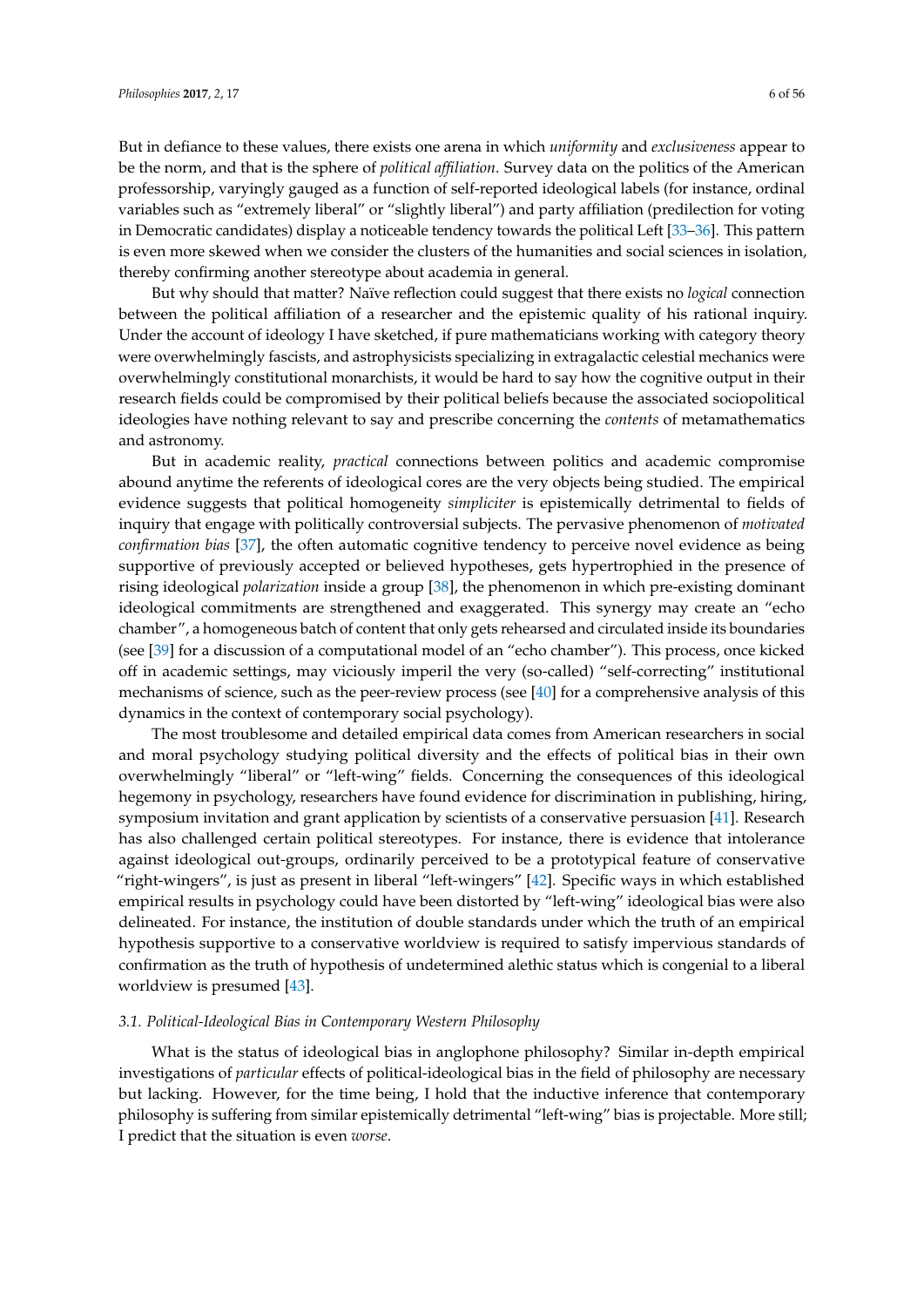This extrapolation from existing data is warranted for many reasons. First, existing survey data mentioned in the previous section on the political affiliations of philosophers display intense homogeneity.

Second, from a historical point of view, since the social sciences have been the last to emerge from philosophy, I hold that they can be reasonably expected to have a significant *shared academic culture*, from the general values guiding scholarship to particular research methodologies. The mere fact that the humanities and social sciences often share the same superordinate department in universities may promote this condition. As an additional factor, the paradigm of *critical theory* which I'll claim has had a foundational role in the sociopolitical ideology behind PC, blurs the institutional distinctions between philosophy and social science by design.

Third, some existing investigations exposing particular political biases in the scholarship of neighboring academic disciplines in the humanities reproduce the pattern found in psychology. For instance, in the context of American law, a statistical analysis made by political scientist Adam Chilton and legal scholar Eric Posner exposed that researchers who vote Democrat write more ideologically charged articles than researchers who vote Republican [\[44\]](#page-51-3).

Fourth, the theoretical backbone of prevailing political ideologies has historically been articulated, innovated and advanced to a large part by philosophers working in normative ethics and political philosophy, from sketched generic frameworks to upfront detailed sociopolitical systems. In the actual world, there is no classical liberalism without John Locke, communism without Karl Marx or anarcho-primitivism without Henry David Thoreau. As philosophy became a professional career, a thinker with ideological impact is likely to be affiliated with a particular university. Therefore, we should expect academic philosophy, comprised of a network involving teachers, students, classrooms, conference rooms, and journals, to be a prolific spawning ground of political ideologies.

Fifth, there is some evidence that suggests that philosophers, particularly those dealing with normative disciplines, are in general less well-equipped than scientists to identify bias. For instance, philosopher Alan Hájek [\[45\]](#page-51-4) has argued that in contrast to other professional academics, members of his profession are in general less conscious of their tacitly employed heuristics. In conventional philosophical methodology, the over-reliance on intuition as a source of content for philosophical argument is particularly problematic. The analogical claim that when intuitions are at hand, the philosophical expertise of professional philosophers grants a carry-over effect to philosophical cognition that is similar to the one appreciated by professional scientists has been challenged in light of recent results in the research program of experimental philosophy [\[46\]](#page-51-5). More dramatically in the subfield of moral philosophy, one of the very intellectual arenas that just scream for political controversy, the expertise of professional philosophers as sources of better intuitions has been questioned [\[47\]](#page-51-6). Under an experimental setting, while reasoning about moral dilemmas, professional moral philosophers have displayed significantly more susceptibility to framing effects (bias related to irrelevant differences in the presentation of a problem) than professional non-philosophers [\[48\]](#page-51-7).

Finally, throughout the very tradition of analytic philosophy, self-congratulatorily exposed as a bastion of uncompromising rationality, semantic exactness and logical rigor, where we should *prima facie* expect the least ideological bias (so much for faulty intuitions), there exists anecdotal evidence of key philosophers reasoning on political causes in ways that would be deemed irrational under standards of objectivity [\[49\]](#page-51-8). To sum it up, contemporary cognitive psychology is consistent with the fact that one can sport a very cunning and logical mind when dealing with certain matters while being the subject of incapacitating "blind spots" in other areas.

#### <span id="page-6-0"></span>**4. A View to the Politically Correct Worldview**

So far, the primary ideological bias in vogue in the academia has only been generically characterized as "liberal" or "left-wing". The more precise issue of ideological influence that is *politically correct* remains unaccounted. To truly probe the phenomenon, we must add specific content, a task I shall begin to explore in this section.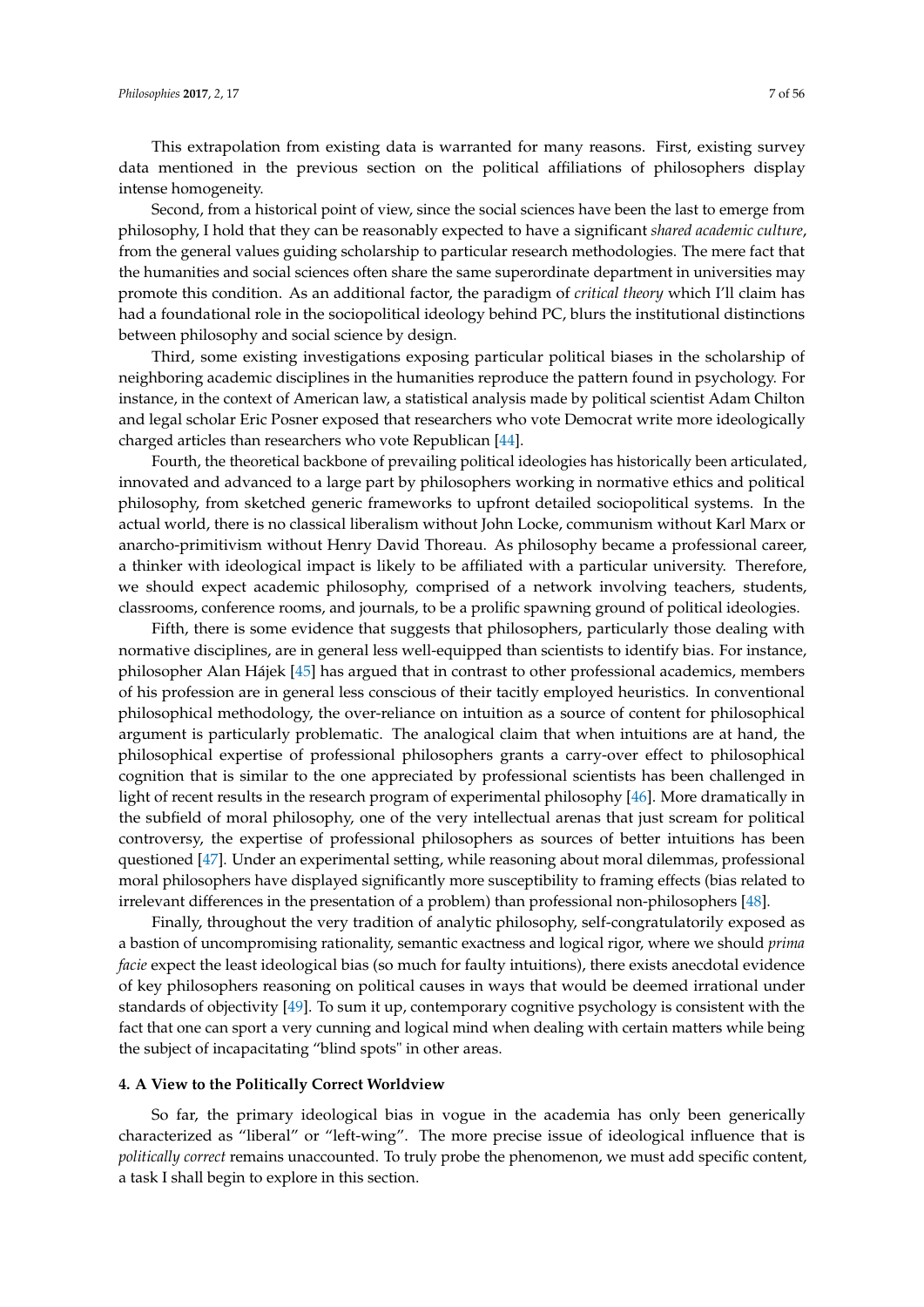#### *4.1. The Underlying Theme Behind Recent Incidents Involving PC Philosophy*

Consider the following recent events in contemporary academic philosophy:

- The journal *Public Health Ethics* rejected a paper on the moral consequences of scientific research in genetic anthropology [\[50\]](#page-51-9). The author argues  $^7$  that the reasons for the rejection are due to the fact that the paper considered, *ex hypothesi* (and not as an *actual* factual statement) the thesis that racial differences in behavior and cultural achievement are partially genetic in origin.
- A lecturer discontinued the teaching of a popular practical ethics course at the University of Texas, which had run for over three decades  ${}^{8}$ . His decision was motivated by persisting systematic disruptions of his class in recent years by outsiders and undergraduates that resisted the exposition and debate of viewpoints deemed to be morally unacceptable (un-PC) in topics such as abortion, immigration, and affirmative action.
- The editors of the distinguished *Stanford Encyclopedia Of Philosophy*, motivated by the empirical hypothesis that pervasive and systematic sexual discrimination towards women in philosophy is the leading cause of their academic undercitation, have led the to ask the invited authors to inflate the citations with publications from scholars of minority status. The truth of the discrimination hypothesis of sexism in academic philosophy has been challenged with bibliometric data [\[51\]](#page-51-10).
- The *American Philosophical Association* has been asked by an expert in disability studies [\[52\]](#page-51-11) to remove the phrase "blind peer review" because it is allegedly discriminatory against blind and visually impaired people.
- The student union from the *School of Oriental and Asian Studies* of Buckingham University has demanded that most White philosophers studied under the philosophy syllabus be dropped and replaced by philosophers from the African and Asian continents  $9$ .

Events such as these abound in the centers and peripheries of Western academia (for a critical assessment of this trend, see [\[53\]](#page-51-12)) and are part of a grander social dynamics. In this scenery, we can add a profusion of neologistic phrases and expressions such as 'trigger warning', 'safe space' and 'white privilege' entering public discourse, the shift for traditional "left-wing" concerns with the working class towards the identity politics of generally smaller social groups and the perceived sense of detachment between older liberal professors and their Millennial far-left students.

What is going on? I state that these events all resonate a same underlying theme: a demand for *social justice*. It is in this setting that contemporary critics of PC, not so much from the ivory towers but those standing on the roads of asphalt and engaged with internet culture, berate their adversaries as *social justice warriors* ("SJWs") <sup>10</sup>. In the age of polarizing figures from Caitlyn Jenner to Donald Trump, "social justice" is simultaneously appraised by the millions as both sacred value and unholy sin. But what exactly is this vilified "social justice" that these "warriors" are "fighting" for?

In its *leanest* sense, 'social justice' simply refers to *distributive justice*; families of theories in normative economics, ethics and political philosophy centered at the fair allocation of material and non-material goods in human societies (for a critical overview, see [\[54\]](#page-51-13)).

At first sight, it is true that the sense of social justice associated with "SJWs" is strongly committed to soaring demands of distributive justice in social policy (such as affirmative actions for minority groups and international reparations for slavery and war) and the enforcement of norms deemed to be equity-contributing in both the public and private sphere (such as sensitivity trainings and zero-tolerance policies in businesses). But these, I claim, are but some of the salient *practical*

<sup>7</sup> <http://www.thecollegefix.com/post/26076/>

<sup>8</sup> [http://insider.foxnews.com/2016/12/05/ethics-professor-university-texas-bonevac-students-stifle-politically-correct](http://insider.foxnews.com/2016/12/05/ethics-professor-university-texas-bonevac-students-stifle-politically-correct-debates)[debates](http://insider.foxnews.com/2016/12/05/ethics-professor-university-texas-bonevac-students-stifle-politically-correct-debates)

<sup>9</sup> <http://www.telegraph.co.uk/education/2017/01/08/university-students-demand-philosophers-including-plato-kant/>

<sup>10</sup> The phrase entered public consciousness to such a degree that it merited an entry in *Oxford's Dictionary*: [https://en.](https://en.oxforddictionaries.com/definition/social_justice_warrior) [oxforddictionaries.com/definition/social\\_justice\\_warrior](https://en.oxforddictionaries.com/definition/social_justice_warrior)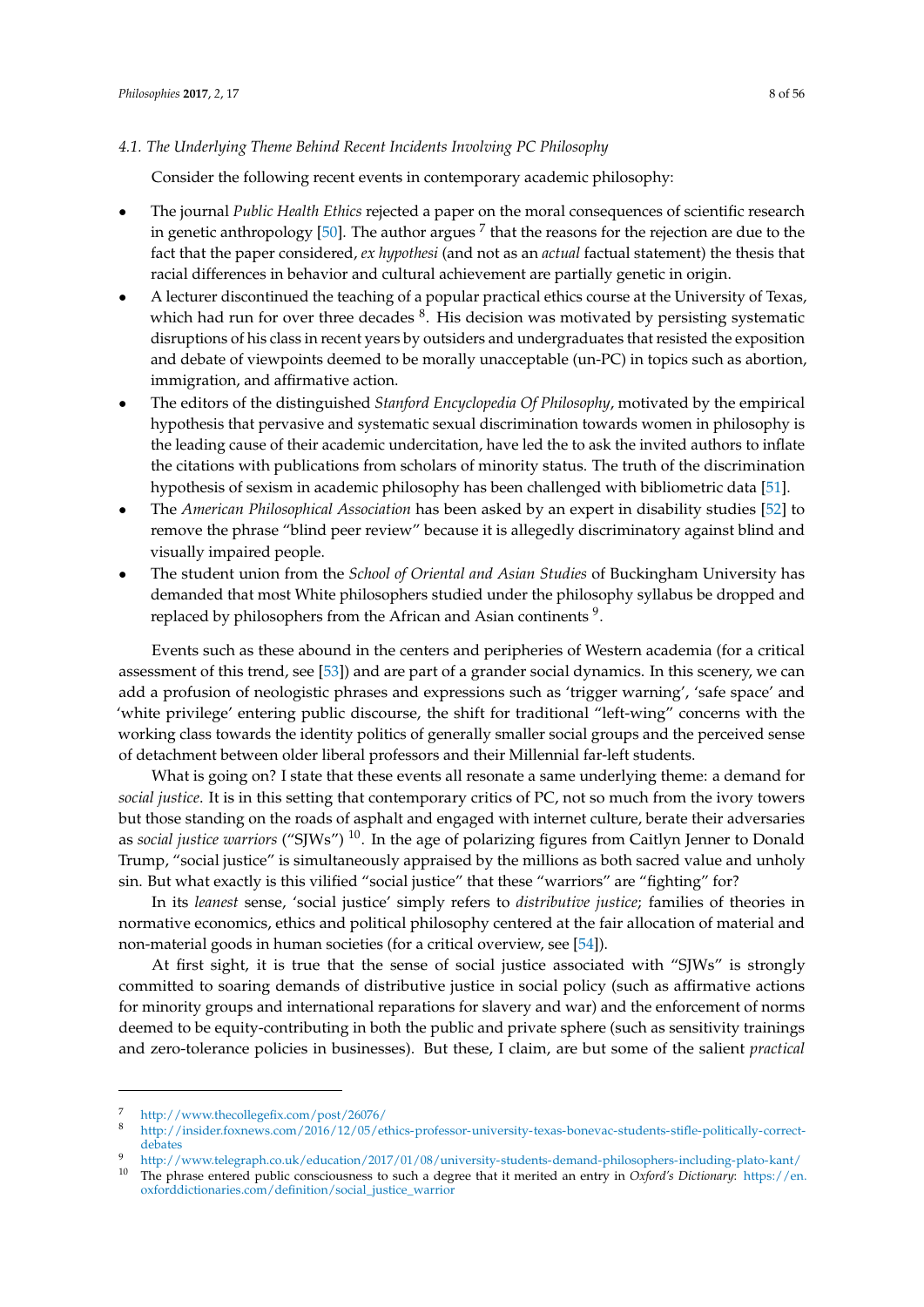manifestations of an underlying worldview that cannot be readily identified with any established "left-wing" political ideology.

#### *4.2. The Academic Originators of PC*

Where did this ideology come from? My working hypothesis is that it is the product of cultural hybridization of several strains of both Anglo-American and Continental European academic thought throughout the last five decades. The spawning ground, originally in the departments of humanities and social sciences of Western universities, has shifted to the wider world, including the Third World (with some unfortunate results; see [\[55\]](#page-51-14)). Of particular importance over the last decade, the cyberspace was critical in the shaping of social identities, speech norms and political activism from emerging subcultures of PC adherents. Disparate ideas with different genealogies have coalesced into a more or less coherent system by the continuous exchange between students and teachers, academic theorists and street activists, fiery partisans and resolute critics.

Although we could trace the memetic ancestors of this ideology as far away in the past and as much detail as we'd want, I deliberately restrict my attention to four paradigms and some of their various overlaps over the latter half of the 20th century; these are *social constructionism*, *critical theory*, *social liberalism*, and *postmodernism.*

<span id="page-8-0"></span>An exhaustive historical and sociological analysis of the evolution of the memeplex I posit to be symbiotic with PC adherents is way beyond the reach of this work  $^{11}$ . And delineating the conceptual cartography of different intellectual traditions and how they intersect may appear to be an unyielding task. I summarize my attempt to isolate what I take it to be the nexus of these ideas in the Venn diagram below (Figure [1\)](#page-8-0):



**Figure 1.** The Intersectional Paradigms of the politically correct (PC) Worldview.

<sup>&</sup>lt;sup>11</sup> I refer the reader to some partly historical contemporary investigations and expositions of these trends which are consonant with this project. For a detailed incursion into PC and postmodernism and hypotheses on its intellectual ancestors, see [\[56\]](#page-51-15). For the ideological takeover of social science by frameworks developed by critical theory and postmodernism, see [\[57–](#page-51-16)[59\]](#page-51-17). An introductory exposition of the origin and content of social liberalism as the hybridization of classical liberalism with socialist thought can be found in [\[60\]](#page-51-18). For the academic efforts to practice social science irrespective of relevant empirical generalizations from the biological sciences, a classic exposition comes from cognitive psychologist Steven Pinker [\[61\]](#page-51-19).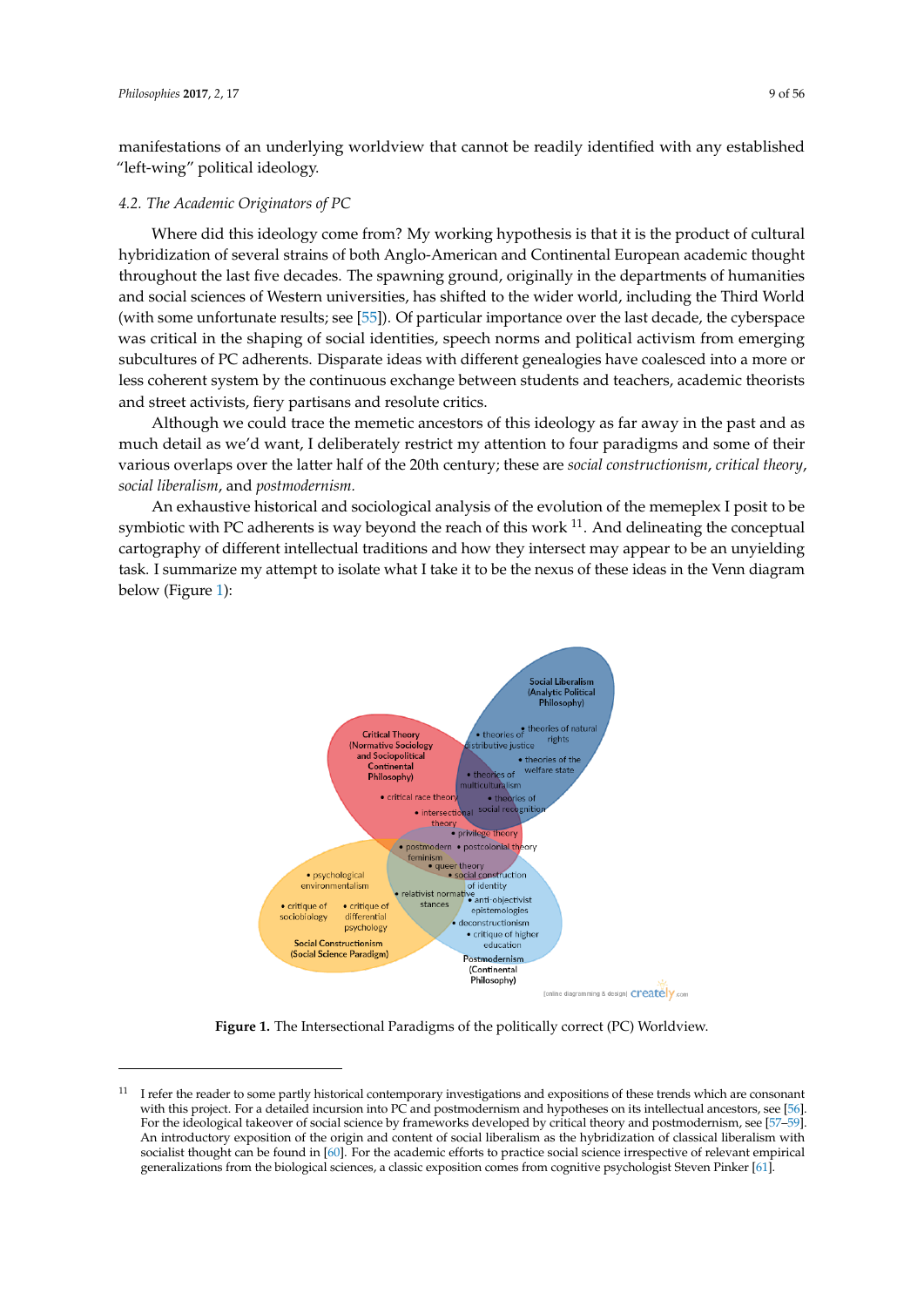#### *4.3. Formalizing the Worldview of Contemporary Social Justice Adherents*

It is time to make sense of some central ideas which I claim lie in the ideological core (Postulate 6) of the PC worldview. As described under my hypothesis of the origin of this ideology, the ideas I intend to formalize are conceptual hybrids, somewhere in between academic constructs with the intuitive repertoire of a layman.

My approach here is that of a normative naïve anthropologist; I intend to secure what a truthful and exact description of certain PC *beliefs* would look like assuming that their adherents are acting rationally (Postulate 7). When one confronts the discourse of an alien worldview, one of the most pervasive errors is to infer a lack of intelligence and rationality due to prejudicious background beliefs. As a matter of fact, there exists empirical evidence suggesting that "left-wing" progressives are in average more intelligent than "right-wing" traditionalists [\[62\]](#page-51-20). However, I shall also leave open the hypothesis that PC discourse, particularly in its most postmodern verve, may be primarily rhetorical and not designed to be truth-apt [\[56\]](#page-51-15).

I suggest that this exercise is fruitful because it will allow us to provide with a certain precision a necessary condition for the social justice of norms and policies and some sufficient conditions for the political correctness (and *in*correctness) of speech acts and constructs.

Formalizations are processes of translation. When the axiomatic approach is applied to science proper, a same informal theory can be formalized in many different ways. Therefore, I do not claim that my formal correlates of these ideas are the only ones possible—far from it. My attempt at formalization will also, unfortunately, be severely incomplete; it will depend on many informal postulates referring to entities which will remain undefined.

To be intimately acquainted with the PC worldview, a large number of concepts are candidates to fill the ideological core. I'll focus my attention on two themes I take to be central; the first one probably needs no introduction, and that is the idea of *social oppression*, with several of its neighboring theses. The other one, which I have named *anthropological mental egalitarianism*, is meant to captures some strong intuitions a PC adherent may have on the equality of human potential.

Up to this point, there appears to be a bold inconsistency in the story I'm advancing; how could the explicit theoretical knowledge outputted by academics evolve into pretheoretical tacit understanding (Postulate 3) and become theoretical content back again?

We can resolve this apparent conflict in many distinct ways. First, under a dual-process theory of reasoning, habituation and training allow the migration of a task formerly subjected to conscious, willful supervision into an instinctive tacit skill [\[63\]](#page-51-21). From cognitive neuroscience, philosopher of biology Alex Rosenberg has argued that the difference between deliberative procedural knowledge and practical know-how is one of degree [\[64\]](#page-51-22) (Chapter 8).

Second, it is a commonplace phenomenon that many academic products reach public discourse in a "pasteurized" fashion that is incomplete or even distorting and uninformative. In the times of modern faculty psychology, a common-sensical causal explanation by literate Westerners for the capricious behavior of adolescents could employ "the passions" as the *explanans*. As brain physiology advanced, the common-sensical *explanans* has been replaced with "the hormones". It is unclear if any nontrivial knowledge of biochemistry and endocrinology has successfully penetrated public thought during this shift of words.

Third, terms may acquire entirely new meanings during this transition. 'Deconstruct' is a verb repeatedly used by contemporary social justice partisans but it is unclear how much it really has to do with the term of art 'deconstruction' originally described in Jacques Derrida's *On Grammatology*.

Fourth, adherents may not be truly apprehending the relevant theoretical content at all but may be merely uttering sentences as if by pure Pavlovian reflex. Consider the memes that are commonly used as defeaters to slander the science of differential psychology such as "IQ does not measure intelligence", "IQ only measures one kind of intelligence" and "IQ tests are culturally biased". It is doubtful that most who deploy these propositions have acquired sufficient theoretical knowledge on tests such as Raven's Progressive Matrices, the theoretical entity known as the *g* factor and the state of the art of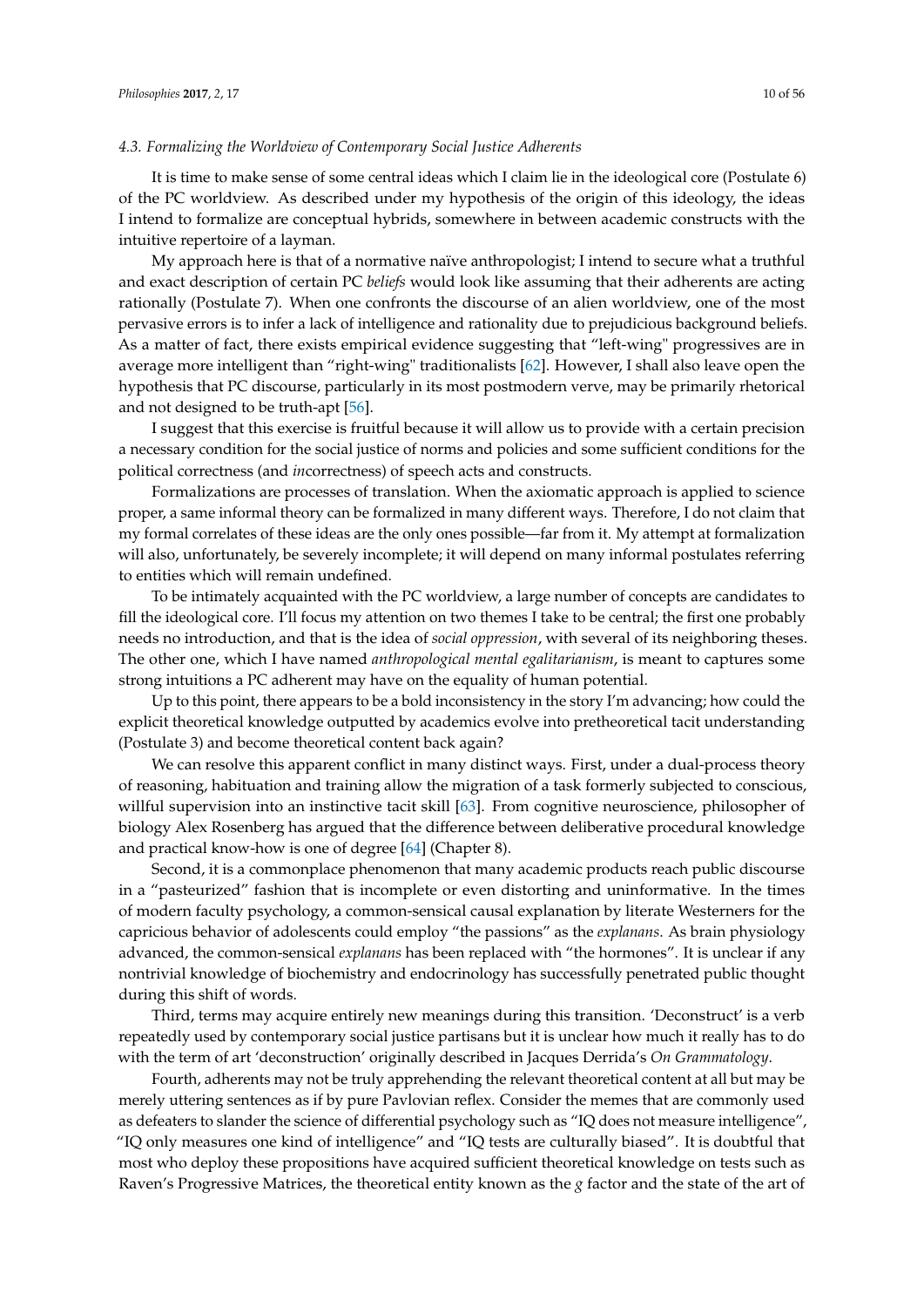psychometrical research methodology. First-rate academic critics of intelligence testing do not merely use crude memes; they employ technical arguments (for instance, see [\[65](#page-51-23)[–67\]](#page-51-24)).

Finally, I am not claiming that anything resembling my formalized constructs is necessarily explicit in the minds of everyday PC adherents. I do claim, however, that they can be reasonably reconstructed out of several implicit beliefs. What I shall supply are artificial constructs, products of deliberate cognitive effort to make sense of the worldview of PC promoters under the assumption that they are behaving rationally.

#### *4.4. Modeling Social Kinds and Human Societies*

In the social ontology and epistemology advanced by the "SJW" worldview, *collectives* reign supreme. Human societies are partitioned into several overlapping factions, each with their distinctive collective identities, allegiances, and interests. The default level of analysis of social phenomena is centered in the dynamics among whole *social groups* and not the particular *individual human beings* that constitute them. That is, the PC worldview denies the thesis of *methodological individualism* that guides certain social science paradigms, surmised as the dual claim that properties of individual human beings exhaust properties of human societies and that social explanations ought to refer to these properties of individual human beings [\[68\]](#page-51-25).

What do social groups mean for the average PC adherent? I employ the following formal semantic analysis [\[69\]](#page-51-26); first, the *extension* of a term or phrase designating a particular social group (such as 'the bourgeoisie' or 'the White race') is a *social kind*, which is a *set*. I contrast "social" with "natural" kinds solely on etiology (if these categories emerge in ordinary social contexts) and practical relevance for social cognition. On the issue of the *ontological objectivity* of social kinds, the degree by which they are "socially constructed" via arbitrary human decision-making or if there are facts of the matter independent of human intention, I will have something to say in the next subsection over at Postulate 12 (for lively contemporary discussions on this matter, see [\[70,](#page-51-27)[71\]](#page-51-28)).

Second, abstract entities employed for classificatory purposes do not exhaust the meaning of these words. The *referents* of terms denoting particular social groups are taken to be real human superorganisms of sorts, *aggregates* of individual human beings that function as willful agents of their own and which are of fundamental explanatory relevance for social theory. The variables representing these terms are *logically* the subjects of predication and *ontologically*, the "concrete" systems are the bearers of properties.

Social groups are then characterized according to their *constitution* and *taxonomy*. Over at the Appendix [A.2,](#page-45-0) "An Ontology Of Collectives", I supply a formal description to represent, via an algebraic operation of *aggregation*, how small units (labeled 'atomic individuals') can compose larger systems. An aggregation of individual human beings is called a *human population*. We will consider a two-level nested hierarchy of social kinds that partition human populations: *social genera* and *social species*. For example, according to the Commission of Human Rights of New York City <sup>12</sup> , the equivalence relation "is of the same gender as" partitions the population of New York City into 31 equivalence classes. These *social species*, in turn, may be assorted into one sole equivalence class through an equivalence relation specifying a superordinate property, which allegedly forms the *social genus* "gender".

Human populations can be *monospecific* or *polyspecific*. A human population is monospecific *concerning a given social genus* if and only its atomic individuals belong to the same social species, and it is polyspecific when it involves a mixture of social species. For instance, concerning the social genus "race", the PC acronym "people of color" ("PoC") refers to a human population whose members belong to many different races, allegedly sharing nontrivial collective interests. Usually defined by the negative property of not being a Caucasian of European descent ("White"), the object picked

<sup>12</sup> [https://www1.nyc.gov/assets/cchr/downloads/pdf/publications/GenderID\\_Card2015.pdf](https://www1.nyc.gov/assets/cchr/downloads/pdf/publications/GenderID_Card2015.pdf)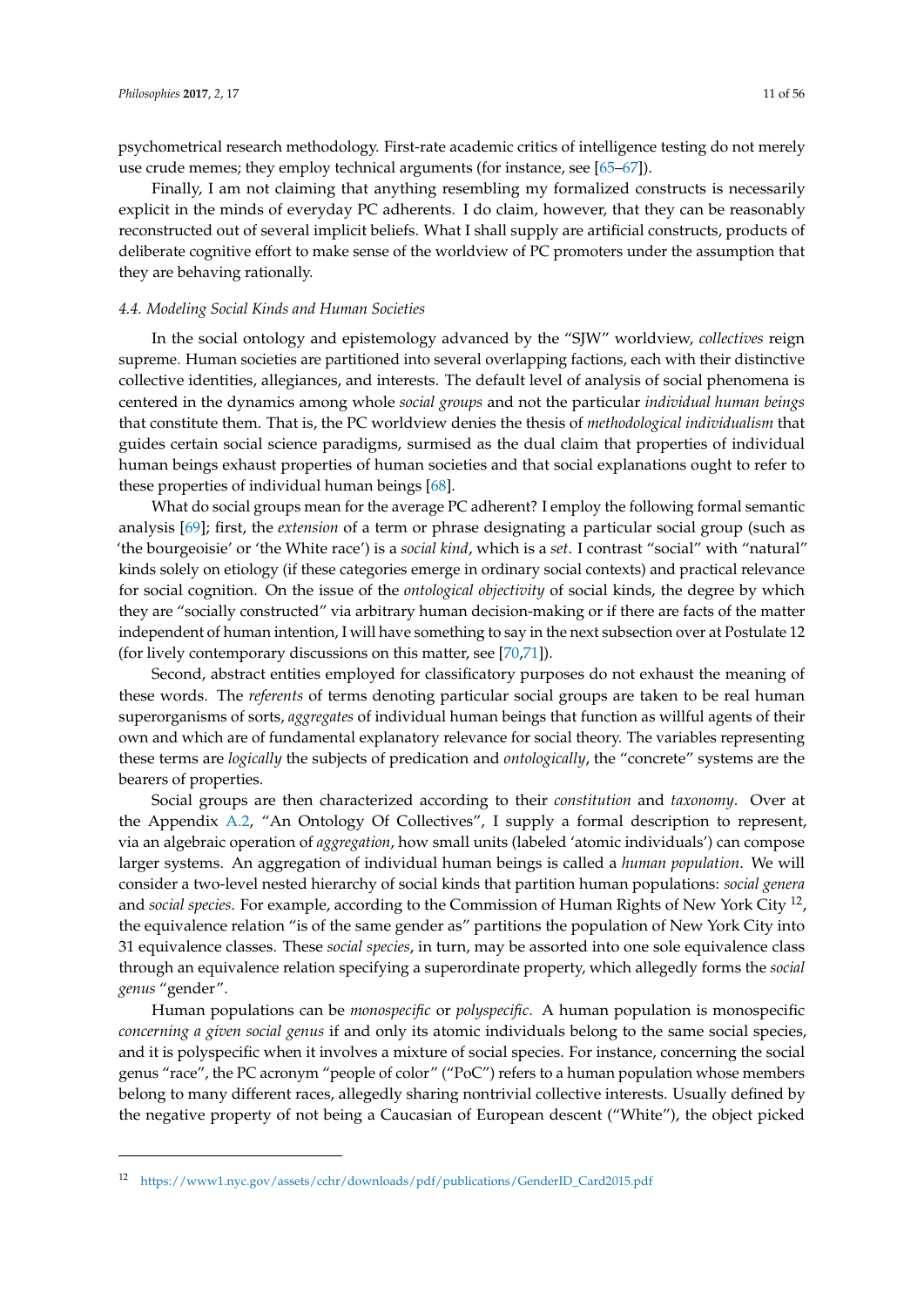up by the reference class "PoC" can also be properly defined as the *aggregation* of all "non-White" populations. We could also define "polygeneric" populations. The LGBT community, for instance, is polygeneric from the point of view of at least two equivalence classes designating social genera, those of sexual orientation, and gender identity. These constructs are elaborated in greater detail over the Appendix [A.3,](#page-46-0) "A Social Taxonomy of Human Populations".

I postulate the following placeholder to minimally characterize a *human society*:

**Postulate 8** (**Human Society**)**.** *A* human society *S is the largest human population x living under a shared set of recognized social institutions I which enforce a set of social norms N.*

Human societies are aggregations of all members of social kinds responding to the same set of social norms. This postulate is good enough for our purposes, congruent with legal, cultural, political and geographical aspects of human societies.

#### <span id="page-11-0"></span>*4.5. Social Equality*

Social equality is one of the moral centerpieces of the ideology underlying PC. For the most salient aspect of the meaning of social equality in this ideology, I refer to the words of the social worker and social justice advocate Neil Thompson; "equality can be understood to mean an absence of discrimination" [\[72\]](#page-51-29) (p. 13). This ideal of equality includes the conception of equality known as *equality of opportunity* which I'll take to include the thesis that different individuals with the same potentials in ability ought to have equal prospects for development and success in life.

But in the SJW worldview, I claim that, although the absence of discrimination or oppression is necessary for social equality, it is not sufficient. We also need another ideal of social equality, that of *equality of outcome*. More narrowly, this means that social groups in a particular society are equal if and only if each gets the same share of monetarily valuable resources. Under this conception, social equality just is a form of economic equality, defined by a central theoretical term from economics, *wealth*, taken to be the sum of monetarily valuable assets possessed by an economic agent in a fixed system of currency.

This conflation of *social* with *economic* inequality may be disputed on several grounds within the very population of PC adherents. For instance, there is the claim that social equality chiefly requires the fair allocation of intangible goods that resist monetary appraisals, such as respect or dignity. In response, I argue that equality of outcome is rightfully in tune with PC intuition. First, consider the following mental experiment; imagine an inegalitarian society that after hundreds or thousands of years of systemic oppression, manages to institute equal opportunity for all overnight. If equal opportunity is all there is for social justice, there is no more work to be done in this society. However, *prima facie*, the social justice partisan would still find not only desirable but necessary to institute additional policies and norms designed to diminish alleged accrued "head starts" benefiting the privileged groups  $^{13}$ . Such policies could include prototypical social justice policies such as redistribution of wealth through social welfare. Second, I mention the defense by feminist political philosopher Anne Phillips in which even when a society is primarily pursuing equality of opportunity, equality of outcome serves as a good proxy for that goal [\[74\]](#page-52-0). Third, we have a pragmatic reason to pursue this account of social equality as economic equality since it can be defined with certain precision while the same cannot be said for other alleged intangible values which stand in more uncertain terrain to rigorously guide the ideals of social justice.

Economic inequality is most frequently measured as the inequality of *income*, which is much more tractable empirically and can be used as a proxy variable for wealth. I assume that wealth inequality, although very difficult to calculate in practice, is the ideal "gold standard" of economic

 $13$  Economist Christopher J. Ruhm has described a mathematical model of this exact situation [\[73\]](#page-52-1).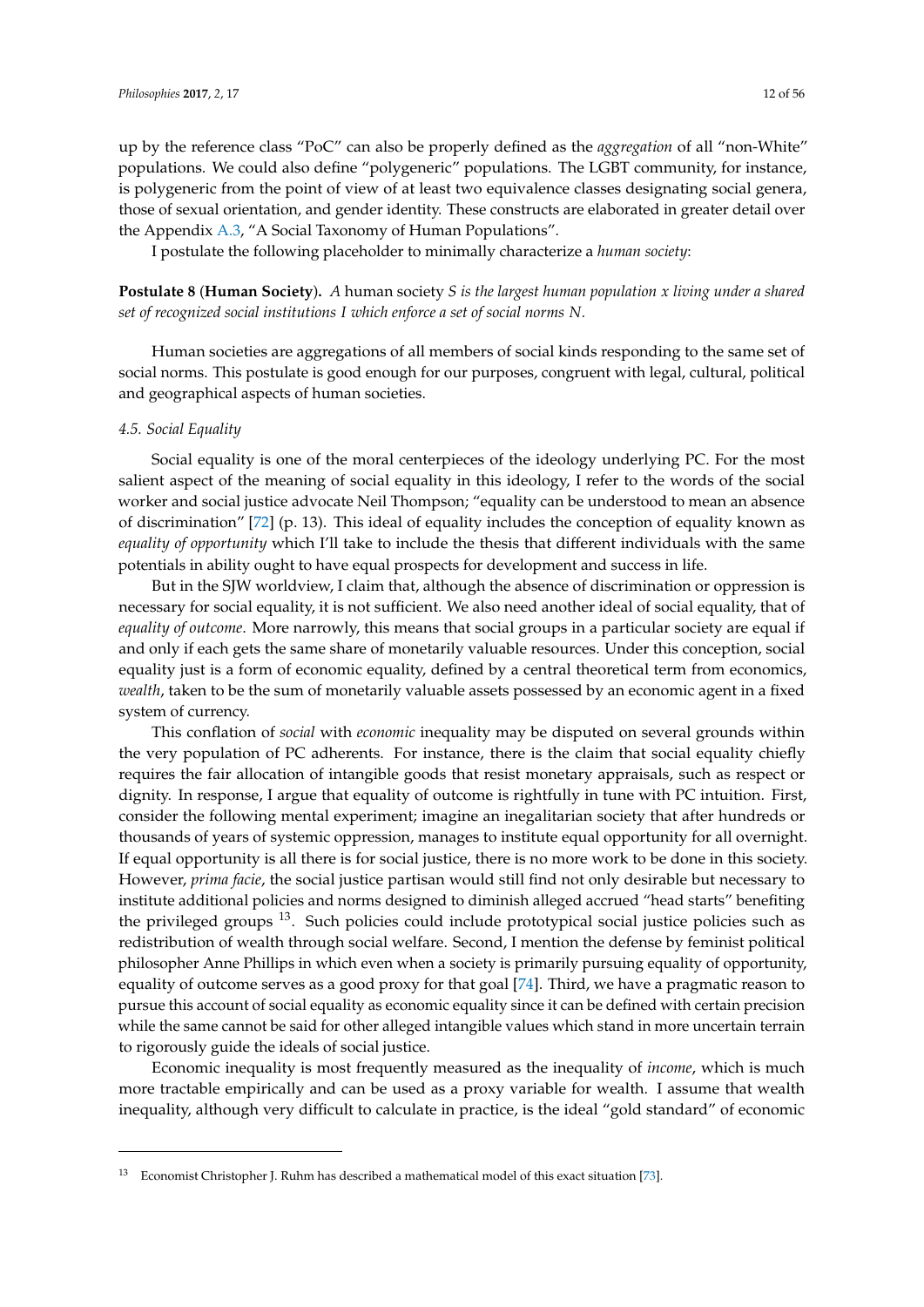inequality (for a comprehensive technical exposition of the measurement of economic inequality in all its complexity, see [\[75\]](#page-52-2)). We then have the following definition:

**Definition 1** (**Inequality of Outcome**). Two human populations x and y with respectively  $n_1$  and  $n_2$  atomic *individuals and collective wealths w*<sup>1</sup> *and w*<sup>2</sup> *evaluated as m*<sup>1</sup> *and m*<sup>2</sup> *units of an arbitrary system of currency* \$ *are said to be* economically unequal *if and only if*

$$
\frac{m_1}{n_1}\neq \frac{m_2}{n_2}
$$

Readers may refer to Appendix [A.4,](#page-46-1) "A Toy Model of Wealth", for a sketch of an idealized measurement-theoretical account of material wealth and economic property.

What about the aspect of social equality characterized as the absence of discrimination? To investigate it, we first need to describe *social oppression*.

#### <span id="page-12-1"></span>*4.6. Social Oppression Theory*

In the worldview of social justice, life in contemporary human societies is a hostile zero-sum game. If a certain social group enjoys material prosperity, it is because systemic unfair treatment is happening against at least another group. The key theoretical terms to consider are relations of *social oppression*. These are the intellectual heirs of the dyadic asymmetric relation of *exploitation of labor* described by Karl Marx between two populations of the social genus "social class", which he identified with two species, the *bourgeoisie* and the *proletariat* [\[76\]](#page-52-3). Throughout the second half of the 20th century up to this point in time, this relation has been steadily expanded by critical theorists and other normative sociologists into a large family of dyadic relations of social oppression inside social genera other than social class [\[77\]](#page-52-4). Here I attempt to describe what we may call Social Oppression Theory (SOT), which will be used to characterize social justice and PC with greater precision.

I make seven axioms to characterize core tenets of the SOT. I supply a formal description of the set-theoretical model and logical formulae for these axioms in Appendix [A.5,](#page-47-0) "Social Oppression Theory". For a given society *S*, we then have:

**Axiom 1.** *A relation of oppression xOy is asymmetric (anti-symmetric and irreflexive). That is, if xOy, it is not the case that yOx.*

Let us recall that *x* and *y* refer to whole human populations. We call *x* the *oppressor*, *dominant* or *privileged* group and *y* the *oppressed*, *subordinated* or *marginalized* group.

The irreflexivity of relations of oppression could be disputed. For instance, consider the reported phenomenon of "internalized homophobia" in homosexual men from the mental health literature [\[78\]](#page-52-5). Couldn't this be a case of reflexivity, the oppressed being their own oppressors? I submit that this is better explained in the PC worldview as being the workings of unjust social institutions enforced by an ideology named 'Heteronormativity' (Table [1\)](#page-12-0) under which the fundamental causative agents of the oppression are homophobic heterosexuals and not homophobic homosexuals.

<span id="page-12-0"></span>

| Genus              | Oppressor            | Oppressed              | <b>Immoral Act</b> | <b>Oppressive Ideology</b> |
|--------------------|----------------------|------------------------|--------------------|----------------------------|
| <b>Sex</b>         | Men                  | Women                  | <b>Sexism</b>      | The Patriarchy [79]        |
| Race               | Whites               | non-Whites             | Racism             | White Supremacy [80]       |
| Sexual Orientation | <b>Heterosexuals</b> | <b>Homosexuals</b>     | Homophobia         | Heteronormativity [81]     |
| Gender Identity    | Cisgenders           | Transgenders           | Transphobia        | Cisnormativity [82]        |
| Body type          | Thin people          | Overweight people      | Fat shaming        | N/A                        |
| Nationality        | Western citizens     | non-Western foreigners | Xenophobia         | Eurocentrism [83]          |
| Ability            | Able people          | Disabled people        | <b>Ableism</b>     | Ablenormativity [84]       |
| Age                | Adults               | Children and seniors   | Ageism             | Aetonormativity [85]       |

**Table 1.** Social Oppression in Western societies.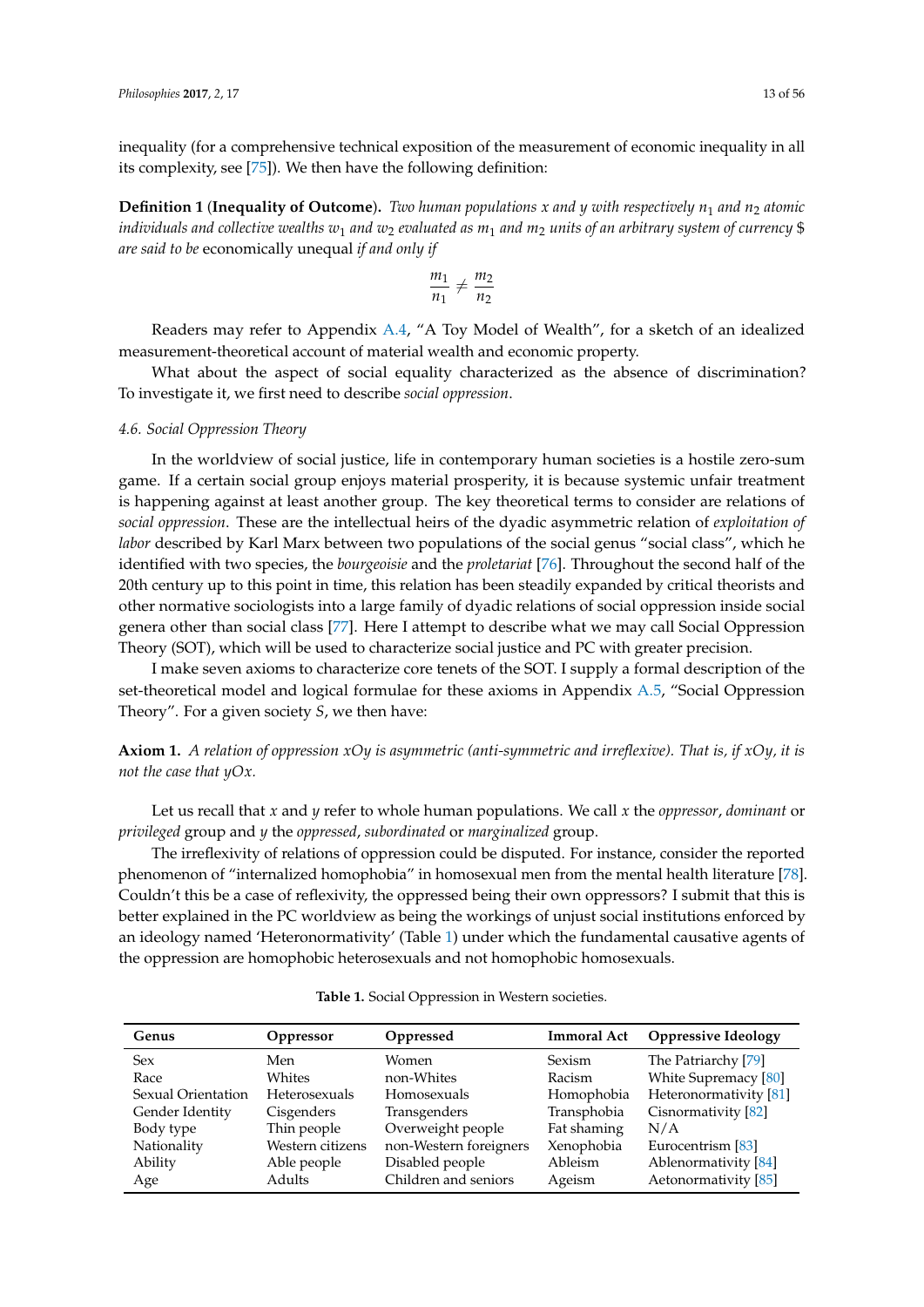# **Axiom 2.** There are as many relations of oppression  $O_1$ , ...,  $O_i$  as there are social genera  $\mathcal{G}_1$ , ...,  $\mathcal{G}_i$  partitioning H.

### **Axiom 3.** *If x oppresses y, then both x and y are of the same social genus* G*.*

A same individual human being can be the surrogate of multiple relations of oppression insofar as they are different *types* of oppression relations. This is the cornerstone of "intersectional theory" [\[86\]](#page-52-13), which encourages an analysis of social oppression at the level of the multiple social identities housed by human beings, that can simultaneously enact the role of oppressor and oppressed in relation to the different social genera he finds himself embedded in.

# **Axiom 4.** *Take the relation of oppression O associated with a social genus* G*.*

- If  $G$  has two species, both the oppressor  $x$  and the oppressed  $y$  are the largest aggregates of members from their respective species, being monospecific populations.
- If  $G$  has three or more species, the oppressor  $x$  is the largest aggregate of members of the social species, being a monospecific population. The oppressed *y* is the aggregate formed by the largest aggregates of each remaining social species, being a polyspecific population.

The *relata* of relations of oppression are entire collectives. For instance, when a person suffers racism, this is to be interpreted as an attack on an entire marginalized racial community by the dominant racial group. Under the oppressive ideology of Aetonormativity (see Table [1\)](#page-12-0), which takes adulthood to be normative, the aggregate formed by children and seniors suffers ageism from the aggregate of adults.

# **Axiom 5.** *If x oppresses y, then there is inequality of outcome between x and y where y is the worse off population.*

As privilege theorist Bob Pease puts it, "it is only when we understand that social inequalities are human creations designed to benefit a few that we can see the possibilities for challenging inequality" [\[87\]](#page-52-14) (p. 14). In the PC worldview, social inequality is a result of certain social groups not acting fairly against other social groups. This notion can be interpreted as an expected consequence of a strong form of social constructionism which takes the etiology of social inequality to be the product of purely sociocultural factors.

This axiom merges both accounts of social equality from the social justice worldview (absence of discrimination and equality of outcome) with social oppression. To see how, logically this axiom has the form  $p \rightarrow q$ . By the rule of contraposition, we have  $\neg q \rightarrow \neg p$  or to put it simply, if there is equality of outcome between *x* and *y*, there is no oppression between *x* and *y*.

# **Axiom 6.** *If there is inequality of outcome between x and y, either x oppresses y or there exists at least one x* 0 *that is oppressing another y*<sup>0</sup> *whose set intersects with the set of y.*

This reasoning is due to the *intersectionality* of social genera. For instance, consider the population comprised by Kenyans living in English society. Were the oppressive relation of *xenophobia* between the English and Kenyans eliminated, this would not imply that both groups are now economic equals for Kenyans are disproportionally not of the same racial group of the English and thus can also be subjected to the oppressive relation of *racism* by White Englishmen.

**Axiom 7.** *Take the inverse relation of the relation of oppression xOy, the relation "y is oppressed by x". The inverse of this relation is the* privilege relation *xPy.*

Here is my attempt to elucidate the formal structure and some of the semantic content of the pervasive but obscure notion of "privilege". Privilege is a posited theoretical term that refers to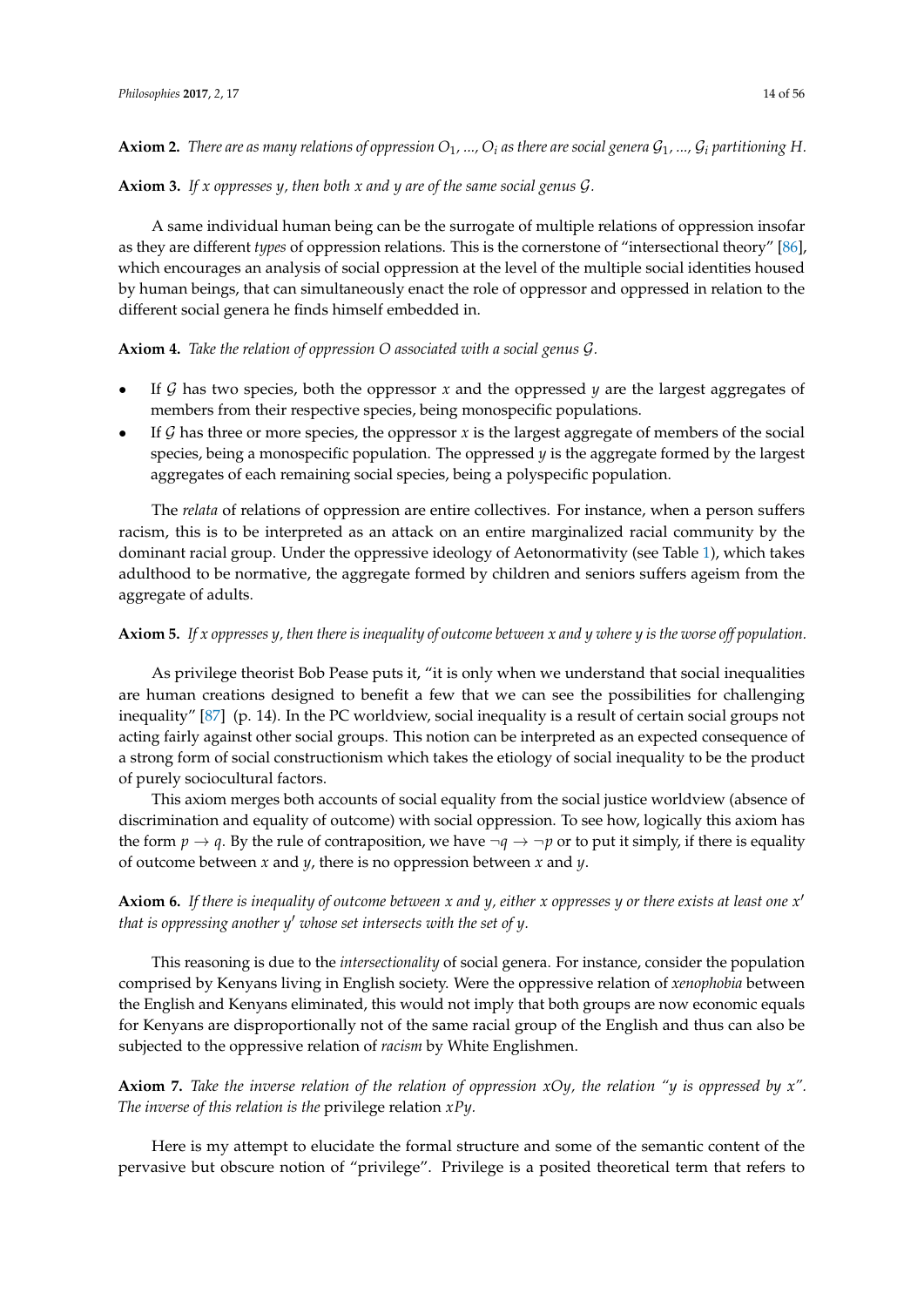a nonobservable property (in this case, a 2-place relation) of oppressive human populations of a certain social kind.

This reading is motivated by a common trope employed by privilege theorists. For instance, Bob Pease takes privilege to be the "flipside of discrimination"; whoever oppresses is privileged [\[87\]](#page-52-14) (p. 4). Similar metaphors involving the sides of coins are employed by other theorists over the literature [\[88,](#page-52-15)[89\]](#page-52-16).

Isn't the inverse of the inverse of *xOy* simply *xOy*? For the sake of charitableness, we have the following traditional resource from the analytic philosophy of language at hand; relations of oppression *xOy* and privilege *xPy* are co-extensive (they have the same set as extension) and co-referential (both refer to the same system of social institutions). However, oppression and privilege vary in their *intensions*, that is, they are different "modes of presentation" for the same phenomenon.

For instance, imagine a primeval egalitarian society with two monospecific populations *x* and *y* of the same genus, each collectively possessing a wealth evaluated at 1000 electrum. Then *x* consolidates power and starts oppressing *y* by instituting unjust taxes and reaps some of the wealth of *y*. After some time, *x* possesses a collective wealth of 1500 electrum and *y*, 500 electrum, becoming social unequals. The system of tributes has two "faces"; *x* is advantaged by it and *y* is disadvantaged by it. The enrichment of 500 electrum by *x* in tributes from *y* co-occurs with the impoverishment of *y* of the very same 500 electrum.

**Postulate 9** (**Oppression-Action-Ideology Parity**)**.** *Each relation of oppression O typifies a class of immoral acts Z and an oppressive ideology* I *which enforces unjust social institutions and norms realized through Z that are responsible for social inequality.*

Table [1](#page-12-0) summarizes eight different types of social oppression posited by PC normative sociologists as being prevalent in Western societies (this selection is not exhaustive; for other examples, see [\[87\]](#page-52-14) (p. 13)). To say that the literature dedicated to exposing of these forms of social oppression is enormous would be an understatement. The general sentiment one may apprehend by the content exposed by contemporary normative sociologists working under critical theory and its various offshoots is that Western nations are terrible places for minorities to live, being social battlegrounds filled with multiplicities of invisible violence.

For four of these relations of oppression, those of racism, xenophobia, ableism and ageism, the oppressed populations are polyspecific. One of the oppressive groups appears to be polyspecific too, violating Axiom 3, the group of "able people". This uneasiness can be fixed by replacing the genus of "ability" with several smaller genera (such as "visual ability", "auditory ability", "motor ability", etc.).

Some forms of prototypical social oppression also appear to violate this schema. For instance, consider anti-Semitism and Islamophobia as forms of oppression directed, respectively, against Jews and Muslims. Both seem to conflate discrimination on race, ethnicity, nationality, and religion. They can fit the schema by being segregated into racism, xenophobia and religious bigotry  $^{14}$ .

It appears that the ideology promoting "fat shaming" has not been named; following the etymological pattern, I suggest calling it 'Leptonormativity.'

These axioms allow us to ground additional famous theses of the SJW worldview. For example, take a staple of "SJW" discourse, the denial of the existence of acts of "reverse discrimination", such as so-called "reverse racism" <sup>15</sup>, racism perpetrated against a racial group taken to be socially dominant:

<sup>&</sup>lt;sup>14</sup> The existence of an ideology of "Christian normativity" present in Western societies under which that which is non-Christian is devalued by default has already been proposed [\[90\]](#page-52-17).

See for example the following bold article, which neatly summarizes common arguments for the inexistence of reverse racism [http://www.dailydot.com/via/reverse-racism-doesnt-exist/.](http://www.dailydot.com/via/reverse-racism-doesnt-exist/)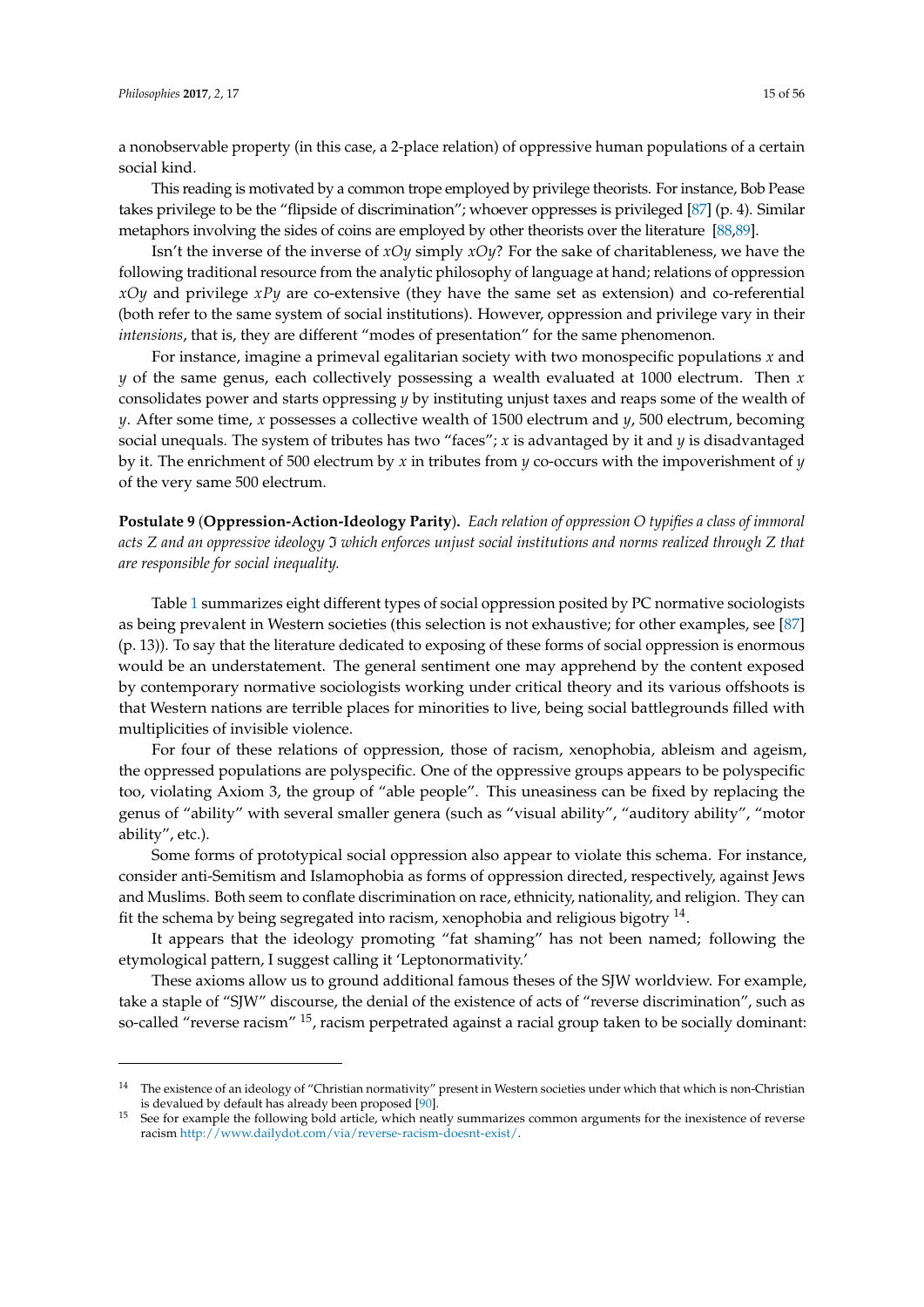**Theorem 1** (**Impossibility of Reverse Racism**)**.** *For a society S and two populations x and y inside S, if x is* racist *towards y, y* cannot *be racist towards x.*

A favorite argument by PC proponents for the non-existence of racism against White people living in Western societies (but not, presumably, against White people living in Zimbabwe) involves defending the claim that the very concept is incoherent. This can be done for instance by redefining the concept of racism, like critical race theorists have summarized with the famous pseudo equation '*racism* = *prejudice* + *power*' [\[91\]](#page-52-18). But under the framework I'm describing, the *logical* impossibility of "reverse racism" is a simple result. If being racist involves enacting the relation of oppression associated with the genus of race and relations of oppression are asymmetric (Axiom 1), then only dominant racial collectives can be racist. The same can be generalized for other social genera (such as the non-existence of "heterophobia" in "heteronormative" societies).

We can now state what I hold to be a necessary condition for certain policy or action to merit the stamp of social justice:

**Postulate 10** (**Necessary Condition for Social Justice**)**.** *For two economically unequal human populations x and y belonging to a same social genus* G *under a relation of oppression xOy, an action a at a time t*<sup>0</sup> *is* socially just *only if a would cause the decrease of the inequality of outcome between x and y at a future time t*+*.*

We could also call such actions *socially progressive*. This condition is not sufficient because arguably, not every kind of redistribution of wealth would be legitimate (for instance, by an overt theft of assets).

#### *4.7. Generalized Difference Principle*

The articulation of what came to be known as the theory of *justice as fairness* by political philosopher John Rawls [\[92](#page-52-19)[,93\]](#page-52-20) stands as one of the main intellectual milestones of the tradition of social liberalism. What is famously known as the *difference principle* [\[94\]](#page-52-21) ( pp. 5–6) can be interpreted as a heuristic for resource allocation in a society which permits social inequalities insofar they absolutely benefit those that are worse-off economically.

I posit an expansion inspired by this principle  $^{16}$  as an ethical heuristic to evaluate not simply actions at the level of policy and legislation but everyday verbal social interaction which may neatly capture an essential part of what is meant when it is claimed that a particular statement is *not* PC. I call it the "Generalized Difference Principle" (GDP).

This proposal is motivated by the following; first, in the PC worldview, verbal behavior is taken to be supremely causally efficient at perpetuating social inequality. Verbal discrimination, even when extremely subtle (what came to be identified as "microaggressions" by critical race theorists) may allegedly cause enormous economic damage (see, for instance, [\[96\]](#page-52-22)). There also appears to be a strong conflation of facts and values in the PC worldview, for factual statements are often perceived to be immoral in various ways (such as "racist" or "homophobic"). Given this, I tentatively describe:

**Postulate 11** (**Generalized Difference Principle**)**.** *Consider a human society S, two socially unequal human populations x* and *y* respectively from the species  $S_1$  and  $S_2$  belonging to the same genus  $G$  and a comparative *factual statement p involving a deprecation of y in comparison to x with respect to a certain attribute M. If p is a* statement on the propensity of M in the species  $S_2$ , then:

- If *x* is oppressed by *y*, then an *assertion* of *p* is morally acceptable
- If  $\gamma$  is oppressed by  $\chi$ , then an *assertion* of  $p$  exemplifies an action in the class of immoral acts  $\chi$ associated with  $G$ , being therefore socially oppressive

<sup>&</sup>lt;sup>16</sup> This was chiefly inspired by Neven Sesardić's similar use of the difference principle [\[95\]](#page-52-23). (p. 224)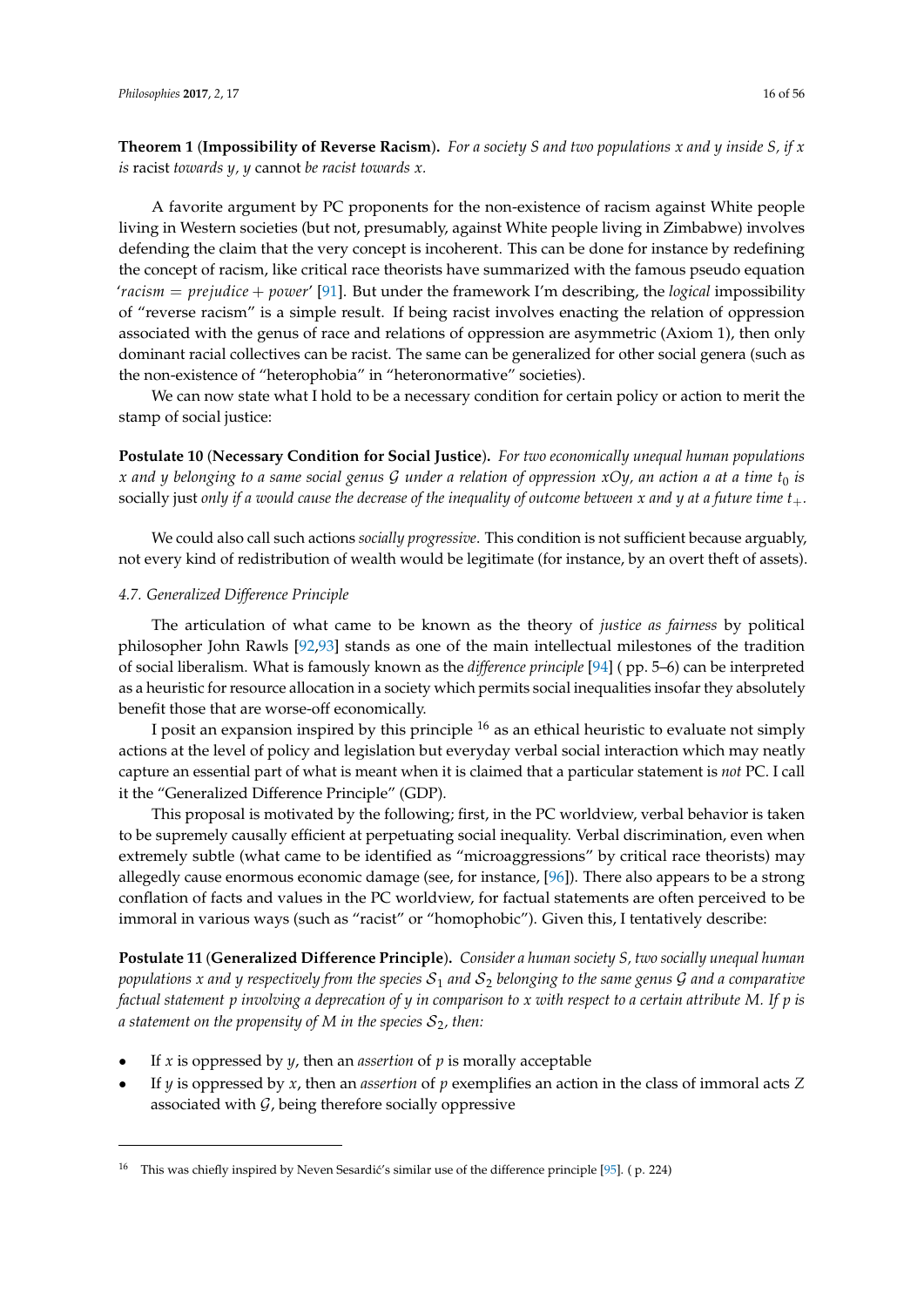- 
- If *y* is oppressed by *x* and *p is not asserted* but there exists significant risk of *p* being interpreted as an assertion, then *p* also exemplifies an action of the class of immoral acts *Z* associated with  $\mathcal{G}$ , being therefore socially oppressive

For instance, consider a neuropsychological investigation of the relationship between verbal fluency and sexual orientation [\[97\]](#page-52-24) which documented that homosexual men display on average better aptitude in different verbal fluency-related tasks (such as the generation of as many words as possible for a given category and the generation of as many synonyms as possible for a given word) and that homosexual women fare on average worse than heterosexual women on the same tasks. Since homosexuals are posited to be oppressed by heterosexuals under the ideology of Heteronormativity (Postulate 15, Table [1\)](#page-12-0), it follows that this factual statement on the inequality of verbal aptitude among these aggregates partitioned under the genus of sexual orientation is not socially oppressive. For converse reasons, reporting the empirical result on homosexual women can be classified as homophobic.

Finally, I posit that not all oppression is morally equivalent; in the PC worldview, there are forms of oppression that are more immoral than others. I represent this with the following postulate:

**Postulate 12** (**Hierarchy of Oppression**)**.** *For a given society S with n social genera where there exist relations of oppression, there exists an asymmetric binary relation of moral severity* ≫ *which takes relations of oppression O as relata, forming a set*  $\{O_{i \in I} \gg g \ldots \gg O_{i \in I}\}$ ,  $I = (1, ..., n)$ .

What defines the ordering? The degree of impoverishment/enrichment could be a possible indicator. I leave it open for the SJW theorists to decide.

To see how this may be important, consider the following; Western feminist activists are avowed at fighting the sexist institutions which allegedly perpetuate a "rape culture" that is deeply ingrained in the societies they live in and which allegedly have an origin in conservative mores [\[98\]](#page-52-25). Feminists, however, have been criticized as a group by conservative social commentators for being senselessly silent on the topic of sexual violence perpetrated by Muslims [\[99](#page-52-26)[,100\]](#page-52-27).

Let us assume that the accusation of disproportionate silence is true. Is it irrational? I submit that far from being irrational, it is a sophisticated example of identity-protection cognition meant to preserve the narrative script of SOT. The reasoning behind a feminist activist being vocal against sexual crimes committed by White heterosexual men in Patriarchal White Supremacist societies is straightforward; if the goal is to achieve an egalitarian society through social justice and if such denunciations are effective means to cause a diffusion of power from the dominant social species to the oppressed social species, resulting in the decrease of social inequality, then such denunciations are *prima facie* instrumentally rational.

The same, however, does not necessarily apply to being vocal against sexual crimes committed by Muslims both inside and outside Western societies. If the vocal imputation of moral responsibility for sexual crimes on Muslims carries significant risk at being seen as "racist" or "xenophobic" (Postulate 9) and racism and xenophobia are ranked as having higher moral severity than sexism in the Hierarchy Of Oppression, then to abstain from denouncing Muslim sexual violence is *expressively rational*, for the sexism inflicted by Muslims becomes a lesser evil compared to the racism and xenophobia the activist could inflict. A feminist that denounces Muslim sexual violence will also be at the risk of being ostracized from her in-group of which she may have already invested significant emotional and social resources.

#### *4.8. PC and Natural Human Equality*

At first glance, it is difficult to see how the cosmopolitan developed world could harbor many anthropological *physical* egalitarians, those who believe that humans do not vary in significant ways with regard to *physical* attributes due to differences in natural endowments. Every four years in the Olympic Games, thousands of elite athletes show before our own very eyes the *prima facie* case of how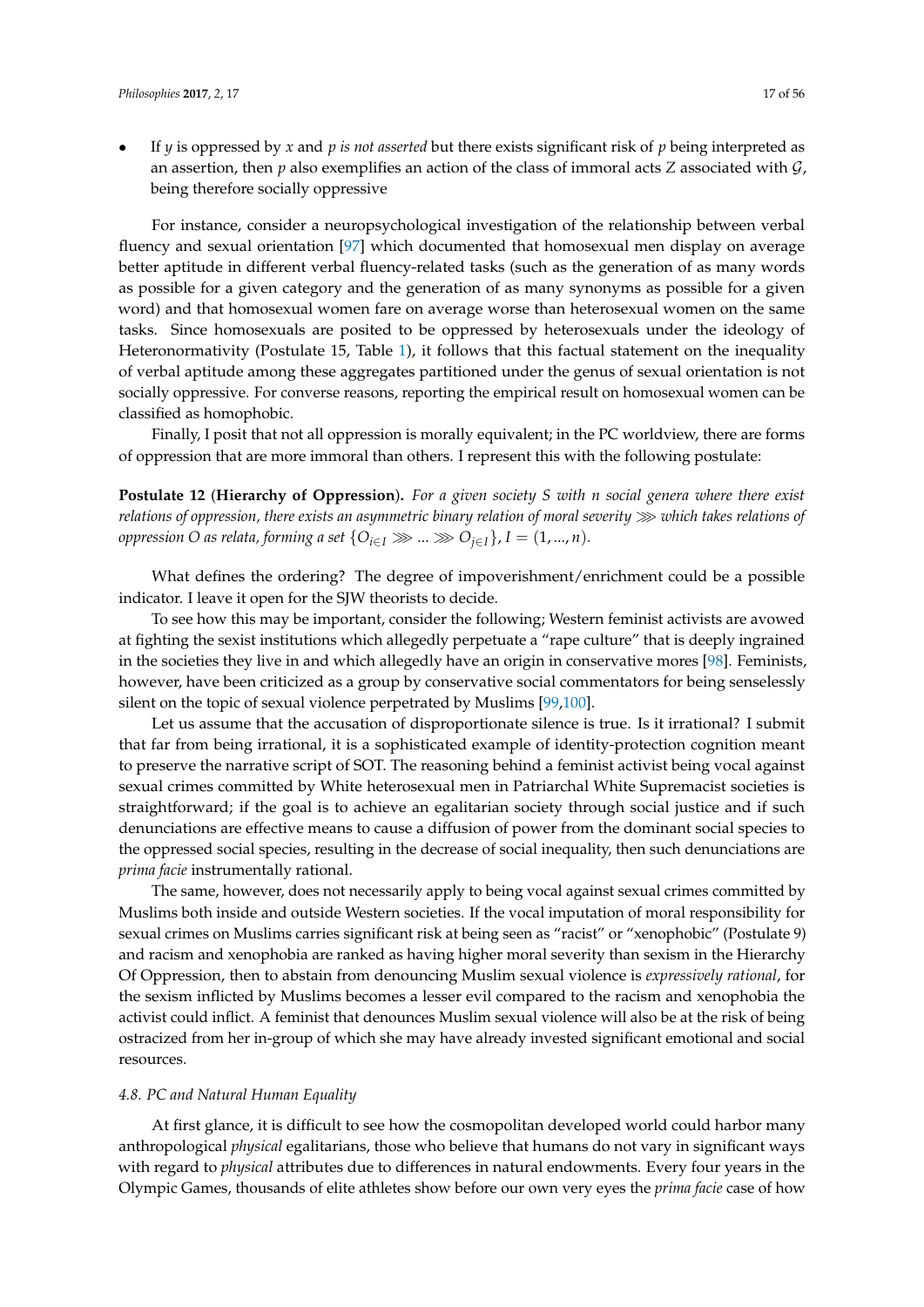physical abilities, partially underpinned by group differences in the muscular, skeletal, endocrine <sup>17</sup> and respiratory systems, are not distributed equitably with respect to the partitions inside the social genera of race, sex and age. This conclusion is suggested by empirical evidence (see [\[101\]](#page-52-28) for an overview mostly focused on racial differences in athleticism). More; even with access to the best technology and infrastructure, not anyone can reach the elite level of an Olympic athlete in an arbitrary sport. The *potential* for athletic achievement is similarly not equitably distributed; it is ultimately constrained by genetic factors [\[102](#page-52-29)[,103\]](#page-52-30).

I'll explore here a central belief of the PC worldview and supply a charitable formal representation of its content. I call this belief *anthropological mental egalitarianism* (AME). AME encircles more specifically the denial of the existence of significant mental differences in between socially oppressed groups and their respective groups of oppressors of a same social genus, differences which are partially underpinned by differences in their nervous systems mediated by genetic factors. For reasons of charitableness, I restrict "significant differences" to mean significant differences in *potential*. What is at stake are not the *actual* mental abilities and competencies of members of socially oppressed groups (which may form considerable "gaps" in comparison to their respective oppressive groups) but what they *could be* were the relevant socially oppressive ideologies removed through the implementation of socially progressive policies and norms.

This contextualization with socially oppressed groups is important. According to the GDP as stated (Postulate 10), that there exists room for a PC partisan to tolerate "natural" inequality among groups when it is the case that it is currently benefiting the worse off socioeconomically. However, even this is risky and may undermine the entire PC worldview by sheer force of external consistency. I explain at greater length in Section [6.2](#page-38-0) that from the point of view of the standards that guide scientific research, it is irrational to consider that natural talents are consistently distributed only to the populations of the socially oppressed. It is also inconsistent with the very tenet of the PC worldview that takes economic inequality to be a social construction. For *natural* talents presumably *naturally* lead to a differentiated acquisition of resources.

I argue that some version of AME stands one of the core beliefs of the PC worldview and that its denial is arguably the supreme intellectual taboo in the "first world". For a famous example, in 2005, Lawrence Summers, then the president of Harvard University, suffered considerable public backlash for stating the empirically adequate hypothesis that women are more underrepresented than men at top academic positions in science and technology *partly* because the normal distributions of mental abilities ("aptitude", in his words  $18$ ) in women, in comparison to men, had lower variability—meaning that men are more typical in the extremes of the human cognitive spectrum. Since Summers uttered these statements, the hypothesis for the greater phenotypical variability of men has accrued even more evidence [\[104\]](#page-52-31) and may constitute a difference between the sexes of fundamental importance. For this remark, Summers was denounced as "sexist", and it is speculated that this may have contributed to both his resignation as president of Harvard University and even to have cost him a top position in the Obama Administration<sup>19</sup>.

What I informally refer to as the "mental" involves both general and specific features of human beings posited by psychologists and encompassed in the categories of cognition, affect and behavior. It includes a multitude of traits such as negative affectivity and general intelligence, social intelligence and social anxiety, aggressiveness and creativity and delayed gratification and openness to experience.

 $17$  Given the intimate integration of the endocrine and nervous systems, studied in the epistemic field of neuroendocrinology, and given the role of hormones modulating behavioral responses of all kinds, one who acknowledges natural group differences in endocrinology but denies natural differences in behavior may be at risk of being inconsistent.

<sup>18</sup> A transcription of his speech can be found via the [InternetWaybackMachine](Internet Wayback Machine) at [http://web.archive.org/web/](http://web.archive.org/web/20080130023006/http://www.president.harvard.edu/speeches/2005/nber.html) [20080130023006/http://www.president.harvard.edu/speeches/2005/nber.html](http://web.archive.org/web/20080130023006/http://www.president.harvard.edu/speeches/2005/nber.html)

<sup>19</sup> <http://www.independent.co.uk/news/world/americas/summers-sexism-costs-him-top-treasury-job-1033373.html>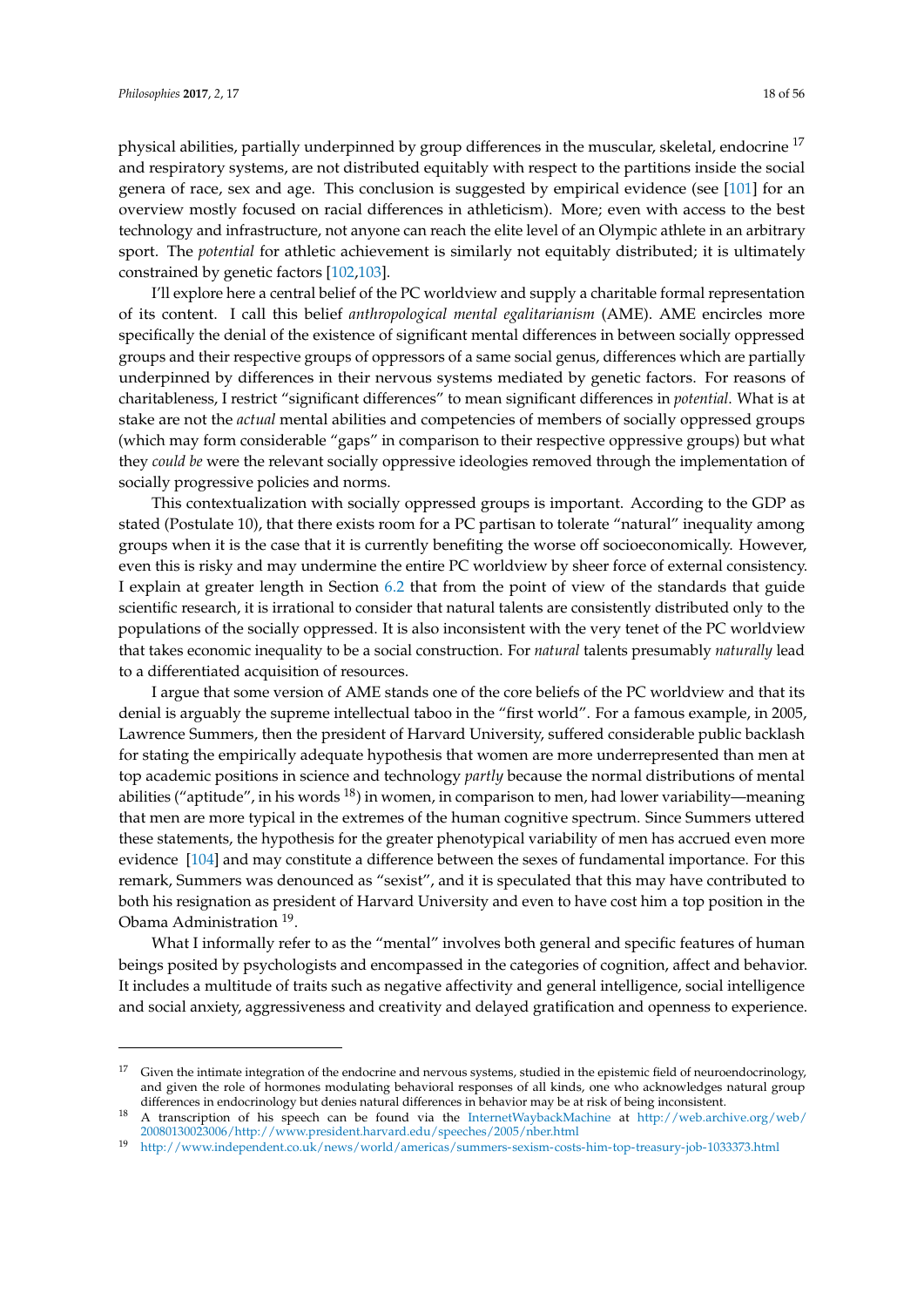I assume, under a principle of ontological conservativeness, that all of them have *at least* an ordinal structure, being representable through comparative structures (see the Appendix [A.1](#page-44-0) for the definition of a comparative structure). From a measurement-theoretic point of view, what arguably is the most studied psychological attribute—general intelligence—is commonly assumed to have a richer structure, judging by the kinds of statistical procedures used to manipulate and interpret data on intelligence testing (such as standard deviations and the averaging of data sets). This conclusion has been disputed  $20$ . The various ways the information about a given attribute represented on a scale of real numbers (such as having one or two semantic poles or affective valences) are psychologically interpreted will also not undermine the argument if we make some adjustments (see the discussion below Postulate 15).

To give more clarity to what is meant by "potential" and the relationship between biology and social genera, I shall elaborate two additional postulates centered on the issues of the social construction of social kinds and the environmental etiology of the psychological phenotype.

#### <span id="page-18-0"></span>*4.9. Social Constructionism and Mental Environmentalism*

A comprehensive analysis that would make justice of the concept of "social construction" is far beyond the reach of this work. The theses associated with social constructionism can be phrased under variable strengths. Leaning towards social constructionism is not considered much controversial for genera such as religious affiliation and social class  $^{21}$ . The scientific and philosophical controversy is initiated when there exists significant academic dispute that the genera under question (such as race and sex) are examples of what philosophers of science and metaphysicians call *natural kinds*. Full-blown social construction of identity could involve, for instance, the claim that the categories of sex and gender are picked up by properties which are free-floating from karyotype and anatomical dimorphism and that racial categories are not correlated with genomic substructures. There would be no objective fact of the matter at assigning an individual  $x$  into a species  $S$  of a genus  $G$ .

Empirically sounder forms of social constructionism are more moderate. For instance, philosophers of cognitive science Edouard Machery and Luc Faucher [\[107\]](#page-53-0) explain the prevalence of racial categories in human cognition as a byproduct of both biological and cultural evolution involving the tracking of real phenotypically salient traits of human populations whose clusters are otherwise taken to be "biologically meaningless".

I supply the following provisional necessary condition of social construction inspired by a computational account of objectivity:

**Postulate 13** (**Necessary Condition for the Social Construction of Social Kinds**)**.** *For a given social genus* G partitioned into species  $S_1, ..., S_n$ , we say that G is socially constructed only if there exists no *nontrivial clustering algorithm T which takes as input a raw data set D exhibiting information about the set* of individual human beings H which outputs clusters  ${\cal S}_1{}',...,{\cal S}_n{}'$  that approximate the equivalence classes  $S_1, ..., S_1$ .

The key term here is *raw*; the data set must be suitably *unprocessed*, devoid of idiosyncratic human manipulation. For instance, some have argued that the the social genus "sex"—partitioned into the equivalence classes "male" and "female"—is *socially constructed* predicated on the phenomena of *intersexuality*, involving individuals with a myriad of chromosomal, developmental and anatomical variations which statistically diverge from the typical phenotypes formed under the

<sup>20</sup> See [\[105\]](#page-53-1) for a formal philosophical criticism of the prospect of quantitative psychology. Measurement theorist Fred Roberts [\[106\]](#page-53-2) ( p. 64) follows a convention from the literature in which *raw* intelligence scores are ordinal-scalable but *standard* intelligence scores are interval-scalable.

But even this may be disputed for the empirical generalization known as the "first law of behavioral genetics" [\[108\]](#page-53-3) state that there exists no human behavioral trait with zero heritability.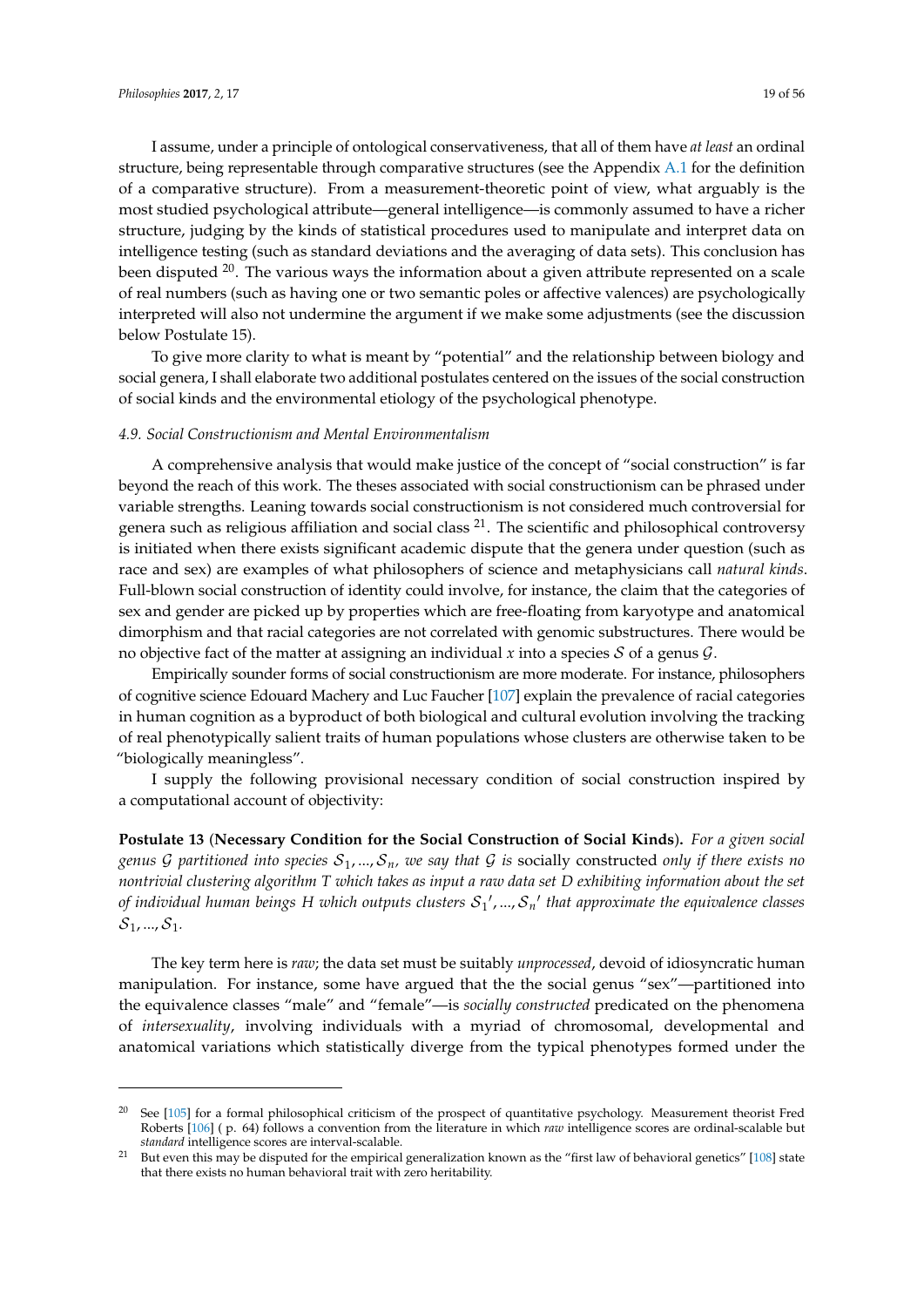XY sex-determination system of the human species [\[109\]](#page-53-4). However, even under high estimates for the prevalence of intersexuality (i.e., [\[110\]](#page-53-5)), 98% of the members of an arbitrary human population  $x_1$  will be clustered into the equivalence classes "male" and "female". For a "social construction", the male-female binary appears to be doing a very lousy job at *not* carving nature at its joints.

One must be cautious in the inference from statistical atypicality to social construction not to incur in a *nonsequitur*. For instance, in the case of intersexuality caused by major genomic structural variation, a mechanical expert system informed of the number of autosomes and allosomes (the non-sexual and sexual chromosomes, respectively) of individual humans would have no problem *objectively* sorting the populations into the equivalence classes generated by the equivalence relation "is of the same karyotype as".

Another important thesis of the PC worldview associated with social constructionism captures similar anxieties with the scientific understanding of the biological dimension of humanity and expresses the attitude of divorcing biology from behavior and mind. I thus present:

**Postulate 14** (**Mental Environmentalism**)**.** *For a given mental attribute M which is not invariant across the population of all human beings H, the causal contribution that explains the variation of M throughout H that is attributable to genetics is insignificant.*

Why, of all biological factors, should genetics be privileged? This emphasis is a consequence of the science of behavioral genetics which has developed the important (and controversial) measures of *heritability* <sup>22</sup> to estimate the relative causal importance of genetics in the explanation the phenotypical *variation* of a given phenotypical trait in a selected population. What makes genetics special is in some sense contingent; perhaps in the near future, advanced gene therapy will be able to transform the deepest part of our biology into environmental factors just like education and nutrition. But for now, I hold, following the arguments by philosopher of biology Neven Sesardić [\[95\]](#page-52-23) (Chapter 5), that heritability entails *non-modifiability* or *non-malleability*. That is; the more the causal contribution of the variation in a given trait is ascribed to genetic factors, the harder it is to reshape it for it implies that there is less that is under existing practical human control.

The conjunction of the latter postulates can inspire a new axiom that is the converse of Axiom 5 from SOT, that is, the implication from inequality of outcome to social oppression. For if no social kinds are objective natural kinds, then their very partitioning is under human control, being a cognitive process that is a part of the social environment. And if there are no genetic contributions to the very phenotypical traits required for economic prosperity, then their full range also stands in the realm of social engineering. Natural environmental factors, such as droughts and disease, may be responsible for inequality of outcome but those factors are in the realm of modifiability (for instance, through irrigation and medicine). Therefore, from the lenses of the PC worldview, if we observe human economic inequality, this gives credence to the hypothesis that oppressive institutions are at work.

A more formal description of AME can be found in Appendix [A.6.](#page-48-0) I will assume that the measurement processes being represented here are temporally indexed to the present time. As individual psychology changes over a lifetime, the ascribed numerical values of a given mental

The concept of heritability has been subjected to intense scrutiny by scientists and philosophers of science. For a recent novel criticism, contemporary geneticists have been struggling with the so-called "missing heritability problem" (often in the context of heritability in the *narrow sense*; see [\[95\]](#page-52-23) (p. 21); for several given phenotypical traits measured as having a high heritability, the associated genetic variants which have been traced via genetic sequencing appear to explain very little of the total predicted heritability. Some scientists [\[111\]](#page-53-6) have proposed transgenerational epigenetic inheritance to account for the missing heritability; this account is more consonant with PC for the causes of epigenetic factors may exist inside the range of environmental modifiability. However, alternative explanations which secure the notion of heritability in genetic factors exist. For instance, a team of statistical geneticists [\[112\]](#page-53-7) has argued that the "missing heritability" problem emerges under the assumption that the contribution of a conjunction of expressed genetic variants can be modeled as a linear ("additive") combination. When the *interactions* among genetic variants are modeled as nonlinear, the problem may significantly dissolve.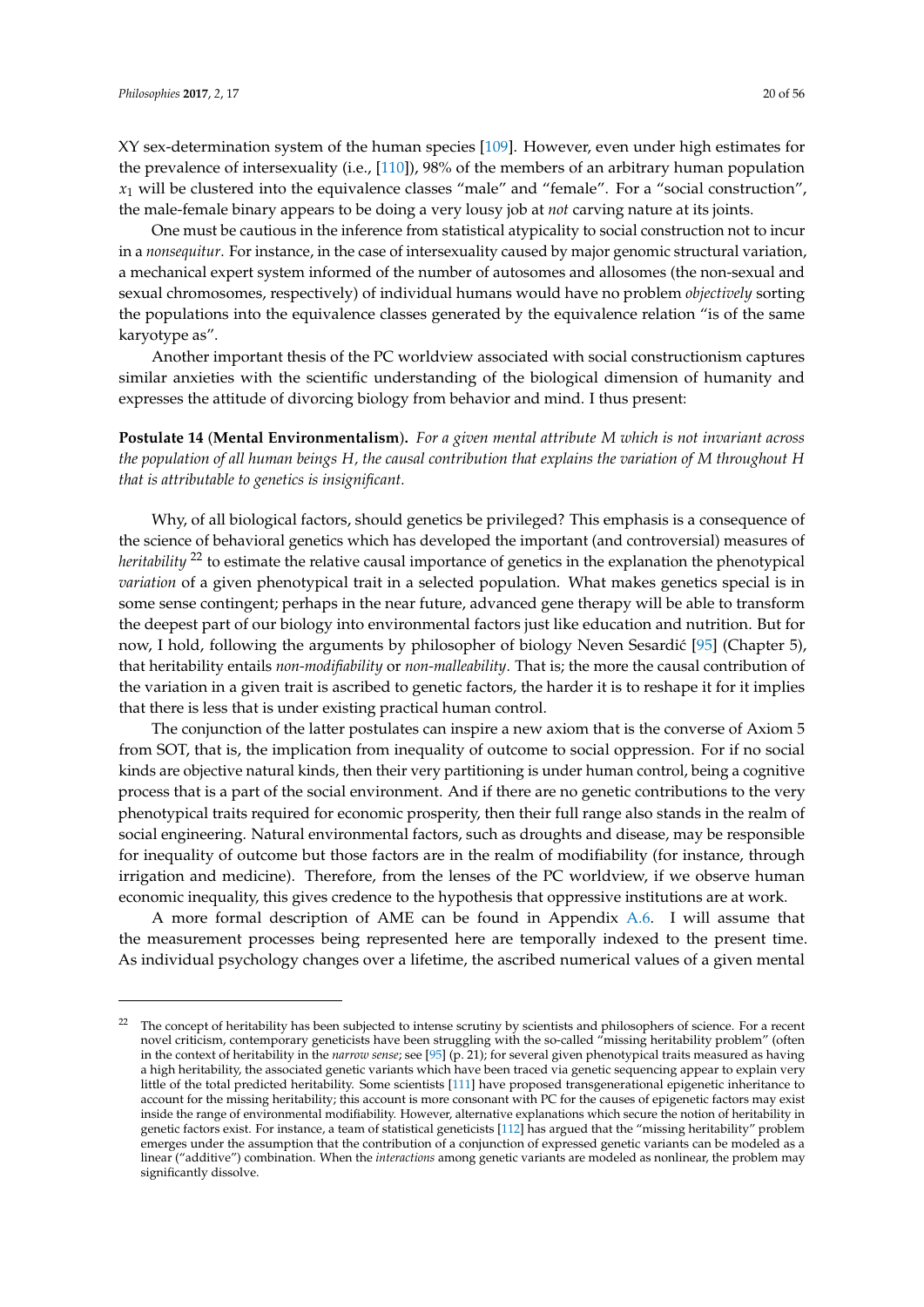trait may fluctuate. For instance, there is cross-cultural evidence which suggests that people tend to become more introverted as they age [\[113\]](#page-53-8).

**Axiom 8.** *For a given mental attribute M, a fixed representation standard for M and any individual human being x, there exists a monotonic increasing function*  $\varphi(x)$  *that uniquely assigns a numerical value n to x.* 

This axiom just is a statement on the possibility of psychological measurement. Representational standards are particular units used to codify the empirical information of measurable attributes using numbers.

**Axiom 9.** *There exists a numerical value ω representing the* maximum potential *of x at M. The value n is either lesser or equal to ω.*

**Postulate 15.** *For any given time t, a given mental attribute M, a fixed representation standard for M and any individual human being x,*  $\omega$  *is the global maximum point of the monotonic increasing function*  $\phi(x)$ *.* 

Through the conjunction of Axiom 10 and Postulate 14, we can state the modal claim that the mental attributes of human beings, besides their *actual* realizations (captured by Axiom 9) also have *maximum* manifestations. Discussions on lower and upper bounds of mental features are not unknown. For instance, the case of sensations, encompassed by psychophysical variables such as "brightness" and "loudness" is straightforward; the components of our sensory systems bear a lower threshold that allows the minimum interaction with some type of energy and an upper threshold which may represent either nondescript registration or nerve damage. What about traits such as general intelligence? The philosophical literature on "superintelligence" appears to be committed to a *supremum* for the intelligence, broadly considered, of humans [\[114\]](#page-53-9).

**Postulate 16.** *The value of ω is heavily dependent on genetic factors*

Following the preceding developments, the etiology of this ceiling is stipulated to be fundamentally genetic in origin.

### **Postulate 17.** *Only the* maxima *of mental attributes are relevant for social justice*

Potentials are *prima facie* closed intervals with both *maxima* and *minima*. I assume that only the former are relevant for our discussion. If this postulate holds true, certain adjustments are warranted. For instance, take the "Big Five" model of personality which posits introversion-extraversion as a *continuum* with two psychologically distinct poles. For traits with this kind of structure, it is better in our framework to divide them in two given the possibility that both valences could be positively correlated with economic affluence <sup>23</sup>.

**Axiom 10.** *For any two individual human beings x and y with their upper bounds for M respectively evaluated as*  $\omega_x$  *and*  $\omega_y$ *, there exists a* function of comparative significance *ι that takes*  $\omega_x$  *and*  $\omega_y$  *as inputs and outputs '1' when the disparity is significant and '0' when it is not*

<sup>&</sup>lt;sup>23</sup> For this particular example, current empirical evidence suggests that this is not the case; extraversion has significant positive correlation with income, new promotions and negatively correlated with unemployment [\[115](#page-53-10)[,116\]](#page-53-11). It appears to be unlikely that the other tail of this *continuum* sports a significant violation of this monotonicity.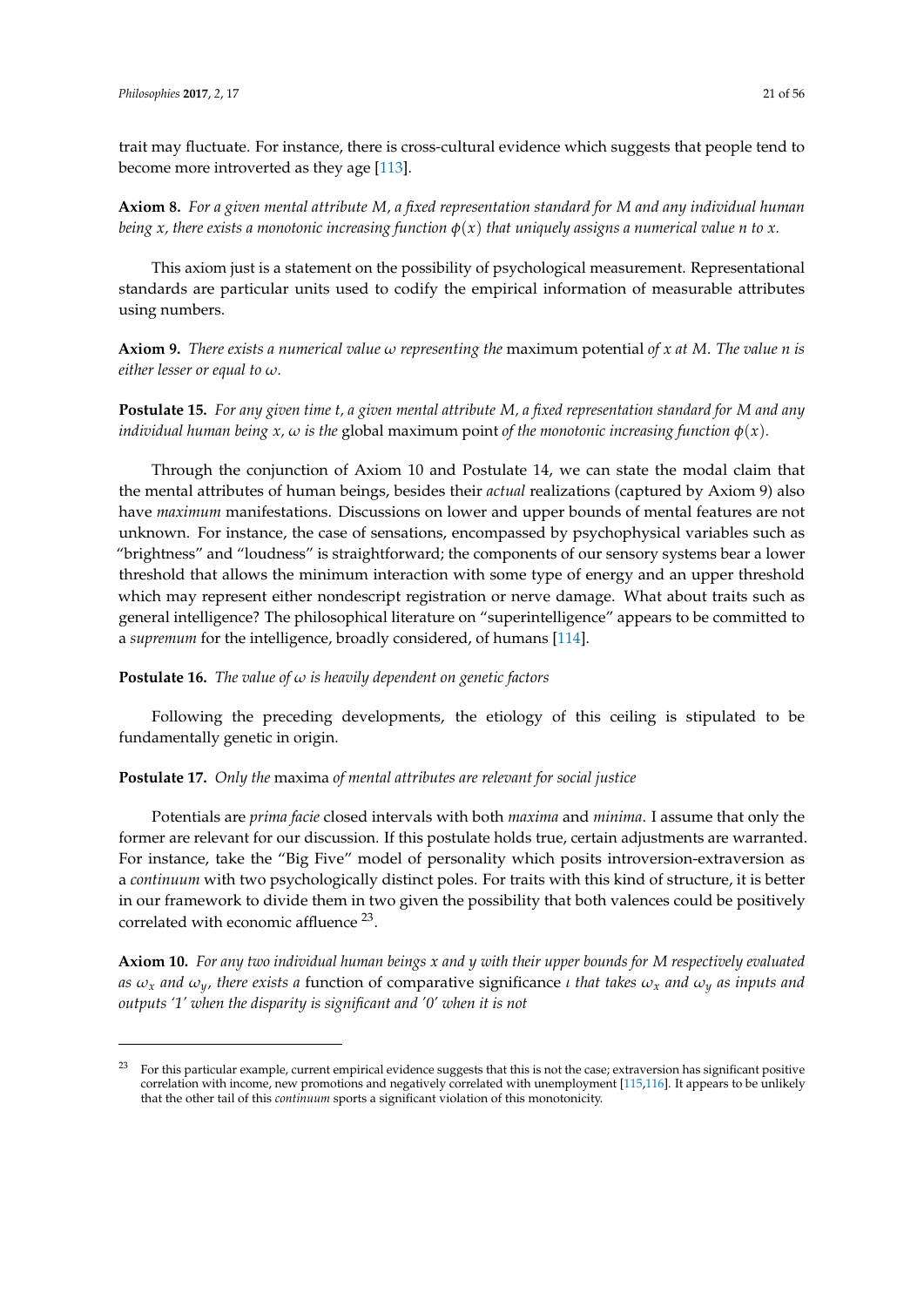It is hard to deny the reality of *individual* differences in mental potential. I suspect that most of those who are sympathetic to the PC worldview acknowledge it  $^{24}$ . For the sake of charitableness, I advance that even if it is the case that statistical innate *group* differences exist, they may not matter. And how could they matter? From the point of view of social justice, it is sound that differences in psychology are significant if they are causally connected with increases in wealth (Section [4.5\)](#page-11-0). But by how much? Consider the example of general intelligence. According to factor-analytical results of [\[117\]](#page-53-12) employing a North American data set, a one point increase in IQ is associated with an increase of up to \$616 of income a year <sup>25</sup>. Is a change in one IQ point significant enough? I'll leave the specification of such discontinuous function for the partisans of social justice.

**Axiom 11.** *For a given mental attribute M, a fixed representation standard for M and any two individual human beings x* and *y* where *x* and *y* are members of two distinct species  $S_1$  and  $S_2$  from a same social genus  $G$ , *x* and *y* have their upper bounds for M respectively evaluated as  $\omega_x$  and  $\omega_y$ , if we randomly "pick" *x* and *y from*  $S_1$  *and*  $S_2$ , then the probability that the function  $\iota(\omega_x, \omega_y)$  will output '0' (not a significant difference in *potential) is greater than 50%.*

This axiom is a *weak* denial of the existence of natural group differences. It states that typically, the differences in the natural endowments of members from different groups are not socioeconomically significant. This increase in charitableness, however, comes at the expense of external consistency with SOT, which demands stronger social constructionism. Axiom 6 states that there can only be inequality of outcome between two groups *x* and *y* in the presence of social oppression. But under Anthropological Mental Egalitarianism, there can be small group differences of wealth whose etiology is traceable to group genetic differences in psychological aptitudes. One way to make both theories consistent with each other could involve replacing standard equivalence relations "=" for approximation relations "≈".

### *4.10. PC redux*

I finish this section with a tentative compilation of sufficient conditions that make a certain construct *c* un-PC:

**Postulate 18** (**Sufficient Conditions for Political Incorrectness**)**.** *For any construct c bearing a certain content p, c is said to be* politically incorrect *anytime when:*

- *p* involves the denial of the ethical ideal of equality of outcome (Definition 1)
- *p* is inconsistent with Axioms 1 to 7 of SOT
- *p* is immoral according to the GDP (Postulate 11)
- $p$  holds that a social genus  $\mathcal G$  is a natural kind (Postulate 13)

Denials of AME that are un-PC are already pre-specified by the GDP. The existence of a necessary connection between PC and the social construction of genera may be disputed. In defense, I view these propositions as forming a network (Postulate 6) with a certain stability. The placement of the fourth condition was partly motivated by the hypothesis that the acceptance that there are social genera

<sup>&</sup>lt;sup>24</sup> For instance, feminist philosopher Anne Phillips writes: "Despite my scepticism about whether systematic differences of ability or disposition can be mapped onto these particular categories ("gender, ethnicity and race"), I am not so naïve as to doubt the existence of individual difference. Individuals vary in their abilities, characters, and dispositions, and though the variance is often exaggerated by social and educational inequalities, people are indeed different in what they want and are able to do" [\[74\]](#page-52-0). (p. 13)

<sup>&</sup>lt;sup>25</sup> The same study establishes a connection between higher IQs and financial distress, pointing to possible nonlinear relationships between wealth and general intelligence.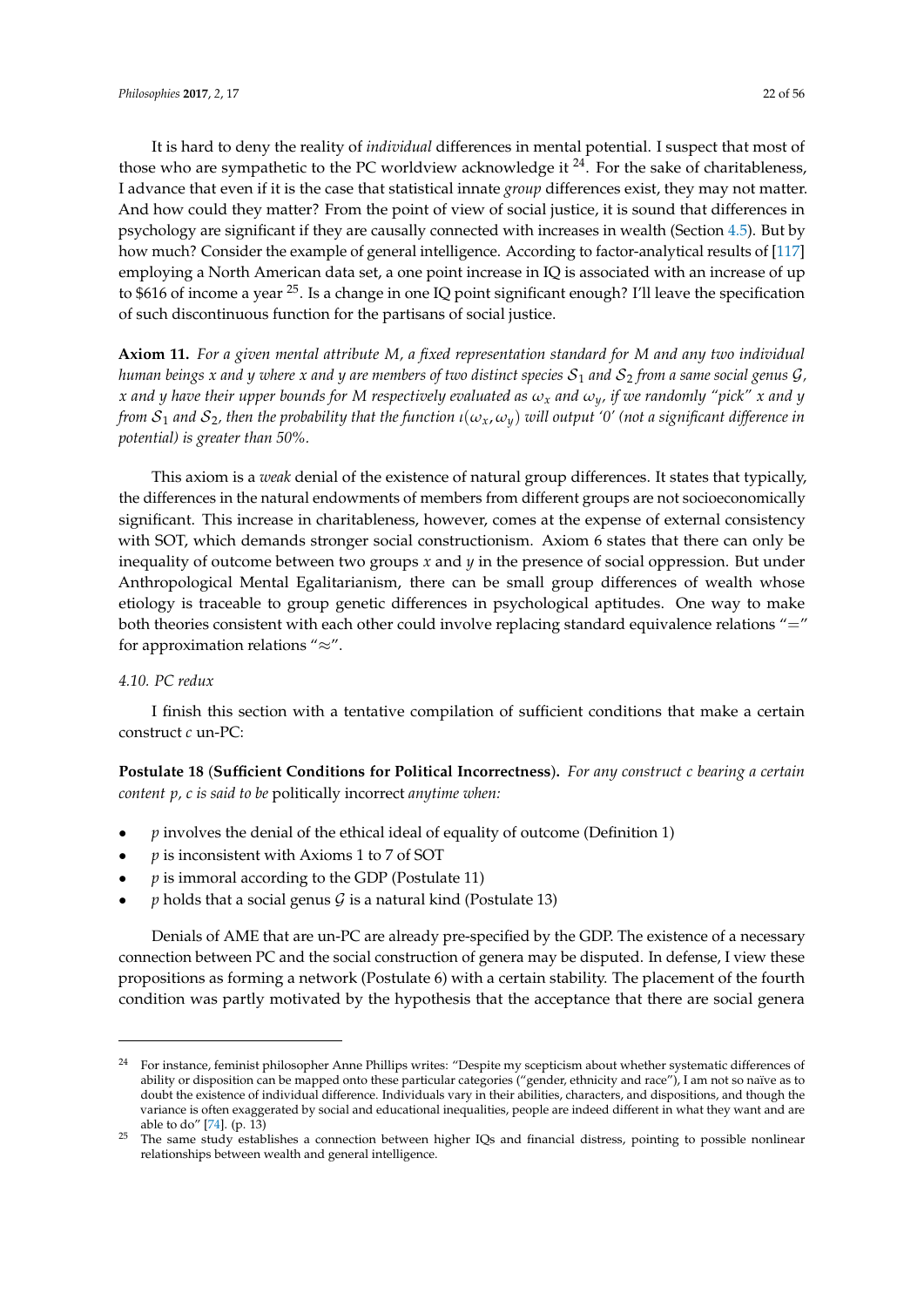which are natural kinds may initiate a runaway effect that may eventually prompt the denial of mental environmentalism and then, full-blown thoughts and utterances that violate the GDP.

# <span id="page-22-0"></span>**5. Philosophy and Political Correctness: An Irreconcilable Marriage**

What is the *telos* of philosophy? And why exactly would PC hinder it? To investigate this question, we must probe the *physis* of philosophy, so to speak. In particular, its knowledge-evaluating dynamics. In this section, I shall present some arguments inspired by technical results from applied science to defend the epistemic integrity of philosophy against contentions that philosophy is or should be congenial to PC. In particular, I will briefly expose some tools originated from the field of engineering which I hold will help us understand the relationship between PC and philosophy.

# *5.1. Philosophy as a Field of Inquiry*

In the post-Wittgensteinian world we live in where a thriving cognitive science scrutinizes the statistical character of the contents from our most beloved concepts, we have become reluctant to accept ambitious definitions with *crisp* either-or membership criteria as an answer for questions with the schematic structure 'what is *x*?'. However, given the preliminary state of these investigations, I hold we're warranted to explore this nebulous terrain with the aid of conceptual analysis and other formal methods conjoined with a dose of plausible empirical speculation; we must start from *somewhere* and diligently revise our constructs as empirical data is revealed.

My starting point is the fruitful framework designed by philosopher-scientist Mario Bunge to characterize *epistemic fields* in general and *fields of inquiry* [\[9\]](#page-49-7) in particular <sup>26</sup>. Bunge's set-theoretical exposition of epistemic fields portrays the complex systems under which knowledge, broadly considered, is produced by human beings.

Genuine philosophy, alongside all of the legitimate sciences and some of the other humanities, when properly conducted as investigative pursuits (such as archaeology and history) are all taken to be examples of fields of inquiry.

The measurement-theoretical construct of a *comparative structure*, defined in Appendix [A.1,](#page-44-0) will be deployed many times in this section.

Now, onto my adaptation of Bungean fields of inquiry:

**Definition 2** (Field of Inquiry). A field of inquiry  $\mathfrak{F}$  *at a given time t is a 10-tuple*  $\mathfrak{F}$  =  $\langle A, E, G, R, C, F, K_i, V, S_i \rangle \geq \rangle$  where:

- *A* is a set of *professionals* trained under a given research tradition
- *E* is a set of *research methods and processes* enacted by members of *A*
- *G* is a set of comparative structures, the *goals* of the field of inquiry
- *R* is a set of *problematics*; the open problems and issues entertained by members of *A*
- *C* is a set of *constructs*, the formal and informal *representata* (statements, theories, propositions, etc. <sup>27</sup>) produced by members of *A* to answer *P*
	- **–** *F* a proper subset of *C*, the *fund of knowledge* of F
	- **–** *C* is partitioned into proper subsets *K<sup>i</sup>* , each pertaining to a class of *comparable* constructs (rival constructs engaging with a same topic from *P*)

<sup>26</sup> In Bunge's original scheme, epistemic fields come in two types; *fields of inquiry* and *belief systems*, of which I take *ideologies* to be one of its species.

<sup>27</sup> Naturally, to treat logical formulae as individuals *x*, *x* ∈ *C* is an abstraction. Treating them as logical formulae *proper* would require the framework to employ second-order logic which would be extremely cumbersome.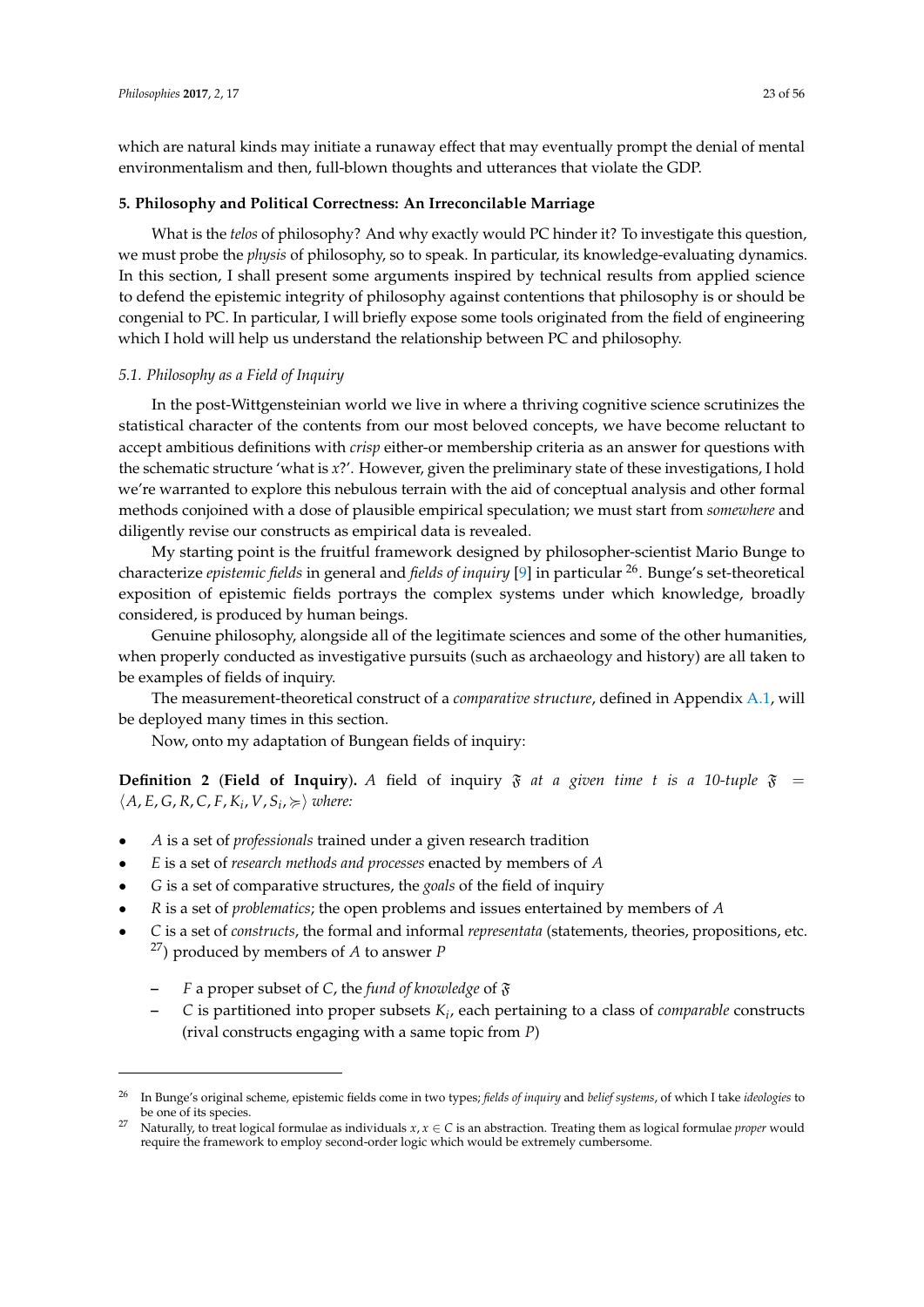- *V* is a set of comparative structures, the *values* used by members of *A* to assess members of *C* under *G*
	- $V$  is partitioned into proper subsets  $S_i$  whose members stand under a *partial order relation*  $\succeq$ , the different families of *evaluation standards*

We could devise axioms for a "black box" model of the production of knowledge, where one or more professionals  $a, a \in A$  targeting a problem  $p, p \in R$  engage in a research process  $f \in B$  which takes as input a proper subset the fund of knowledge *F* and outputs a construct  $x, x \in C$ .

Under this framework, the metaphilosophical quest for a *definiendum* of philosophy would typically center in the analysis of the *problematics R* of the field of inquiry of philosophy. I shall not venture into this hard issue. Instead, I'll focus on other aspects I take to be both more readily scrutable and which will be sufficient for my arguments; the set of *goals G* and the set of *values V* of philosophy.

Following developments from contemporary epistemology which will be discussed in greater detail later in Section 5.3, goals come in two types: *epistemic* and *non-epistemic*. This distinction will remain undefined and purely in the domain of intuitive appreciation; epistemic goals include standards such as wisdom, understanding, learning and, most important for our investigation, *truth*. Non-epistemic goals are a heterogeneous lot which includes economic profit, well-being, entertainment and the other primary indictee of our investigation, *social justice*.

Legitimate fields of inquiry, in relative contrast to stagnant pseudoscience and pseudophilosophy, other degenerate research programs and dogmatic ideologies, are *cognitively progressive*; this can be informally characterized as the dual claim that their funds of knowledge tend, over time, to be populated with more and more constructs which are better attuned to the goals of the field  $^{28}$ . If philosophy is a field of inquiry, it is no exception—although the advancement appears to be considerably slower than other fields of inquiry [\[118\]](#page-53-13). However, despite all the alleged actual and potential insurmountable mysteries, antinomies, paradoxes and theoretical dead-ends as well as unfortunate periods of wasteful degenerate philosophical research programs where the function of our philosophical knowledge loses its monotonicity, I take it that that we stand today in a more fertile ground than the one initiated by Nietzsche's admired "Greek sages" <sup>29</sup>. For a candid but blunt example, the seeds of Thales have ultimately germinated in the minds of a succession of thinkers—from Aristotle, Leibniz and Boole to Gödel, Church and Turing—responsible for the formal causes of the technological marvel I am using to write this paper down  $^{30}$ .

#### *5.2. Philosophy and Truth*

What are the goals of philosophy? I accept that the gist of this issue has been successfully captured by one of the oldest (if not the oldest) metaphilosophical accounts; out of the Pythagorean *love of wisdom*, we extract that philosophy is, first and foremost, a *truth-seeking* enterprise [\[121\]](#page-53-14). Even if there exists contentious disagreement on both the domain of truths philosophy seeks (not to mention the nature of truth itself!), *truth* of some persuasion remains the supreme *epistemic goal* of philosophy <sup>31</sup> .

<sup>&</sup>lt;sup>28</sup> An easy and risky way to characterize this feature under this framework is this; let  $F_{t_0}$  be the fund of knowledge of philosophy at a time  $t_0$  and  $F_{t_+}$  the fund of knowledge of philosophy at an arbitrary future time  $t_+$ . Then the statement  $|F_{t+}| > |F_{t_0}|$  is probably true.

<sup>&</sup>lt;sup>29</sup> The relevant quote comes from *Philosophy in the Tragic Age of the Greeks*: "The very first experience that philosophy had on Greek soil, the sanction of the Seven Sages, is an unmistakable and unforgettable feature of the Hellenic image. Other peoples have saints; the Greeks have sages" [\[119\]](#page-53-15).

<sup>&</sup>lt;sup>30</sup> There exists extensive metaphilosophical disagreement on the possibility of progress in philosophy. The sort of progress envisioned by my example would not be considered properly philosophical [\[120\]](#page-53-16). But even the case that perennial problems (such as the mind-body problem and free will) are unsolvable, if true, would *itself* be a positive epistemic result by demarcating limits to human knowledge.

<sup>31</sup> This strong thesis resonates with Berit Brogaard's [\[122\]](#page-53-17) account of *epistemic value monism* under which truth is a primary, overriding and non-negotiable epistemic goal.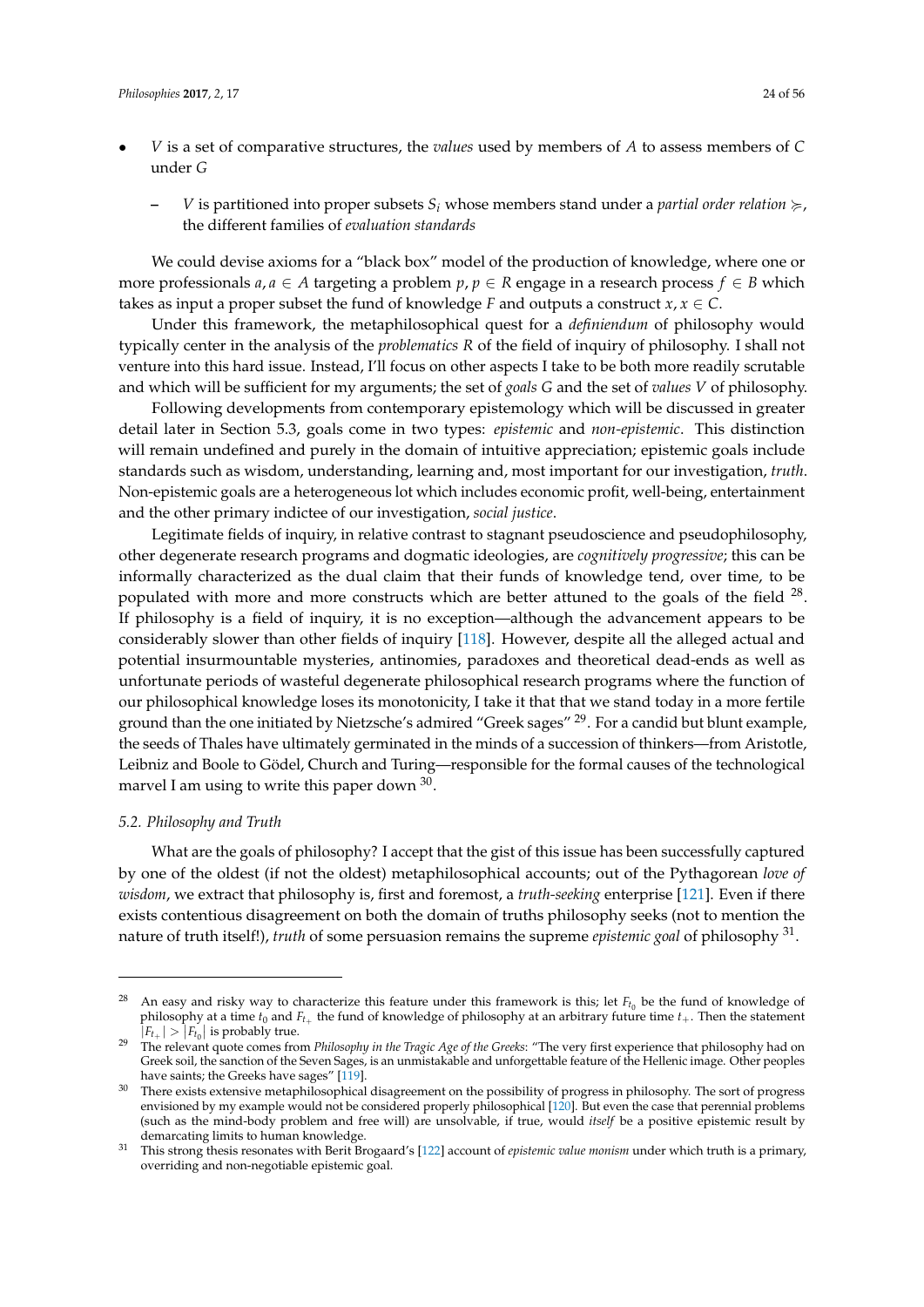This metaphilosophical position may no longer be as fashionable, but I contend that it is hard to make sense of philosophy which does not take truth as an epistemic goal. If one holds that philosophy has nothing to do with the pursuit of truth, I take it as a conversation stopper and a performative contradiction. For if metaphilosophy is philosophy, the disagreement with the metaphilosophical inquiry of what philosophy is *for* is a disagreement on the *truth* of what philosophy is for. If one wishes to follow the road of doing philosophy that rejects these basic constraints of rationality, one is at the risk of, to paraphrase philosopher Daniel Dennett, to engage in nothing more than "verbal ballet" [\[123\]](#page-53-18) or to play "intellectual tennis without a net" [\[124\]](#page-53-19) <sup>32</sup>. Philosophies so unrestrained are mere belief systems, *not* fields of inquiry. The question of the possibility of philosophy being able to thrive as both a truth-oriented activity and a vehicle for social justice—both understand the world and to save the world—will be answered negatively in the next sections.

Up to this level of analysis, the postulated features of truth-seekingness and cognitive progress not only underspecify philosophy but makes it indistinguishable from *basic* (as opposed to *applied*) science. This is not an accident, but probably comes from shared inheritance for basic science is historically an offshoot of philosophy. It is also not a demerit for the arguments I shall deploy in support of a radical separation of philosophy from political correctness will be just as effective if applied to basic science.

But what truth are we talking about? Modern mathematical logic has a built-in formal theory of *logical* truth as model-satisfiability which has been famously advanced as an interpretation of the "classical" (correspondence) conception of truth. I shall not assume this particular schematic structure of truth. Instead, in the spirit of maximizing generality and neutrality, I characterize a bland conception of truth for fields of inquiry which should be compatible with many different theories of truth. Truth, being a goal, will be represented as a bounded comparative structure  $\langle T \rangle \geq \rangle$  with a pair of real numbers setting a lower bound (absolute falsity) and an upper bound (absolute truth). For convenience reasons, we can use the well-known interval [0, 1]. The *relata* of the ordering relation  $\succeq$  are constructs  $x_1$  and *x*<sup>2</sup> being compared with respect to truth. If one holds that philosophical truth is strictly bivalent, one may replace a continuous comparative structure for a discrete one so that the image of the function of truth  $\tau(x)$  only has two values, such as {0,1}. However, I believe the analysis is more fruitful if we concede *orders* of truth for philosophical *representata*. For instance, assuming that the following examples are rival positions and thus members of the same class *K*1, for a philosopher to hold that *x*<sup>1</sup> (neutral monism) is truer than  $x_2$  (materialism) and to hold that materialism is truer than  $x_3$  (substance dualism) is to assign as the image for the function of truth  $\tau(x)$  of these constructs three real numbers *y*<sub>1</sub>, *y*<sub>2</sub>, *y*<sub>3</sub> so that  $0 \le y_1 \le y_2 \le y_3 \le 1$ .

#### <span id="page-24-0"></span>*5.3. A Formal Account of the Relationship between Philosophical Knowledge and Values*

How do the members of an epistemic field legitimately evaluate a given construct as successfully attaining a particular goal of the field? And what if the field has multiple goals or worse, multiple *conflicting* goals?

This kind of problem has been entertained by both philosophers of science dealing with *theory choice* and *model selection* and epistemologists dealing with *belief justification*, which we may generalize as the problem of *epistemic appraisal* (for a contemporary overview, see [\[125\]](#page-53-20)).

What must the relationship between a bearer of content *x* and a particular goal  $\langle \Omega, \succcurlyeq \rangle \in G$  be for it to be successful? A received philosophical view I'll assume is that we are justified to hold *x* as being on the road to achieve a certain Ω-goal if *x* "embodies" the appropriate Ω-*values*. In the words of epistemologist and philosopher of science Stephen E. Grimm, "a belief earns positive marks (counts as justified, rational, virtuous, etc.), from an epistemic point of view, just in case it does well with respect to the things with intrinsic epistemic value (i.e., helps to promote them or bring them about).

<sup>32</sup> Dennett attributes this adage to philosopher Ronald de Souza, referring to philosophical apologetics.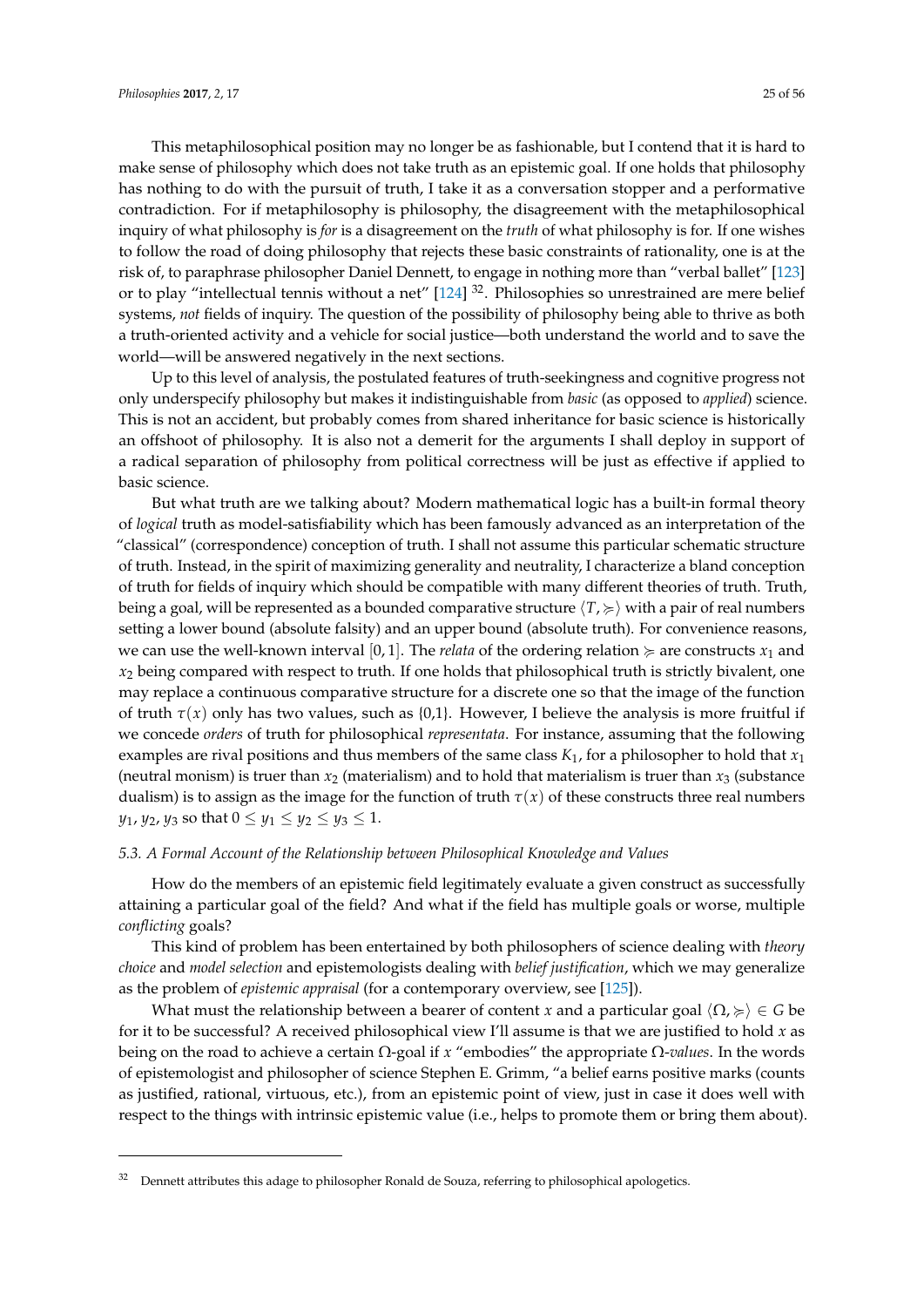Likewise, a belief earns negative marks just in case it does poorly with respect to the things with intrinsic epistemic value" [\[126\]](#page-53-21).

To formally characterize this relationship, we turn to a vibrant discussion in the contemporary epistemology of science on *epistemic* or *cognitive* <sup>33</sup> values (such as empirical adequacy, predictive accuracy, and external consistency; a finer-grained typology in the context of the epistemic field of science is found at [\[128\]](#page-53-22)). These epistemic values are contrasted with *contextual*, *non-epistemic* or *non-cognitive* values (such as safety, social equality, and racial diversity). Fields of inquiry may employ both, in variable configurations according to their set of goals.

Let us take *epistemic goals* to be accomplishable by constructs bearing the appropriate epistemic values and the converse happening with *non-epistemic goals*. For instance, applied science, such as the several branches of engineering, differs from basic science by having additional *practical* non-epistemic goals which supply further normative requirements [\[129\]](#page-53-23). As an example, the field of inquiry of aerospace engineering has an overarching *non-epistemic practical goal* of *aircraft* and *spacecraft design*, the construction of machines that transit the atmosphere and beyond. These crafts, in turn, must efficiently carry on a variety of specialized supplementary practical duties depending on the role—from belligerent air supremacy to peaceful civilian transportation. Thus, the epistemic appraisal of an *x* (such as the computational model of an aircraft) must also be guided by the relevant non-epistemic or contextual values such as safety, resilience, acquisition cost, payload capacity, and firepower. Aerospace engineers naturally also want their fluid dynamics to be approximately true  $34$  or else their aircraft may not kick off the ground (much less reach escape velocity).

The sole epistemic goal we will be interested in is *truth* and the only epistemic values I'll be interested in I'll call *alethic epistemic values*, those that are truth-enhancing. Other possible epistemic goals (such as understanding or curiosity satisfaction) do not necessarily converge with truth. For instance, educators teaching basic arithmetic with positive integers to small children, in an attempt to make the subject more intelligible, (that is, to attain the epistemic goal of *understanding*) often utter verbal heuristic devices such as "you can't take a bigger number from a smaller number" which are strict mathematical *falsehoods*, either decreasing or neutralize the goal of truth [\[130\]](#page-53-24).

Taking for granted concepts from the science of statistics, alethic epistemic values are now provisorily defined:

**Definition 3** (**Alethic Epistemic Value**)**.** *For a certain field of inquiry* F *with the epistemic goal of truth,*  $\langle T, \succcurlyeq \rangle \in G$ , *a value*  $\langle E, \succcurlyeq \rangle \in V$  *is an* alethic epistemic value *if and only if the function of truth*  $\tau(x)$  *is positively correlated with the function of the value*  $\epsilon(x)$ *.* 

For instance, if we have good reasons to think that when a philosophical construct fares well in semantic definiteness and formal rigor, its truth is being enhanced, then these are candidates for being alethic epistemic values. If scoring well in *ad hocness* and unwarranted aprioricity has the opposite effect, we have the opposite conclusion.

I similarly define a *politically correct value*, a type of non-epistemic value:

**Definition 4** (**Politically Correct Value**)**.** *For a certain field of inquiry* F *with the non-epistemic goal of social justice,*  $\langle I, \succcurlyeq \rangle \in G$ , a value  $\langle P, \succcurlyeq \rangle \in V$  is a politically correct value *if and only if the function of social justice*  $\sigma(x)$  *is positively correlated with the function of the value*  $\rho(x)$ *.* 

<sup>33</sup> Larry Laudan [\[127\]](#page-53-25) distinguishes *cognitive* from *epistemic* values. In his account, cognitive values encompass epistemic values as a proper subset and the "epistemic" is strictly construed as the domain of necessary and sufficient truth-conditions for a construct. My sketched account of what I call *alethic* epistemic values is not as strong and may involve weaker contingencies between a value and the goal of truth.

As a matter of fact, in the context of modeling a design problem (Section [5.4\)](#page-26-0), engineers do not need to expend resources computing the truth of natural science which has already stood to massive empirical scrutiny. It is already a given, a part of the fund of knowledge *F*.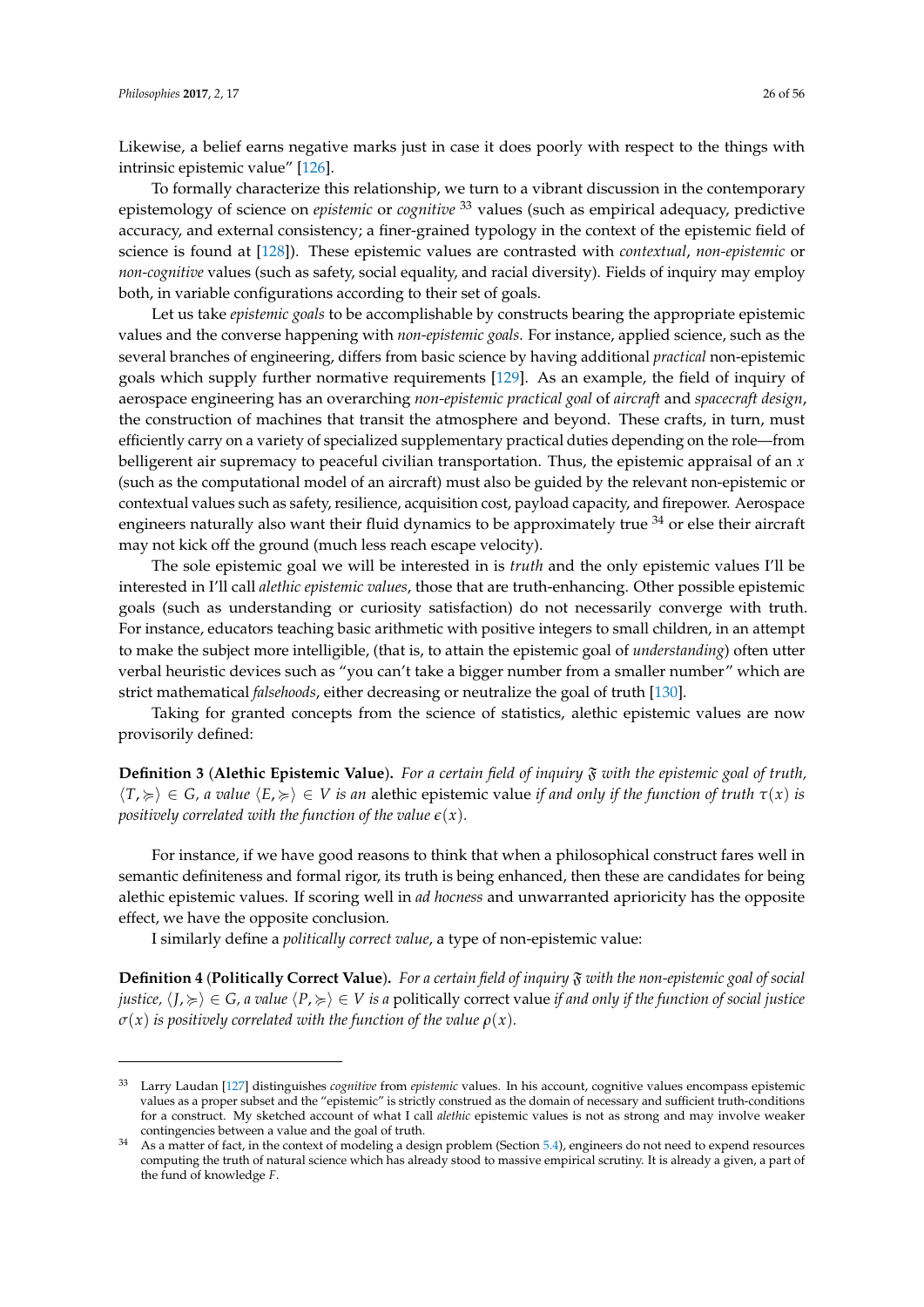And now, we define a *dummy* alethic epistemic value:

**Definition 5 (Dummy Alethic Epistemic Value).** An alethic epistemic value  $\langle E, \succcurlyeq \rangle$  is a dummy alethic epistemic value *if and only if there exists another alethic epistemic value*  $\langle E', \succcurlyeq \rangle$  *and the values of the function*  $\epsilon(x)$  are proxy variables of  $\epsilon'(x)$ , that is,  $\epsilon'(x)$  is better correlated with  $\tau(x)$  than  $\epsilon(x)$ .

This last definition is stimulated by intuitions on the existence of possible hierarchies of alethic epistemic values in which some are more "basic" than others and the possibility of there being alethic epistemic values that are *redundant*, performing idle work. For instance, elegance <sup>35</sup> may be tracking simplicity, in which case it would be a *dummy* epistemic value. However, in scientific practice, proxy variables are often indispensable, particularly when the relevant variable researchers aim to track is non-observable.

I posit that sound philosophical and scientific inquiry is often constrained by a shared set of regulatory ideals, i.e., for an arbitrary family of evaluation standards from a basic science *K*<sup>1</sup> and another from philosophy,  $K_2$ , we should expect that  $K_1 \cap K_2 \neq \{ \emptyset \}$ . For instance, one of these which I hold follows naturally from the character of philosophy as a truth-seeking field of inquiry is the epistemic value of *external consistency*; philosophy ought to be consistent with the truths revealed by other epistemic fields at least as epistemically secure as itself, the natural sciences being a prominent example <sup>36</sup>. If your descriptive metaphysics is inconsistent with the most established developments of quantum mechanics and general relativity, then your system loses epistemic value. If your normative ethics is inconsistent with the most solid results of behavioral genetics and moral psychology, then this is also a serious defect of your theory. And so on.

## <span id="page-26-0"></span>*5.4. Epistemic Appraisal as Engineering*

Dealing with herculean projects which aim at the simultaneous satisfaction of multiple clashing objectives, often in the light of information that is partial and even inconsistent, is what many engineers, computer scientists, and economists working in the interdisciplinary field of inquiry of *operations research* (OR) do for a living. In the spirit of consilience among epistemic fields, I suggest that the general problem of epistemic appraisal in philosophy and other fields of inquiry can be represented using the formal skeletons of types of problems managed in OR and that we may tentatively draw some lessons from the decades of human ingenuity accrued by research in this field on the prognosis of politically correct philosophy.

From OR, we have two types of problem of interest; roughly, when an agent knows in advance a finite set of alternatives with variable performance in such and such criteria and needs to pick the best, one has an *evaluation problem*, and one does *multicriteria decision analysis* (MCDA, also called *multiple criteria decision-making* or *aiding*). The relevance of MCDA methods on the problem of theory choice in the philosophy of science has been explored in recent years [\[132,](#page-53-26)[133\]](#page-53-27).

When one does not know in advance the alternatives of a problem involving multiple goals but has a working mathematical model to represent it, one has a *design problem* and may attempt to find solutions through *multiobjective optimization* (MOO, also called *multicriteria optimization* and *multiobjective programming*).

I shall make a very brief exposition of MCDA and MOO problems and draw some lessons for our project. Some understanding of vector algebra will be assumed for this section. Vectors are referenced

<sup>&</sup>lt;sup>35</sup> Several examples of simplicity and elegance in the history of science are described by biologist Ian Glynn [\[131\]](#page-53-28).

<sup>36</sup> Critics of a postmodern or non-naturalistic verve may object and claim that such inferences are "scientistic" (or any other number of smear words). I reject any such charges of "scientism" as deliberate buzzword-infused ploys meant to avoid the satisfaction of external consistency and the loss of epistemic value such a constraint would cause for philosophical theories that ignore empirical truth.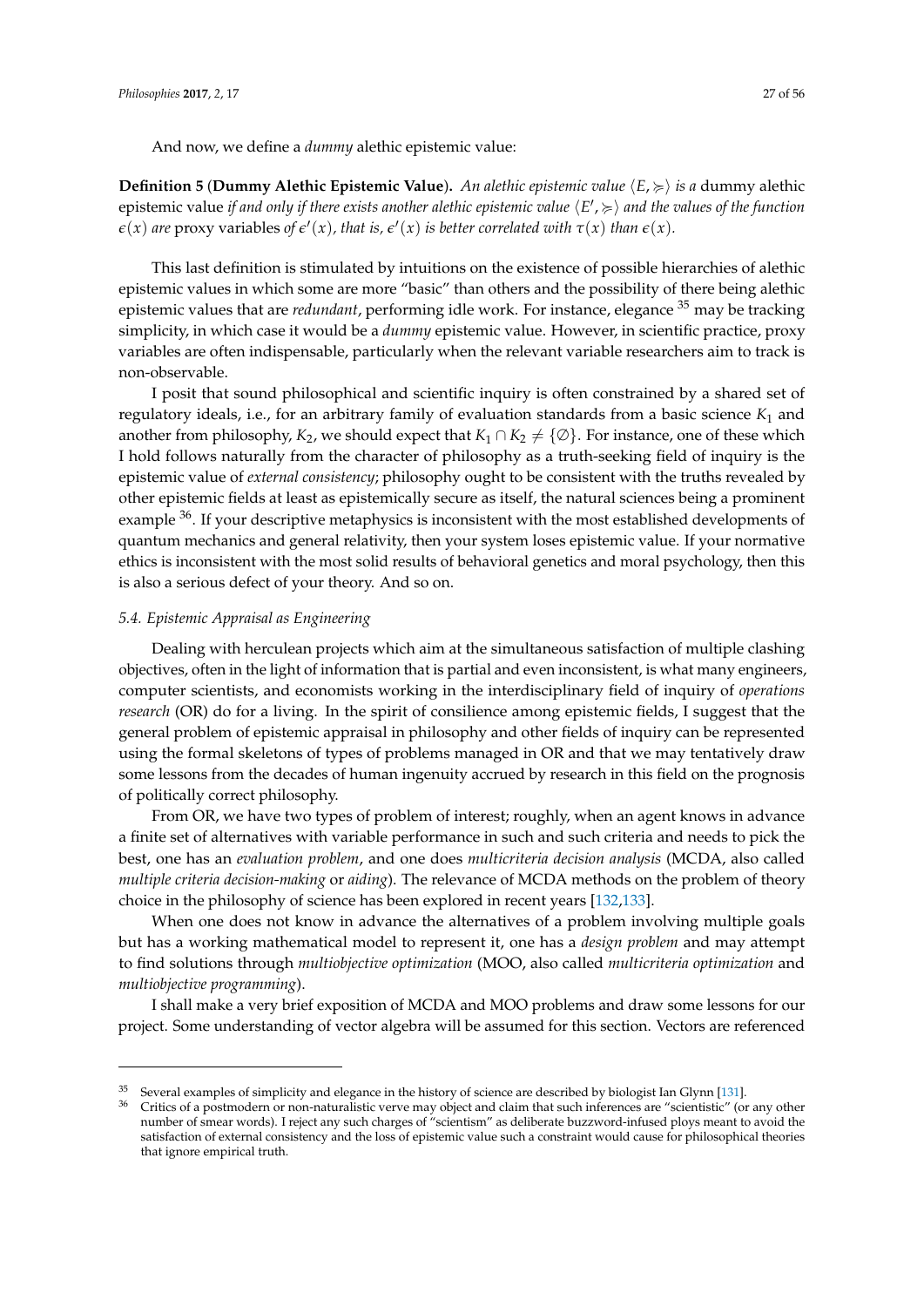in **boldface**, conforming to a standard notation. First, let us check the structure of an MDCA problem (adapted from [\[134\]](#page-53-29) (p. 10)):

**Definition 6** (**Multicriteria Decision Analysis Problem**)**.** *A* multicriteria decision analysis *problem (an evaluation problem) is a 6-tuple*  $M_C = \langle A, X, X_0, \Phi, \mathbb{R}, \mu \rangle$  *where:* 

- *A* is a nonempty finite set of *actors* enacting the decision-making
- *X* is a nonempty set, the set of all possible *decision variants*, the *decision space*
- $|X_0| \geq 2$ , is a nonempty finite proper subset of *X*, the set of *decision variants*
- $\Phi$  is a finite set, the set of  $m \geq 2$  *criteria functions*  $\phi_i$ ,  $\phi: X \to \mathbb{R}$ ,  $i = (1, ..., m)$
- $\mu$  is the *criteria mapping function*  $\mu : X \to \mathbb{R}^m$ ,  $\mu = (\phi_1, ..., \phi_m)$
- The actors *A* intend to select a decision variant  $x, x \in X_0$  for which  $\mu(x)$  is the *most preferred multiple criteria valuation*

Now, for a generic MOO problem (adapted from [\[135\]](#page-53-30) p. X and [\[136\]](#page-54-0)):

**Definition 7** (**Multiobjective Optimization Problem**)**.** *A* multiobjective optimization problem *(a design problem) is a 6-tuple*  $M_O = \langle f, x, \mathbb{R}^n, S, g, h \rangle$ .

- **f** is a finite column vector of size  $m \geq 2$ , the vector of *m* objective functions  $\mathbf{f} = \{\phi_1(\mathbf{x}), ..., \phi_m(\mathbf{x})\}^T, \phi_i : \mathbb{R}^n \to \mathbb{R}$
- **x** is a finite column vector of size  $n \geq 2$ , the *decision vector*  $\mathbf{x} = \{x_1, ..., x_n\}^T$
- R*<sup>n</sup>* is an *n-dimensional Euclidean space*, the *decision space*
	- **–** *S*, *S* ⊂ R*<sup>n</sup>* , *S* ⊃ **x**, is a nonempty set, the *feasible region* space
- **g** is a vector of *p* inequality constraints,  $\mathbf{g} = \{g_1(\mathbf{x}), ..., g_p(\mathbf{x})\}$
- **h** is a vector of *q equality constraints*,  $\mathbf{h} = \{h_1(\mathbf{x}), ..., h_q(\mathbf{x})\}$
- For each function  $\phi_i(\mathbf{d})$ ,  $\phi_i(\mathbf{d})$  is to be either *maximized* or *minimized*

These frameworks are commensurable. For instance, the criteria functions from MCDA just are the objective functions from MOO. Researchers often engage with the two types of problem at different stages of a same project <sup>37</sup>.

<span id="page-27-0"></span>We may now draw several semantic equivalences that will allow us to frame the problem of epistemic appraisal using the terms of fields of inquiry. Table [2](#page-27-0) summarizes these correspondences:

| MCDA and MOO                                                                             | <b>Field of Inquiry</b>                                                                                          |
|------------------------------------------------------------------------------------------|------------------------------------------------------------------------------------------------------------------|
| Set of actors A of an evaluation problem $M_C$                                           | Set of professionals A from a field of inquiry $\mathfrak F$                                                     |
| Decision space X of an evaluation problem $M_C$                                          | Constructs in C from a same class $K_i$                                                                          |
| Set of criteria functions $\Phi$ from an evaluation<br>problem $M_C$                     | The set of functions $\phi_1$ , $\phi_2$ associated with<br>the values of a family of evaluation standards $S_i$ |
| Vector of objective functions f from a design<br>problem $M_{\Omega}$                    | As above                                                                                                         |
| Inequality and equality constraints <b>g</b> and <b>h</b><br>from a design problem $M_O$ | A priori impositions by members of A given<br>the set of goals G                                                 |

**Table 2.** Semantic equivalences.

 $37$  As framed in [\[135\]](#page-53-30), the MCDA evaluation problem is actually a proper part of a major MOO problem "It should be clear that multiobjective optimization consists of three phases: model building, optimization, and decision making (preference articulation)".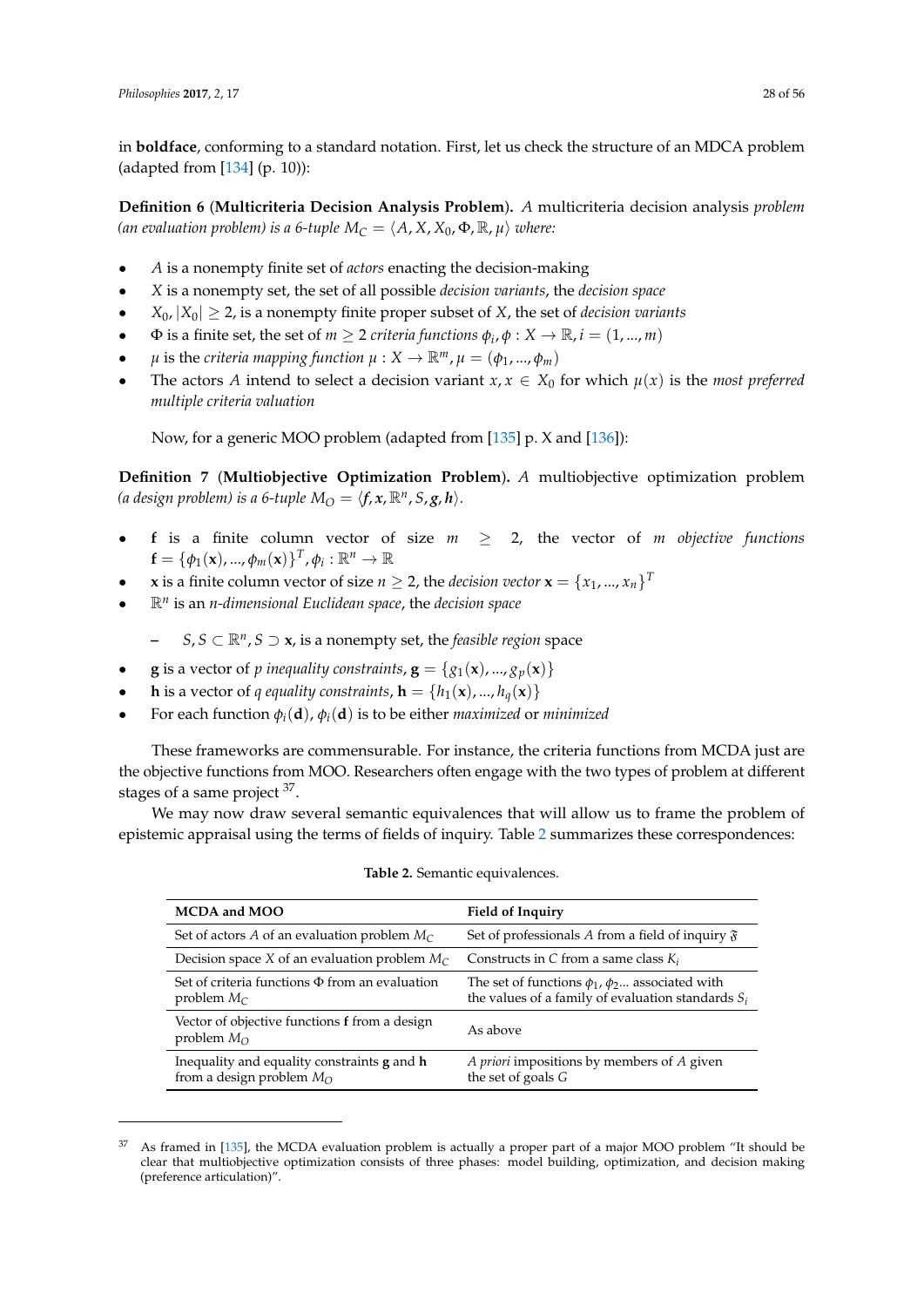#### *5.5. Modelling Epistemic Appraisal*

Further qualifications are warranted. In the name of formal rigor and structural conservativeness, we strive to deal, if possible, solely with *ordinal* varieties of MOO and MCDA. In this move, we potentially lose several technical options but still capture what is more essential. As a team of control engineers puts it, "order [of objective functions] is much more robust against noise than 'value"' [\[137\]](#page-54-1) (p. 13). Getting the order right is what's most crucial.

Sometimes it is assumed that the values involved in epistemic appraisal can be readily given a cardinal interpretation. For instance, in the context of the epistemic appraisal of scientific theories and the demarcation problem, Martin Mahner proposes such an account of scientificity [\[138\]](#page-54-2). It is true that several such characterizations have been proposed for particular alethic epistemic values. Most notably, ways to quantify different senses of the *simplicity* of constructs [\[139](#page-54-3)[,140\]](#page-54-4). Such polysemies in alethic epistemic values are probably the norm, making the problem even harder. The concept of simplicity in the context of epistemic appraisal, for instance, appears to be a mongrel concept that designates different syntactical, semantical, epistemological, practical and aesthetic properties of constructs [\[141](#page-54-5)[,142\]](#page-54-6). Unfortunately, most philosophical theories (and other philosophical constructs) are informal and are yet to be expressed in the regimented languages required for such computations. This fact gives more credence to the proposal that presently, epistemic appraisal in philosophy (and science) should be a strictly ordinal endeavor.

In MCDA and MOO, engineers regularly defy the measurement-theoretical doctrine of permissible transformations by treating ordinal variables as if they were interval or ratio-scalable (for instance, by extracting arithmetic means of arbitrary data and assuming that the different levels of Likert-type scales <sup>38</sup> are equally spaced magnitudes). In the absence of evidence that the variable at hand satisfies the axioms for linear structures or any kind of structure where an operation of concatenation isomorphic to arithmetic addition can be defined, one should be conservative and assume that it just meets the simpler and less demanding family of comparative structures  $\langle A_i, \succcurlyeq \rangle$ .

Now, for an exposition of some of the results from these fields of inquiry:

**Postulate 19** (**Non-Optimality**)**.** *I suppose that, in general, for a given multi-objective optimization problem*  $M_O$ , there exists no solution  $x \in S$  *that simultaneously attains the desired outcomes of objective functions* **f** *(i.e., maximizations and minimizations) under constraints h and g.*

The rule of thumb is that multiple objectives will conflict with each other. MOO is an art of negotiation and compromise; the quest for a Platonic ideal aircraft, traffic system, or automated factory is irremediably tragic—the optimal solution in the sense of *scalar* or *single-objective optimization* is generally impossible, and one must be content to one of their possible *efficient* worldly realizations.

There are many types and hierarchies of efficient solutions; below the crown of scalar optimality [\[143\]](#page-54-7) (Chapter 2), what rules more firmly is the notion of *Pareto efficiency* (also called Pareto "optimality"). Consider the following definition of Pareto-efficiency (adapted from [\[135,](#page-53-30)[143\]](#page-54-7)):

**Definition 8** (**Pareto Efficiency**). For a MOO problem  $M<sub>O</sub>$  where the vector of objective functions  $f =$  $\{\phi_1(x),...,\phi_m(x)\}^T$  is to be maximized,  $x \in S$ , a decision vector  $x'$  is Pareto-efficient *if and only if there does not exist another*  $x$  *so that*  $\phi_i(x) \geq \phi_i(x')$  *for all i* = 1, ..., *n*.

A Pareto-efficient decision vector is *strictly Pareto-efficient* if and only if  $\phi_i(\mathbf{x}) > \phi_i(\mathbf{x}')$  for at least one index *j*. Otherwise, it is *weakly Pareto-efficient*

 $38$  Likert scales are a staple of survey data designed to extract information regarding preferences. They usually involve a small even number of sentences ranked from either the most positive or most negative valence (such as "strongly agree", "agree", "indifference", "disagree" and "strongly disagree".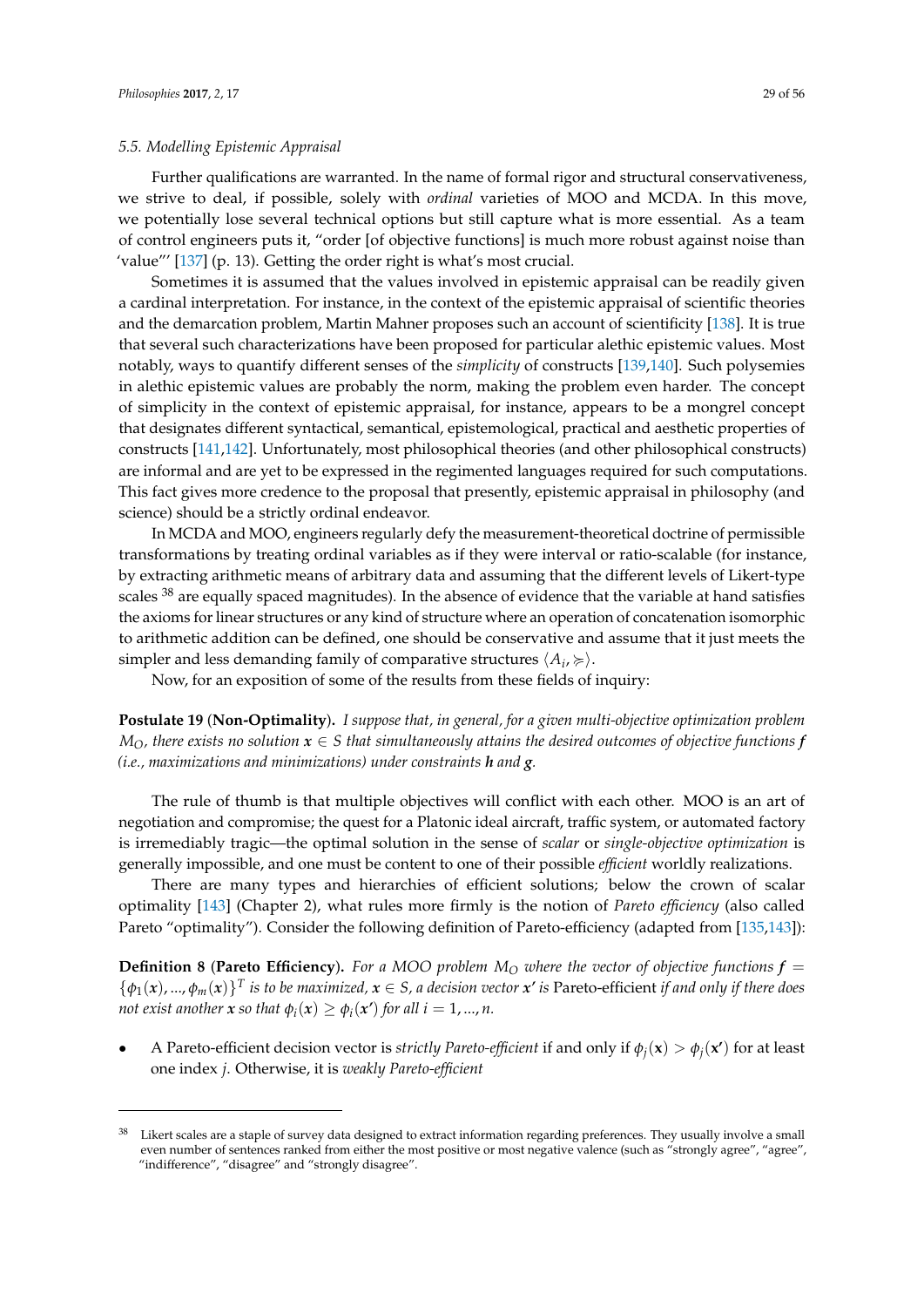We call a set of Pareto-efficient solutions a *Pareto frontier*. Although these are often not computable, we may strive for solutions which *approximate* the Pareto frontier. We say that all Pareto-efficient solutions *dominate* over the rest of the solutions in the feasible region space.

Since the frameworks of MOO and MCDA are commensurable, each decision vector **x** may correspond to a *decision variant x*.

Let us contemplate some simple examples of evaluation problems in epistemic appraisal for philosophy. Consider a hypothetical metaethicist comparing three constructs, the thesis of moral cognitivism, the thesis of moral noncognitivism and a hybrid theory of both. He holds that four alethic epistemic values are relevant for his evaluation and posits ordinal values under a bounded interval [0, 10]. Table [3](#page-29-0) summarizes this scenario:

<span id="page-29-0"></span>

| <b>Theory</b>        | Internal Consistency Empirical Adequacy $\neg ad$ hocness Simplicity |  |
|----------------------|----------------------------------------------------------------------|--|
| Moral cognitivism    |                                                                      |  |
| Moral noncognitivism |                                                                      |  |
| Hybrid theory        |                                                                      |  |

**Table 3.** Theory choice in philosophy.

Starting from very instinctive standards of rationality, it is a no-brainer that our model metaethicist should choose moral non-cognitivism over the others for it is either better or equivalent to the alternative positions in every respect.  $x<sub>2</sub>$  is the only Pareto-efficient solution of this set of decision variants, and it thus *dominates* the others.

<span id="page-29-1"></span>Now, consider a philosopher of mind evaluating theories of personal identity also under four criteria. Table [4](#page-29-1) depicts this scenario:

| Theory          |  | <b>Explanatory Power</b> Simplicity Empirical Adequacy Intuitiveness |  |
|-----------------|--|----------------------------------------------------------------------|--|
| Animalism       |  |                                                                      |  |
| Lockeanism      |  |                                                                      |  |
| Eliminativism 5 |  |                                                                      |  |

**Table 4.** Theory choice in philosophy.

In this example, there is no decision variant dominating. All three options are Pareto-efficient. How does one choose? There exists no transcendental procedure, no single general algorithm that takes a set of efficient decision variants and outputs the most preferred one. Instead, there are several. Engineers may often find themselves in the paradoxical situation of having a second-order MCDA problem when choosing which method to use to solve a particular MCDA problem [\[144\]](#page-54-8).

In the ordinal MCDA case, although the vast majority of algorithms involve aggregation procedures employing addition and multiplication at some point, there are fortunately some purely "qualitative" strategies. For instance, the approach of *generalized concordance rules* [\[145\]](#page-54-9), which does not assume the additivity of typical "compare and aggregate" approaches in multicriteria decision-making.

How MCDA may model evaluation problems in fields of inquiry should be easy to see. What about *design problems*? Here things get more complicated. I intend to use the framework of MOO to represent an ideal hunt for constructs that efficiently carry out the goals of the field through the maximization of the associated values.

It is not clear if purely ordinal cases of MOO are feasible. Over the literature, in the context of *stochastic optimization*, so-called "ordinal optimization" procedures exist as an antecedent backstage to eschew computational burden for run-of-the-mill cardinal optimization [\[137\]](#page-54-1). Some decision theorists (such as [\[134\]](#page-53-29) (p. 58), in the context of scalarization techniques) have argued that even though some mathematical manipulations in certain procedures have no *empirical* interpretation, (i.e., are not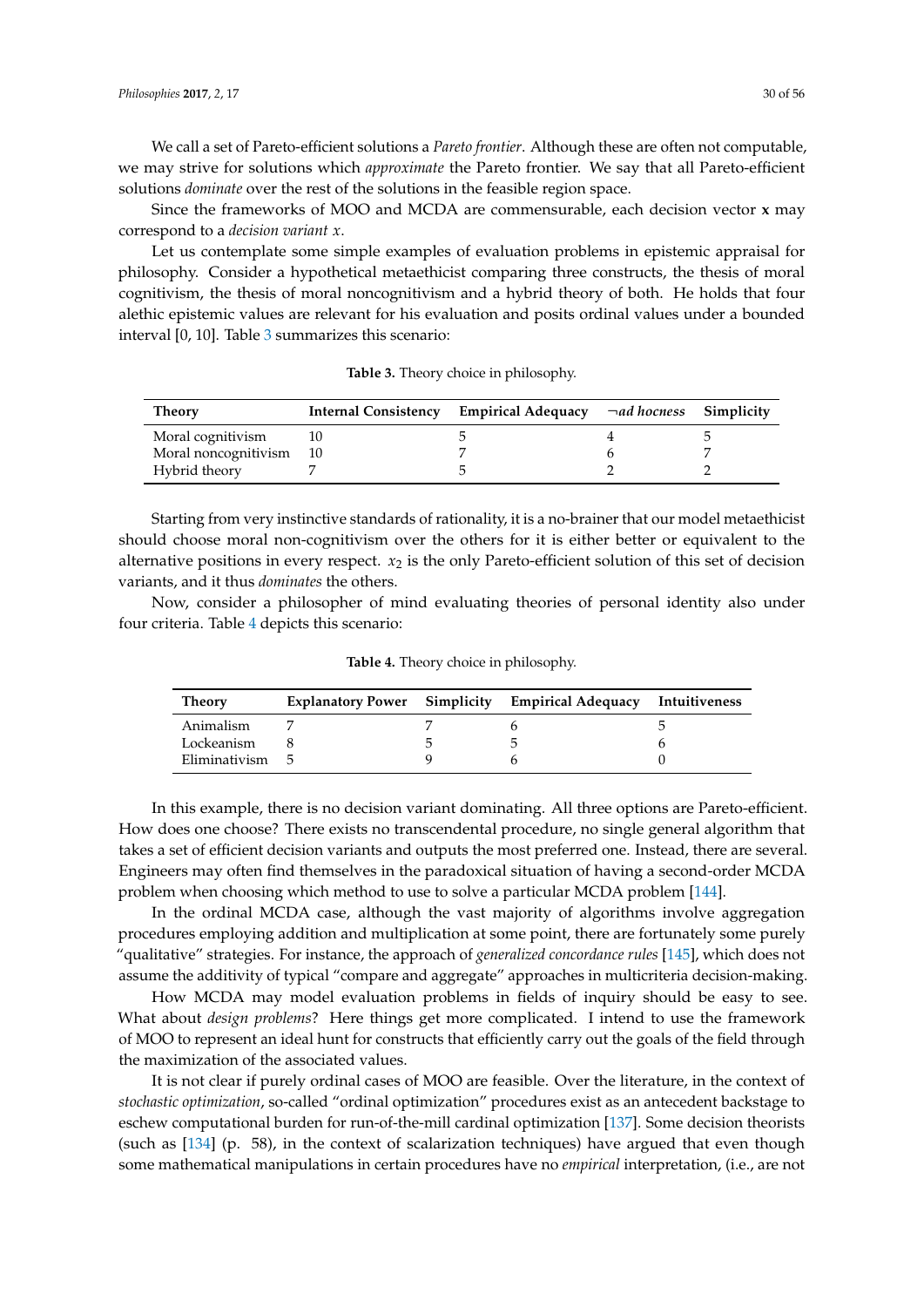*meaningful* <sup>39</sup> in a measurement-theoretic sense) they can be justified on *heuristic* or *pragmatic* grounds and be positively informative.

I shall now add another informal companion for Postulate 19 meant to express something on the standards of success of fields of inquiry:

**Postulate 20** (**Epistemic Effectiveness of a Field of Inquiry**)**.** *The epistemic effectiveness of field of inquiry* F *is a function of its power to produce quality constructs in C.*

A received hierarchy of quality of constructs in the context of evaluation and design problems is thus:

- Scalar Optimality, for problems with  $m = 1$  functions
- Strict Pareto Efficiency, for problems with  $m \geq 2$  conflicting functions
- Weak Pareto Efficiency, for problems with  $m \geq 2$  conflicting functions
- Approximations of Pareto Efficient solutions, for problems with  $m \geq 2$  functions

Given this crude characterization, a field of inquiry that consistently produces more efficient constructs relative to the problems it entertains is a more *effective* one. This leads us to the following consequence:

**Postulate 21** (**The Curse of Multiple Goals**)**.** *In general, for a field of inquiry* F*, the more goals in G it has, the more ineffective it is at the development of constructs in C which are efficient.*

This conjecture emerges from considerations of Section [5.3](#page-24-0) where each goal is associated which a cluster of values which have, as elaborated in Table [2,](#page-27-0) a direct correspondence with objective functions of a MOO problem.

This claim may look like a trivial truism; of course it is expected that the more targets a field aims to secure, the harder it is to secure them. But the point I'd like to emphasize is that the growth of difficulty is generally *not linear*; it increases dramatically fast as *m* rises. This is partially due to an assortment of formal phenomena dubbed "the curse of dimensionality" (first exposed by [\[147\]](#page-54-10), in the context of dynamic programming) that take place with mathematical optimization as the number of objective functions increases.

These complex problems are a breeding ground for the infamous "*NP*-hard" decision problems where the computational resources required to reach a sufficiently strong solution may grow exponentially. Many families of algorithms effective at attaining or bordering the Pareto front in MOO with a small number of objectives do not scale well with a greater number of objectives. For instance, many evolutionary algorithms struggle to find Pareto-efficient solutions when  $m \geq 3$  [\[148\]](#page-54-11). Also, one of the most used procedures to test for the quality of two Pareto-efficient sets, the *hypervolume indicator*, has a #*P*-hard ("Sharp-P") complexity class, being *as hard* to solve as its associated NP decision problem [\[149\]](#page-54-12).

Up until this point, many criticisms are possible. I'll briefly consider two of them. First, by taking as relevant these results from theoretical computer science in the context of mathematical optimization, we are implicitly representing the production of knowledge in an arbitrary field of inquiry  $\tilde{y}$  as a classical computational process, a program implementable in a Turing machine. Black box model for black model, it could be argued that professional experts are best modeled as more powerful computational systems (such as oracle machines) and thus, being able to circumvent the imposed difficulties in the formal framework I'm grounding my analysis in, rendering them irrelevant.

<sup>39</sup> An extensive discussion of several technical senses of "meaningfulness" in the context of the axiomatic representational theory of measurement is found at [\[146\]](#page-54-13).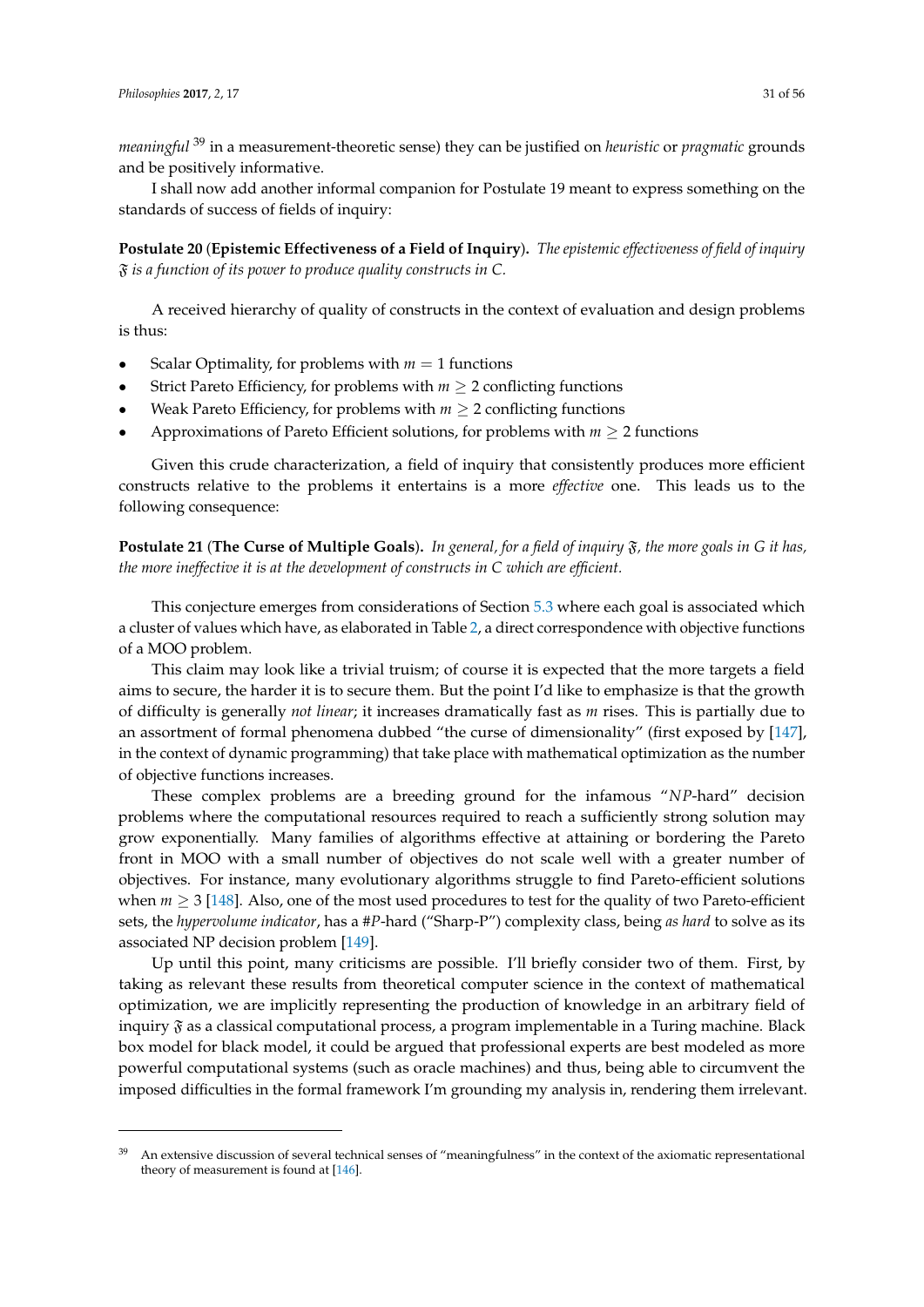Second, it can also be questioned that since approximate solutions at a small distance from the Pareto frontier scanned by much faster *heuristic algorithms* are often good enough and attainable with fewer resources, by analogy the activities of professional philsophers may be modeled by much more realistic heuristic algorithms.

The first line of argument is congruent with standard practice in operations research. In design problems, *a priori* expert knowledge compacting expectations of what a good solution looks like can be incorporated in the model, relieving burdens (for example, in the context of an evolutionary optimization [\[150\]](#page-54-14)). In evaluation problems, this is even more obvious as experts are consulted to place decision variants under preference relations, and this feedback is used to build decision-making procedures. Under a formal decision setting, experts can indeed be modeled as oracles of a sort.

However, I claim that, particularly for the less methodologically robust fields of inquiry (such as philosophy and the social sciences), we should be *very skeptical* of the powers of their professional experts to find even "good enough" solutions in the feasibility space—much less efficient solutions (for instance, political psychologist Philip E. Tetlock has documented the underwhelming predictive accuracy of social scientists over even general economic and political trends [\[151\]](#page-54-15)). Philosophy, in particular, may be the field of inquiry most pessimistic of the status of its cognitive achievements [\[120,](#page-53-16)[152\]](#page-54-16). Also, as already acknowledged in Section [3.1,](#page-5-0) existing empirical evidence on expertise effects behind properly philosophical inquiry (such as epistemology and ethics) is not consistent with philosophers having particularly special epistemic powers.

Under this framework, I posit that the main reason why philosophy, in contrast to science, is more ineffective is due to lack of robust standards under which contradictory efficient decision variants are to be evaluated. Science arguably has the "tribunal of experience" as the primary, if not overriding, standard of excellence, up until the point it faces empirical underdetermination.

Is philosophy doomed? If each goal deploys a portfolio with a myriad of values whose structure we know little about, we appear to be hostages of the curse of dimensionality. Postulate 21 may seem to undermine optimality in truth-seeking pursuits. Or does it? There are two basic routes when engaging with a MOO problem; either one treats it as a MOO problem in its own right and incurs in any computational burdens involved or one attempts to transform it into a much more tractable *single-objective optimization problem* (SOO) through a particular process of *scalarization*. 'Scalarization' names families of different algorithms that transforms a vector of multiple objectives  $\mathbf{f} = \{f_1(\mathbf{x}), ..., f_n(\mathbf{x})\}^T$  into a *scalar*  $\{f(\mathbf{x})\}.$ 

In the name of optimism, I thus deploy the following bold conjecture:

**Postulate 22** (**Scalarization of Vectors With the Same Type of Goal**)**.** *For a vector of functions*  $f = \{\phi_1, ..., \phi_n\}$  associated with the portfolio of  $\Omega$ -values from a goal  $\langle \Omega, \succcurlyeq \rangle$ , it is assumed that *f* can be scalarized *into*  $f = \{\phi\}$  *without significant loss of information.* 

This sums up the optimism that optimality may still be at hand for fields of inquiry that seek truth, and truth only. Also, consider this; take our portfolio of alethic epistemic values  $\{\epsilon_1, ..., \epsilon_m\}$ . Given Definition 5, some of these may be just redundant *dummy* alethic epistemic values and thus may be removed. This procedure would be an instance of the technique of *dimensionality reduction* [\[153\]](#page-54-17) that is employed in MOO.

## *5.6. Epistemic Appraisal of Politically Correct Fields of Inquiry*

We can now characterize more precisely the following subvarieties of epistemic fields; *truth-seeking* fields of inquiry (as I hold philosophy to be) and *politically correct* fields of inquiry (as I claim neither basic science nor philosophy should be) and conclude our inquiry.

**Definition 9** (**Truth-Seeking Field of Inquiry**)**.** *For a field of inquiry* F*,* F *is* truth-seeking *if and only if:*

 $\mathfrak F$  has *truth*,  $\langle T \succcurlyeq \rangle$ , as a goal in *G*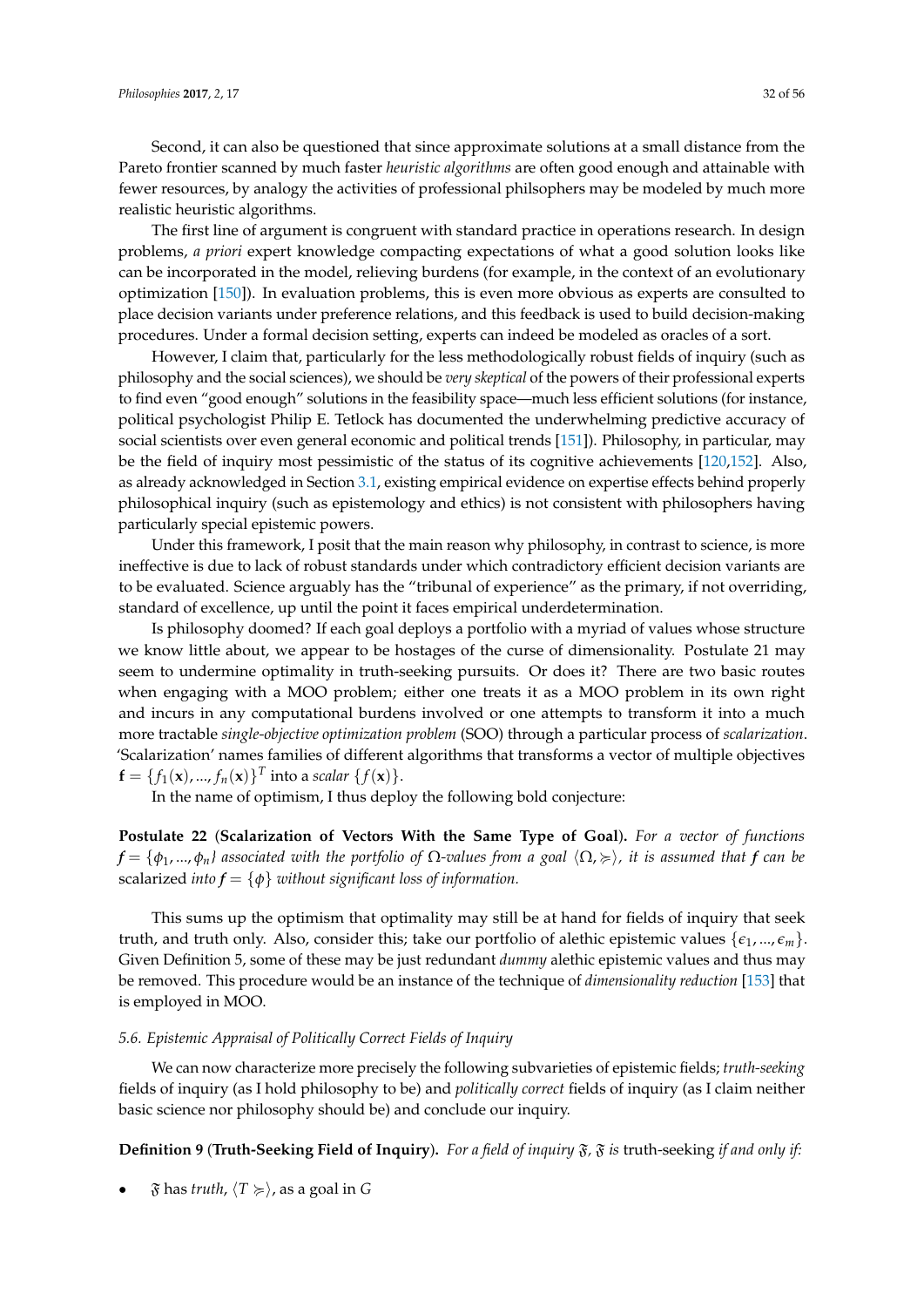- All families of evaluation standards  $S_i$  have at least one (and probably more than one) alethic epistemic value  $\langle E, \succcurlyeq \rangle$
- For all non-scalarized *design problems*, each function *e<sup>i</sup>* of the vector of objective functions **f** is to be maximized
- For all scalarized *design problems*, the scalar of truth  $\tau(x)$  is to be maximized
- In the context of any *evaluation problem*  $M_D$ , where  $S_i$  includes at least one non-alethic epistemic value  $\langle \Lambda \rangle \geq 0$  with an associated monotonic increasing function  $\phi_\Lambda$ , no decision variant *x*<sub>1</sub> where  $\phi_{\Lambda}(x_1) > \phi_{\Lambda}(x_2)$  may be preferred by a decision maker in *A* if for at least one  $\epsilon_i(x_1)$ ,  $\epsilon_i(x_1) < \epsilon_i(x_2)$

This characterization ensures that no construct even a bit defective on matters of truth will come to dominate other solutions.

Examples of evaluation problems in the field of inquiry of philosophy include not only deciding which intuitions, premises and theories to choose but may also involve activities such as the filling of a finite list of key speakers in conferences and deciding whether to accept or reject a paper given contradictory appraisals of referees. If philosophy is truth-seeking, I argue that those academic activities should also strive to satisfy the above requirements.

**Definition 10** (**Politically Correct Field of Inquiry**). For a field of inquiry  $\mathfrak{F}$ ,  $\mathfrak{F}$  is politically correct *if and only if:*

- $\mathfrak F$  has *social justice*,  $\langle J, \succcurlyeq \rangle$ , as a goal in G
- All families of evaluation standards  $S_i$  have at least one politically correct value  $\langle P, \rangle$
- For all non-scalarized *design problems*, each function *ρ<sup>i</sup>* of the vector of objective functions **f** is to be maximized
- For all scalarized *design problems*, the scalar of social justice  $\sigma(x)$  is to be maximized
- In the context of any *evaluation problem*  $M_D$ , a decision variant  $x_1$  may dominate a decision variant *x*<sub>2</sub> when  $\epsilon_i(x_1) < \epsilon_i(x_2)$  and  $\rho_i(x_1) > \rho_i(x_2)$

This definition is weaker than the preceding, in the name of charitableness; for a field of inquiry to be politically correct, it does not need to assign a priority to political correctness; it merely needs to be taken into account, by being in the portfolio of values involved in the appraisal. One could strengthen this characterization as much as one wants.

We now turn to the final definition:

**Definition 11** (**Epistemic Appraisal of Politically Correct Philosophy**)**.** *For the field of inquiry of philosophy*  $\mathfrak{P}$ *, if*  $\mathfrak{P}$  *is* politically correct*, the epistemic appraisal in*  $\mathfrak{P}$  *can be thus modeled:* 

- As a *design problem*, it is *at best* a 2-objective MOO problem representing the search for Pareto-efficient constructs  $x, x \in C$  in a *feasible space*  $X$  with the vector of objective functions  $f = \{[\tau(x), \sigma(x)]^T\}$  where  $\tau(x)$  is the scalar of *truth* and  $\sigma(x)$  is the scalar of *social justice* and both functions are to be maximized
- As an *evaluation problem* between  $n \geq 2$  *comparable* constructs,  $\{x_1, ..., x_n\} \in K_i$  and a set of evaluation standards  $S, S \subset V$ , it is an ordinal MCDA problem where:
	- The *decision space* set *X* is  $\{x_1, \ldots, x_n\}$
	- **–** The set of *criteria functions* Φ has as elements the functions associated with the values that are truth and social justice-conducing,  $\Phi = {\epsilon_1(x), ..., \epsilon_r(x), \rho_1(x), ..., \rho_s(x)}$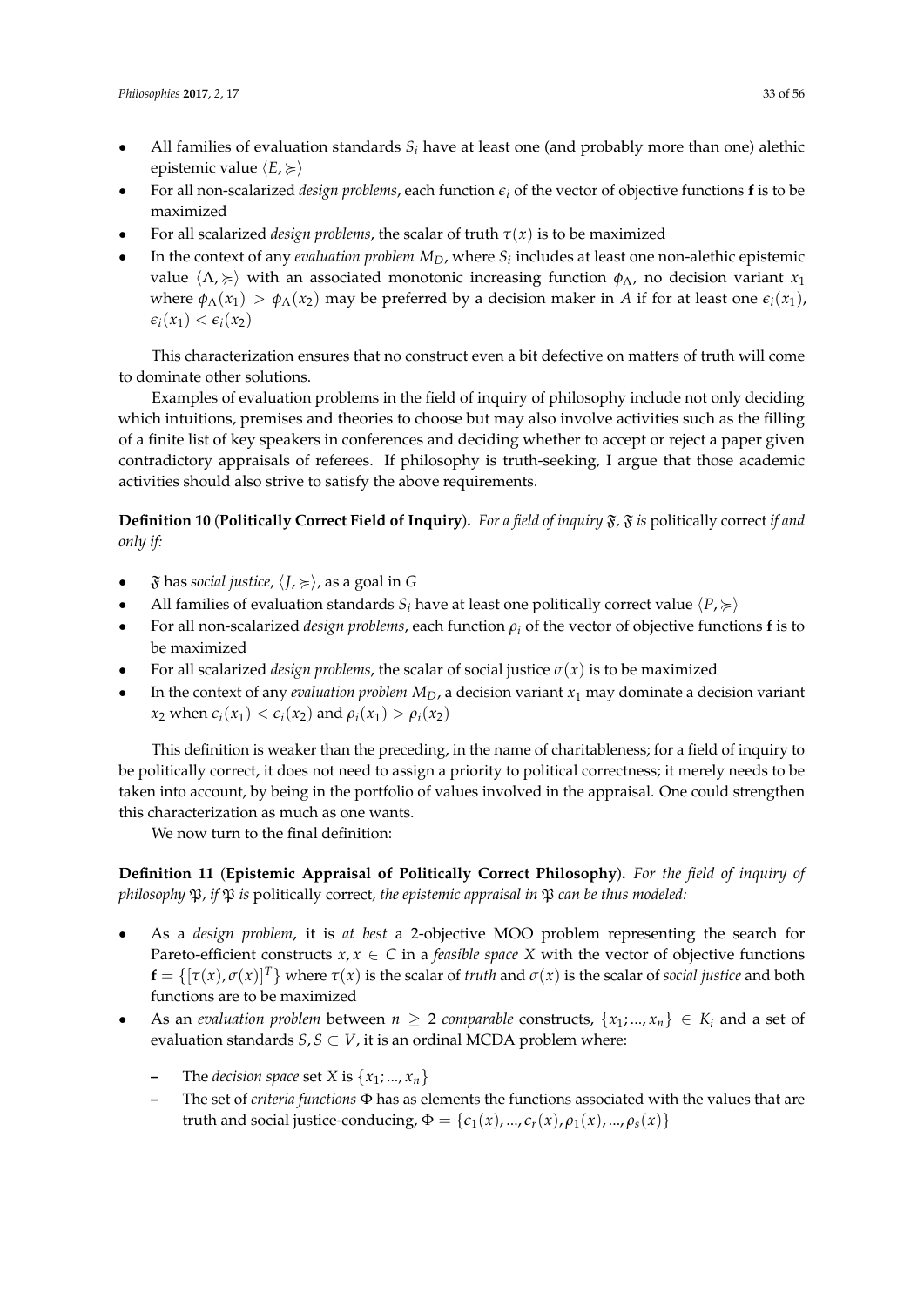#### *5.7. Consequences of the Model for the Epistemic Appraisal of PC Philosophy*

Tying all my considerations together, the *practical* answer for whether a synergistic marriage between truth and social justice is plausible is a resounding "*no*".

#### 5.7.1. Consequence #1: PC Philosophy Can't Reasonably Aspire to Be Truth-Seeking

To say that to carry out philosophy solely in the pursuit of truth is hard would be an understatement. Now, optimization theory provides us with additional *pragmatic* reasons to avoid compromise *of any kind* (and not just political) when doing basic research. If the search for truth is not scalarizable, against the optimistic conjecture in Postulate 22, our effectiveness can be crippled with our problem subjected to everything undesirable that may happen when  $m \geq 2$ .

Truth-seeking enterprises, given Definition 9, have no place for spurious restraints of non-alethic origin on the truth of statements (i.e., a value such as external consistency may influence the truth of a construct in a truth-seeking field of inquiry, but not a contextual value such as politeness or sensitivity towards the feelings of others).

If truth is scalarizable without significant loss of information, optimality becomes a possibility for philosophical theories.

The best decision-makers of a field are expected to marshal technical expertise under excellent standards of rationality. However, as argued in Section [3,](#page-4-0) we have reasons to expect professional philosophers, in general, to systematically run short of these aspirations when dealing with politically controversial topics. Given the presented frameworks of MCDA and MOO, I will supply some possible routes PC may compromise truth in philosophy. Here are some of the ways PC biases can be modeled:

- In the context of both evaluation and design problems, the violation, willful or not, of the priority of alethic epistemic values over everything else in the family of evaluation standards *S<sup>i</sup>* employed
- In the context of evaluation problems, the underestimation of the actual values (in the sense of assigned information) of alethic epistemic values associated with politically incorrect constructs.
- In the context of design problems, the placement of unwarranted *a priori* inequality and equality constraints over the objective functions associated with alethic epistemic values which are prejudiciously deemed to be implausible because they are un-PC

For a contemporary example in the philosophy of science, take the thesis in philosophy of biology that *Homo sapiens* not only is *not* a monotypic biological species—the social genus "race" being a natural kind—but that one of the reasons for believing so is motivated by the alethic epistemic value of external consistency with research on cognitive differences across racial groups in contemporary differential psychology and behavioral genetics [\[154\]](#page-54-18).

This particular thesis incurs in many sins; first, according to the PC worldview, it denies the social construction of the social kind "race" (Postulate 12). In its frank denial of Anthropological Mental Egalitarianism (Axiom 11), it violates the Generalized Difference Principle (Postulate 10) with respect to the social genus "race", being typified as "racist" and therefore, being socially oppressive.

If one adheres to the PC worldview, one acquires reasons from the point of view of the expressive rationality of identity-protection cognition (Postulate 7) to reprobate this thesis. In our model of a design problem, this can be represented by the supply of low inequality constraints over the empirical adequacy and external consistency of the construct. As an evaluation problem, confirmation bias suggests that a serious PC adherent would be bound to give low scores for the alethic epistemic values of the thesis.

Again, the kind of rationality that is traditionally treasured as guiding philosophy and science is not the expressive rationality of identity-protective cognition; it is a rationality of *objectivity*. It demands us not to constrain the space of feasible hypothesis based on idiosyncratic preference, no matter how personally important. If we allow values such as sexual equality, natural egalitarianism, and extreme politeness to constrain science and philosophy, I predict we will produce worse science and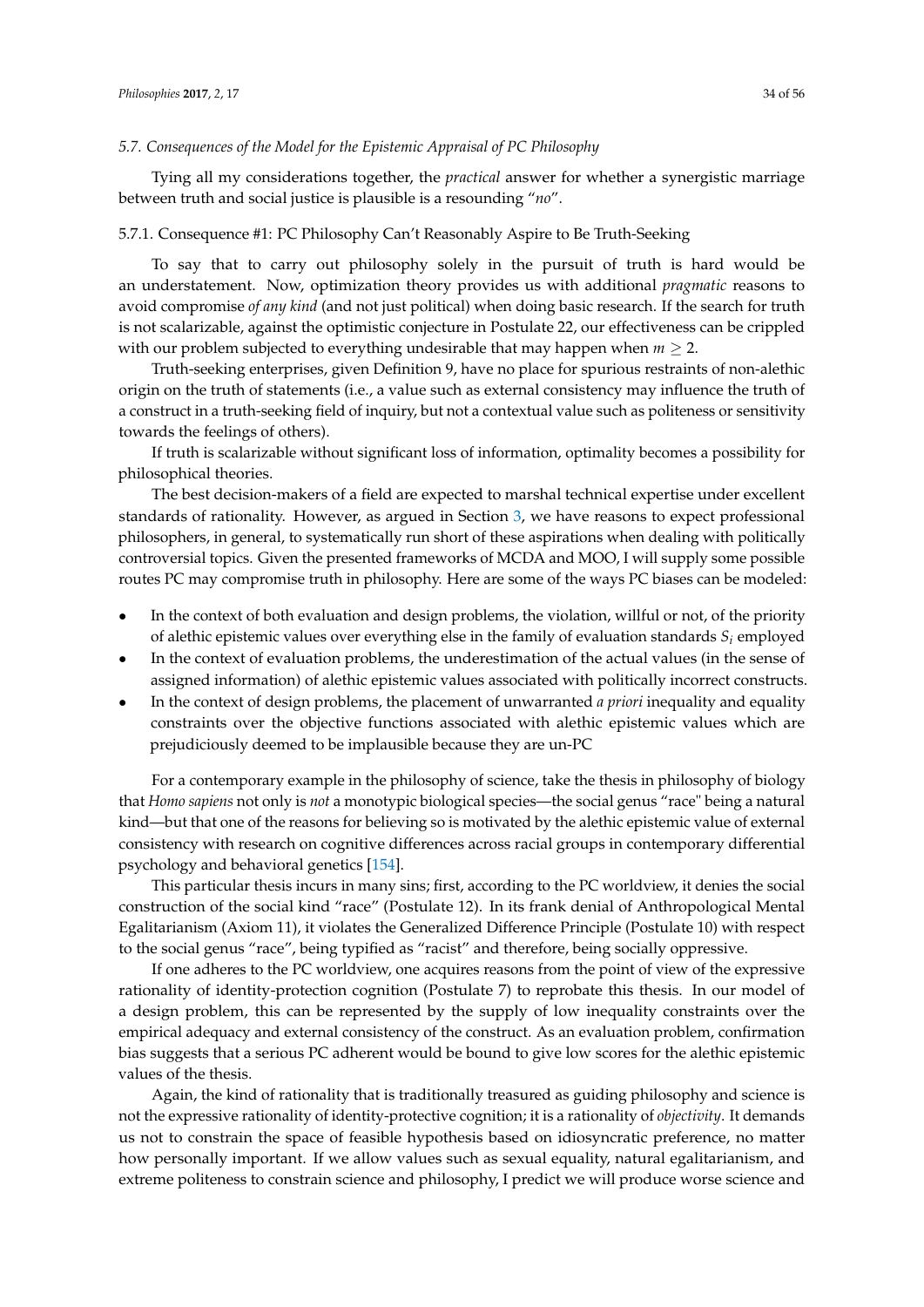philosophy due to spurious directions prompted by these values. Politically correct philosophy can only thrive contingently.

#### 5.7.2. Consequence #2: Politically Correct Philosophy is Ineffective as Philosophy

It may be true that human males struggle more than human females with multitasking [\[155\]](#page-54-19), but I believe that we can be much more certain on the shortcomings of certain fields of inquiry at multitasking. This may still strike as unreasonable; what about the fields of inquiry that are arguably very accomplished at dealing with massive projects involving multiple conflicting goals, such as the various branches of engineering, which consistently supply us with new designs of cars, planes, and satellites?

What explains the success of the engagement with *some* MOO problems in *some* fields of engineering is a conjunction of peculiarities; in the context of design problems, engineers are often privileged with the possibility of developing a precise mathematical description of the problem at hand. For that, they often have the most reliable and tested physical science at their service and may offload a lot of the hard cognitive effort into machines with dedicated computational resources of unmatched power in the hunt for the solutions roaming the Pareto frontier.

Philosophers are not so lucky, the field being largely informal and problems often lacking a precise definition. Perhaps there is truth in the metaphilosophical statement that, for every field of inquiry, philosophy "is what you have to do until you figure out what questions you should have been asking in the first place" [\[156\]](#page-54-20) (Chapter 2.1). Philosophy in its most pure of intellectual pursuits is, arguably, underperforming (see [\[118\]](#page-53-13)). If one sincerely wishes philosophy *qua* philosophy to be cognitively progressive, represented as finding the set of highest quality solutions *C* for a class of problems *P* (or their nearest neighbors), I submit that one is *irrational* to expect that philosophy can be simultaneously socially progressive. The very same conclusion is generalizable to politically correct *science*. Supplementing a set of obscure criteria with even more obscure criteria is to overload the epistemic appraiser gratuitously.

## 5.7.3. Consequence #3: Politically Correct Philosophy is Ineffective as Social Justice

The converse is also true; if the goal of social justice is important for a professional philosopher, it may be the case that the veneer of respectability accrued by this field of inquiry may not even be worth it from the point of view of the standards of political success. For, if philosophy is still conceptualized as truth-seeking to a certain extent, this ideal will frequently be frustrating the design goal of maximizing social justice.

Although the output of social justice can be given an economical characterization, causation in social systems is messy and it may be very hard to evaluate the different impacts of social policies, as economists continually struggle.

I second the *prima facie* case that the basic researcher committed to political activism is better at doing pure political activism, without the restraints of a rationality of objectivity mandated by philosophy and science. Unfortunately, it may be that roughly, this is what is already happening across sectors of the humanities and social sciences; the repudiation of alethic epistemic values of formal rigor, semantic definiteness and empirical adequacy that ground *bona fide* science, often under an exorcism of "positivism", appears to be most prevalent in degenerating research programs.

# <span id="page-34-0"></span>**6. Defending the Epistemic Integrity of Truth-Seeking Philosophy**

In this section, I will consider three broad objections against the theoretical and practical feasibility of splitting up truth from social justice in philosophy. Although some of the arguments presented here are primarily targeting empirical science, under my assumption that different avenues of basic research have a shared structure in epistemic values and goals, I argue that these arguments can be generalized to philosophy as well.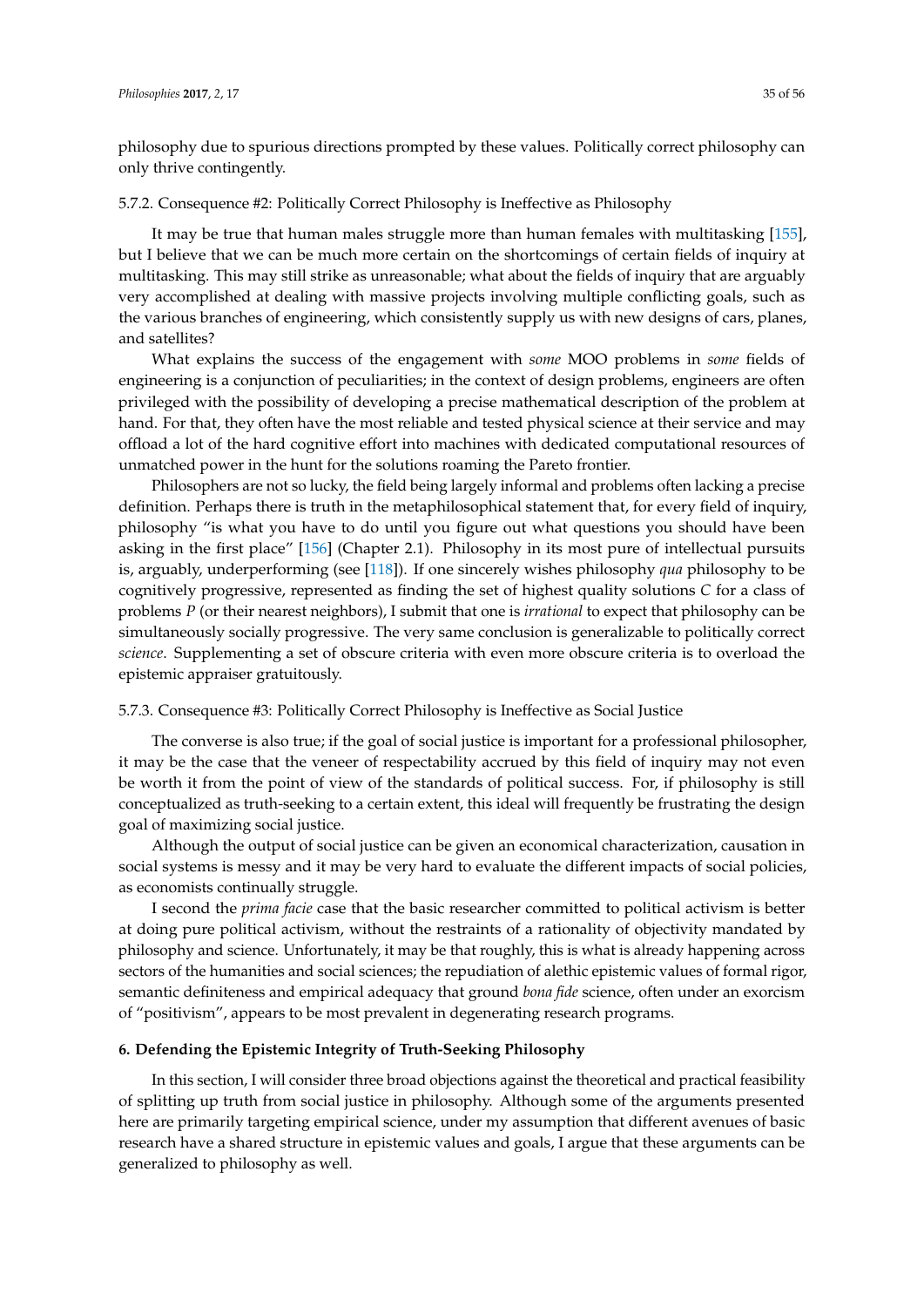#### *6.1. The Objection from Contextual Empiricism*

The case I've built on the relative orthogonality of truth and social justice, save for contingent coincidence, has been flatly rejected by several feminist philosophers over the last three decades. Across the literature, we see the claim that values conducive for social justice may be necessary for truth-conducive rational inquiry.

For instance, reiterating themes from critical theory and postmodernism, Sandra Harding [\[157\]](#page-54-21) advanced the need for scientific knowledge to be socially situated, in particular when it comes to the lives of the socially oppressed. The conventional standards of empiricism are deemed inadequate for the prospect of maximizing objectivity, retrogressing into an "objectiv*ism*"—and not true *objectivity*. Paradoxically, in order for science to achieve "strong objectivity", Harding defends that the social identities of scientists themselves need to be critically considered as also constitutive of a given scientific inquiry, and not merely its salient "objects of knowledge". Even more; the necessity of science to engage in "democracy-advancing projects" (i.e., social justice) can be justified on "scientific and epistemological reasons" [\[157\]](#page-54-21) (p. 69). This idea is the thesis that so-called "contextual" and "non-epistemic" politically correct values may not be non-epistemic after all but rightfully stand as legitimate *alethic* epistemic values <sup>40</sup>.

What reasons do we have to accept this? A strong case comes from the research program of *contextual empiricism* by philosopher of science Helen Longino <sup>41</sup>. In her *magnum opus Science As Social Knowledge*, Longino [\[160\]](#page-54-22) has meticulously described what is perceived to be the intrusion of sexist ideology into the background assumptions of several biological sciences, from paleoanthropology to neuroendocrinology.

The general picture exposed by Longino's contextual empiricism is this; empirical data is underwhelming. Empirical adequacy *simpliciter* does not exist. The evidential relations that ground empirical adequacy, having as *relata* part of the world (states of affairs, facts, events, etc.) on one side and constructs (hypotheses, statements, sentences, etc.) on the other, are fixed by a class of mental events. It is the mind of the scientist, through his *background beliefs*, which prepares his attentive resources to judge parts of the data (and not others) as salient and which projects hypothetical causal structure among particular events as promising, thereby linking evidence from the world to construct. The truth of the statement 'f is evidence for h' must be relativized to the set of background beliefs of the reasoner in question, for it is the content of these mental states which enable evidential reasoning, bridging an alleged "logical gap" between data and hypothesis. Longino's thesis diverges from famous theses associated with Kuhn, Duhem, and Feyerabend on the theory-ladenness of meaning and observation. There exists greater elbow room for objectivity in Longino's argument for "states of affairs, hypothesis and background beliefs are independently specifiable" [\[160\]](#page-54-22) (pp. 56–57). Also, background beliefs strike as being primarily *pretheoretical*, non-articulated by default. Background beliefs are posited to be a primary mechanism (though not the sole one) through which ideology may influence scientific inquiry.

I isolate two major claims of the program of contextual empiricism, one theoretical and the other, practical. Under the scheme I have presented, the *theoretical* claim is that it is impossible to employ "pure" alethic epistemic values ("constitutive values" under Longino's terminology) to settle disputes on rival hypothesis, which carry within themselves different sets of background assumptions. Under my framework, the *practical* claim can be read this way; to optimize truth, reliance on certain

<sup>40</sup> Helen Longino used very similar words to summarize her most important work: "I argued in *Science as Social Knowledge* that social or non-cognitive values could and did serve as cognitive values" [\[158\]](#page-54-23) (p. 41).

<sup>&</sup>lt;sup>41</sup> Placing this distinguished philosopher in the same cluster as postmodern feminist critics of science whose output is of limited quality is decidedly unfair. This general sentiment is also echoed, for instance, throughout essays in [\[159\]](#page-54-24).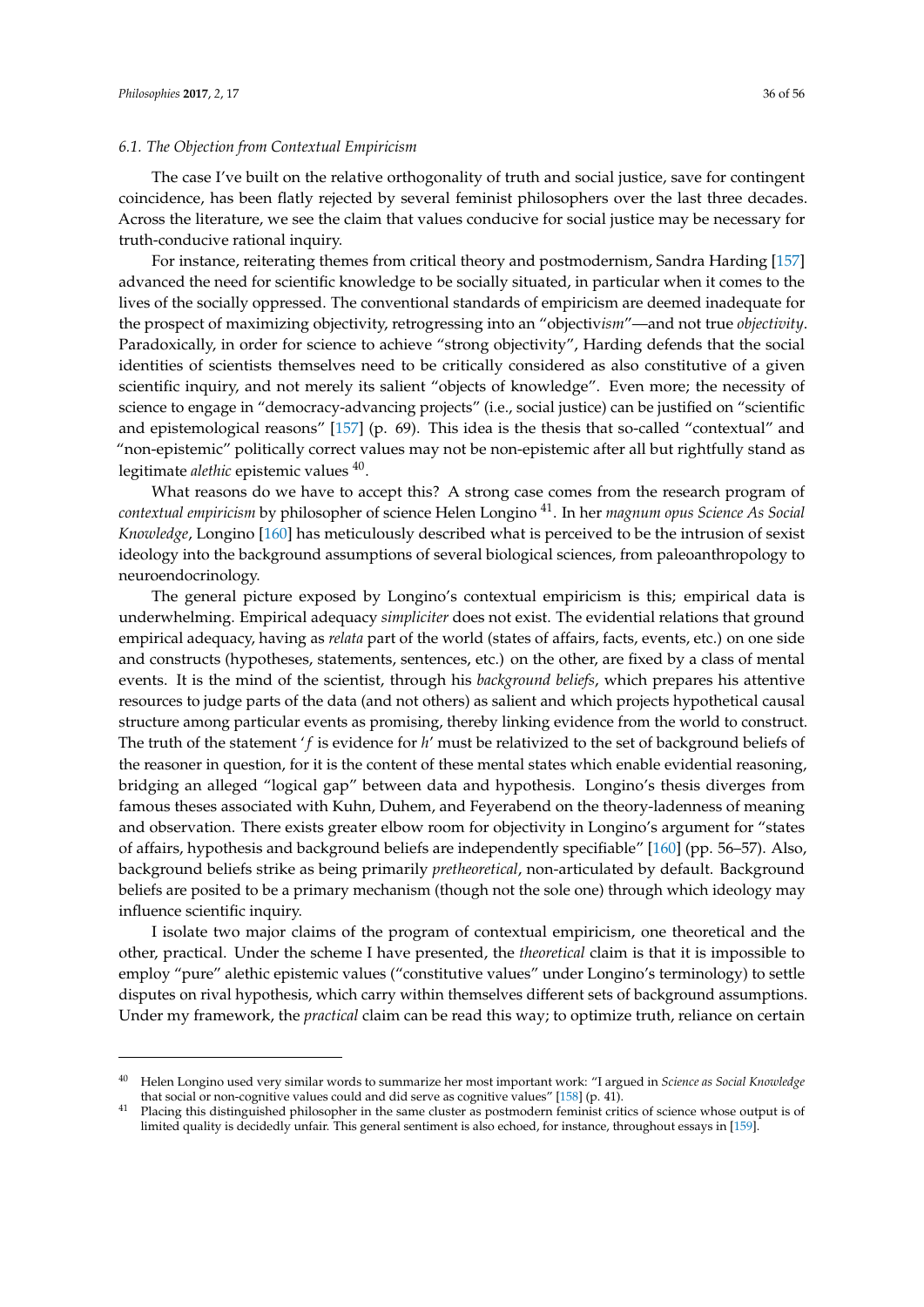contextual values is more efficient than reliance on alethic epistemic values. These include *feminist* contextual values <sup>42</sup> .

For what probably is her most famous example, consider explanations for the co-evolution of the hypertrophied neocortex and manual dexterity which are distinctive of our evolutionary lineage. Many dominant models still place significant emphasis on the selective pressures for tool manufacturing which would enable greater efficiency in the acquisition of animal protein by hunting bands of male hominids [\[161\]](#page-55-0). Under androcentric background assumptions, the alleles of "Man, the Hunter" become privileged theoretical entities as the female side of evolution, that of "Woman, the Gatherer", is overshadowed (for a historical overview, see [\[162\]](#page-55-1)). Alternative empirically adequate models under different background assumptions may have been neglected and undervalued due to implicit sexist attitudes.

Consider now an analogous example in psychology. In what is now a contemporary classic, psychologists Joseph Henrich, Steven J. Heine and Ara Norenzayan have argued that the status of uncountable results from the behavioral sciences, taken to be descriptive of the human species, may have been compromised [\[163\]](#page-55-2). This is because disproportionate amounts of cutting-edge research in the behavioral sciences employ what may be the worst data sets possible to construe inductive generalizations meant to be projectable to the whole of humanity. These data sets are populated with information extracted from what the authors have dubbed "WEIRD" people—that is: *Western*, *Educated*, *Industrialized*, *Rich* and *Democratic*. To put this in perspective, "a randomly selected American undergraduate is more than 4000 times more likely to be a research participant than is a randomly selected person from outside of the West" [\[163\]](#page-55-2) (p. 63).

Given these two examples in mind (and assuming they are correct), we may present the following case; wouldn't the presence of undeniably politically correct values of equality, diversity, representativeness, and inclusiveness (of women in the first case, of non-WEIRD people in the latter) make the research more truth-conducive? That certainly appears to be the case; in the context of the research programs implicated in these examples, these politically correct values are also, under my definition, alethic epistemic values.

However, I claim that they are all *dummy* alethic epistemic values (Definition 5). That is, theoretically, they could all be replaced, without loss of aptitude, with alethic epistemic values such as *statistical rigor* and good old-fashioned *empirical adequacy*. Statistical rigor ensures that no sampling errors are perpetrated and that sound methodology in data gathering is enforced (for instance, in the design of stratified sampling). These alethic epistemic values are preferable since they do not prompt spurious ideological content.

In order not to merely beg the question, I'll briefly advance some of the arguments brought forth by philosopher of science Stéphanie Ruphy [\[164\]](#page-55-3) in her defense of the ideal of what is commonly called "value-free" or "value-neutral" scientific practice, taken to be the picture of scientific practice exempt from contextual or non-epistemic values.

First, background beliefs, even if largely pretheoretical, may be reconstrued and expressed as factual claims. For instance, the background beliefs that motivate androcentric paleoanthropology involve factual claims on the preeminence of selection processes in the evolutionary history of one of the sexes (and not the other). If evidential relations are contingent upon background beliefs and background beliefs, being bearers of contextual values, can only be criticized in the light of other contextual values, this appears to lead to a regress of background beliefs embodying contextual values

 $42$  Some of the feminist values or "feminist theoretical virtues" Longino advances to guide scientific reasoning, such as old-fashioned empirical adequacy and theoretical novelty, are difficult to be framed as properly "feminist" or even as related to social justice [\[158\]](#page-54-23). But criteria such as "applicability to human needs" as in preferring scientific knowledge that "improves the material conditions of human life" instead of mere science "for knowledge's sake" and "diffusion of power", under which explanatory models that incorporate "dominant-subordinate relationships" are to be deferred, decidedly strike us as politically correct values.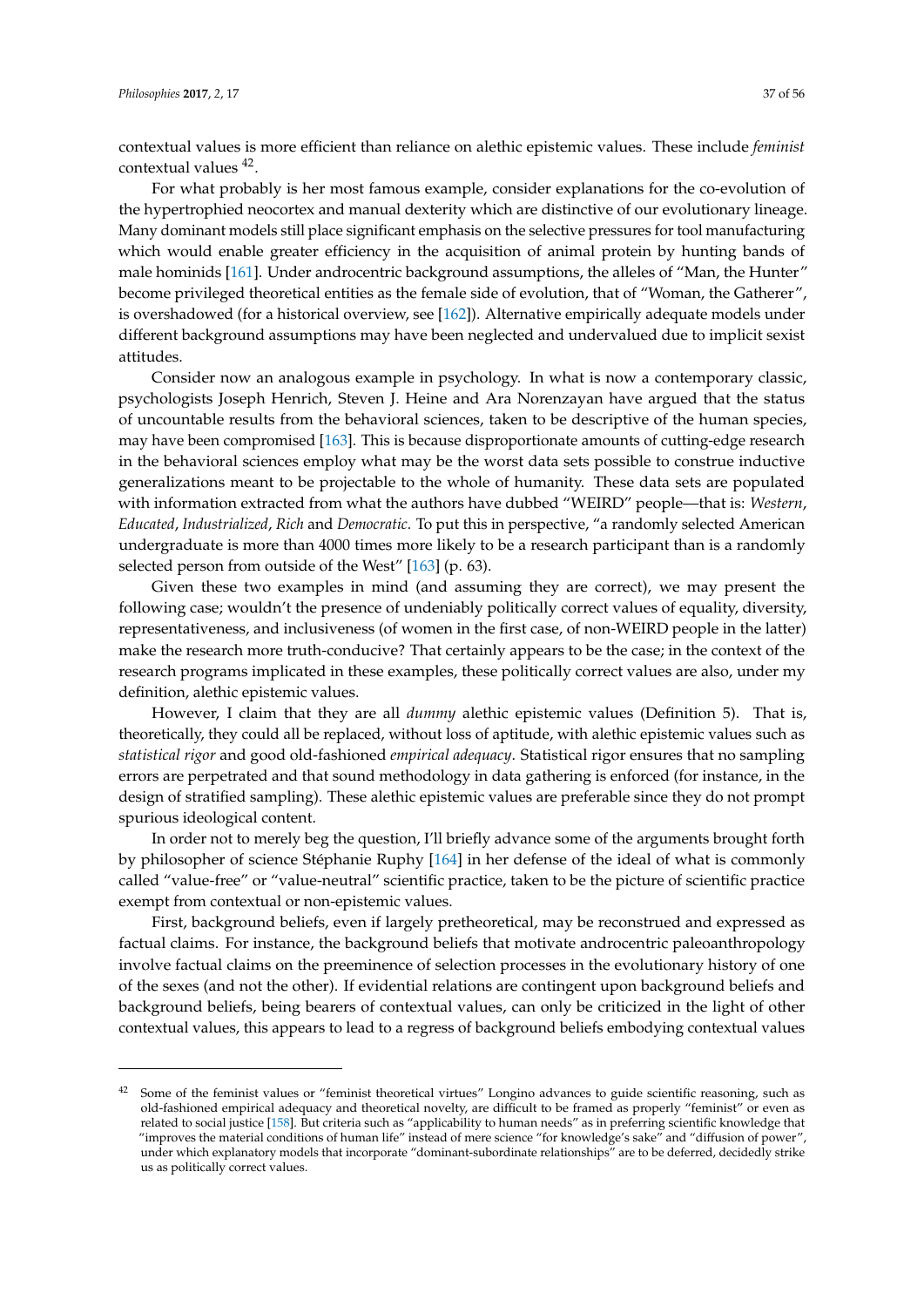battling against each other, *ad infinitum*. Also, the program of contextual empiricism is itself deploying an empirical theory on the causal constituents of the cognitive processes involved in evidential reasoning and ultimately theory choice and thus, may be confronted with alternative accounts of these phenomena throughout the history of science. It also predicts rampant empirical underdetermination.

As Ruphy argues in her analysis of key historical cases discussed by Longino, the settlement of seemingly empirically equivalent rival theories sporting different background assumptions and targeting the same data appear to be best explained as being eventually achieved when this equivalence becomes an inequality and that it is possible for evidential support, externally considered from the diverging sets of background assumptions, to point a favorite. It does not have to be unequivocal; if the settlement is secured by non-contextual criteria pointing to a direction, this shows that it is not impossible.

For instance, since Longino authored her opus nearly three decades ago, genetic paleoanthropology has advanced dramatically. Strains of DNA from humans and extinct hominins with over a hundred thousand years of age have been extracted from bodily remains and researchers have devised strict protocols to enable their genetic sequencing with the highest fidelity [\[165\]](#page-55-4). Statistical methods designed to detect the presence of natural selection in genomic data are being continuously improved [\[166\]](#page-55-5). In the light of these technical accomplishments, the story of "Man, the Hunter" against "Woman, the Gatherer" may no longer be a more hermeneutical exercise of "just-so stories" over the deep history of piles of broken bones but a more precise direction course can be ascertained.

It can also be stated that contextual empiricism appears to render as vacuous distinctions between science and seemingly obvious pseudoscience. For instance, flat-earthers reject the phenomena of ships vanishing in the horizon (which may be as good as it gets as an example of an observation low in theoreticity) as evidence for the hypothesis of a round earth. Some flat earthers (for instance, [\[167\]](#page-55-6)) have claimed that naked eye observations of such phenomena are nonveridical experiences, perceptual illusions which vanish by aiding the human eye with optical magnification (an ad hoc that can be readily falsified by experiment). Under contextual empiricism, both conceptions may be just as empirically adequate, relativized to their underlying assumptions. Following Ruphy, I take it to be implausible that the standard normative stance endorsed by practicing scientists is creating a delusion by positing a vast asymmetry on the empirical adequacy of these hypotheses.

Also, even in cases of full-blown empirical underdetermination, there also appears to be no theoretical or practical impossibility for the employment of other "constitutive" alethic epistemic values, such as ontological simplicity. Finally, the underlying claim that there cannot be a "value-free" formalization of the relation of evidential relevance singling out the appropriate reference classes for the *explanandum* of a theory can be disputed (for instance, [\[69\]](#page-51-26) (p. 77)).

If the replacement of inadequate background assumptions for better ones is better explained by old-fashioned, "contextual value-free" standards of empirical success, then the very case of feminist criticism of androcentric ideology across the sciences becomes more robust. It would stand not as a ploy involving arbitrary political victories of background assumptions from one ideology to another, but as the replacement of constructs less conducive for truth for others more conducive for truth screened out under standards of objectivity. The vibrant panorama issued by Helen Longino where scientific knowledge achieves higher degrees of objectivity as an effect of the distributed social cognition enacted in communities of scientists with a culture of internal criticism where background beliefs are put into question may remain intact. As for the *practical* or *pragmatic* claim that *locally*, there may be contextual values carrying the status of dummy alethic epistemic values which are indeed more efficient than pure alethic epistemic values at attaining the epistemic goal of truth, I will have something to say on the matter in both the next subsection and in Section [7.3.](#page-42-0)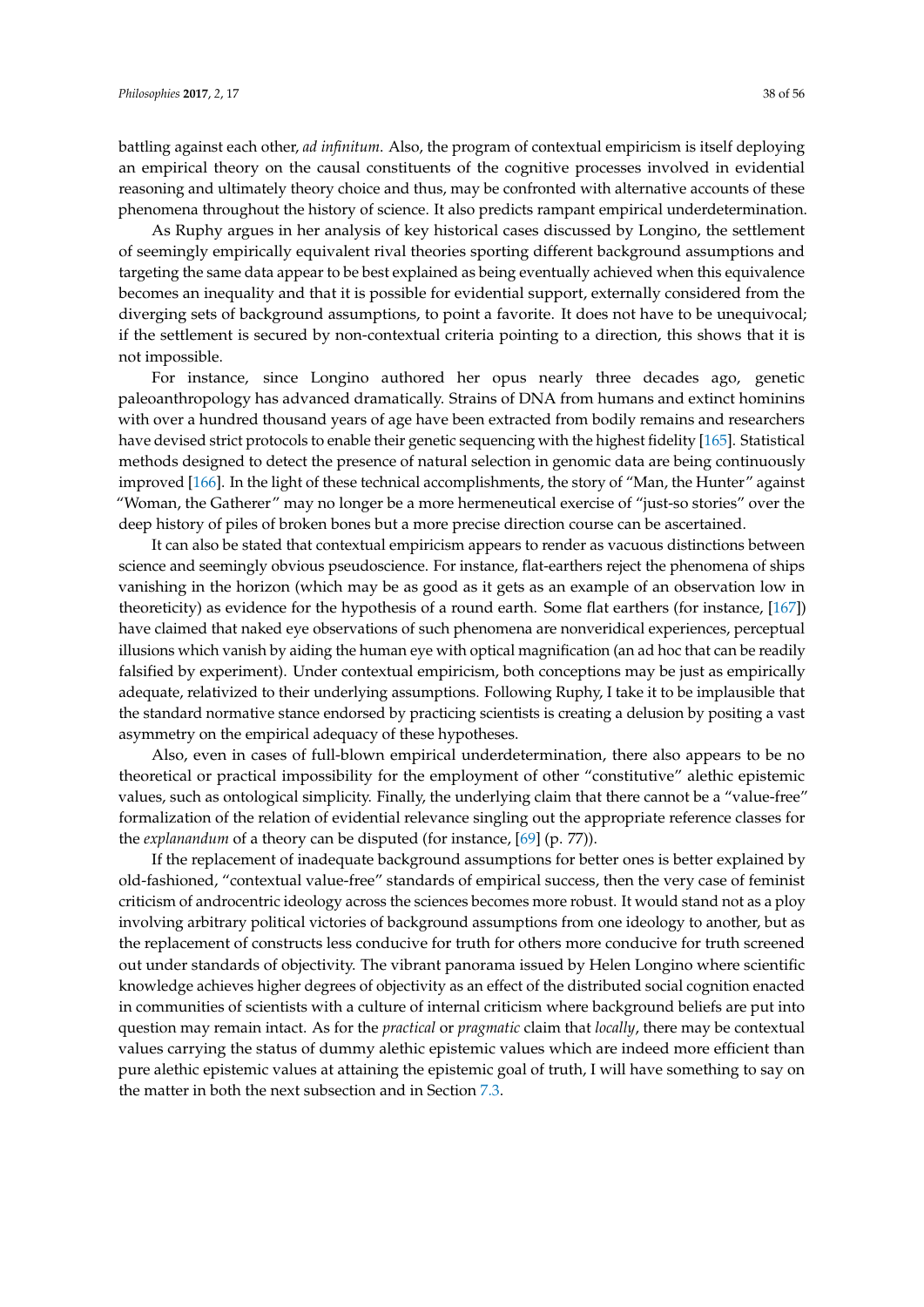#### <span id="page-38-0"></span>*6.2. The Objection from the "Feminine Voice" in Ethics*

Starting in the 1980s, researchers in moral philosophy and moral psychology have advanced another compelling case for the pervasive presence of epistemically detrimental ideological bias of a sexual nature in both contemporary moral philosophy and empirical accounts of moral development [\[168,](#page-55-7)[169\]](#page-55-8).

Just as in paleoanthropology, the general sentiment entertained by this researchers is that normative ethical theories have been misconstruing moral psychology by taking male human cognition as prototypical. Those marshaling an *ethics of care* grounded in a distinguishable "feminine voice" in morality have claimed that academic normative ethics has been disproportionally oriented towards (so-called) *masculine* moral values and meta-values such as abstract rule-following, individualistic autonomy and rational disinterestedness at the expense, ignorance, and deprecation of (so-called) *feminine* values such as person-to-person interaction, social connectedness, and empathy.

The clashes between a communitarian virtue ethics exposing the "feminine voice", where caring, needs and responsibilities are central and a "masculine" liberal deontological or consequentialist ethics grounded in justice, rights and duties range may appear hopeless at first sight, but possible routes for complementarity and synergy have been advanced [\[170\]](#page-55-9).

From reasonable assumptions of the supervenience of moral action and judgment onto human social behavior and cognition, the possibility that the distinct contributions to moral reasoning by about *half* of the agents involved in these interactions have been neglected rises. And from this, a *prima facie* case for the conclusion that traditional moral theories exposed by professional philosophers can be significantly *defective* emerges. More; it could allegedly show an actual nontrivial instance of truth and social justice going hand in hand. I shall construct such as argument, whose general form is potentially generalizable for other examples.

## **From The Ethics Of Care To social justice**

- **P1** Normative ethics is a truth-seeking field of inquiry
- **P2** The constructs devised by a truth-seeking field of inquiry ought to be truthful
- **P3** For (the constructs of) normative ethics to be truthful, it ought to be sensitive to moral psychology
- **P4** Moral psychology comprises feminine values
- **C1** Therefore, to be truthful, normative ethics ought to be sensitive to feminine values
- **P5** For normative ethics to be sensitive to feminine values, it cannot over-privilege the role of masculine values in moral psychology
- **P6** Normative ethics over-privileges the role of masculine values in moral psychology
- **C2** Therefore, normative ethics is not truthful
- **P7** For a given field of inquiry, an alethic epistemic value is a value that increases the truthfulness of their constructs
- **P8** Truth-seeking fields of inquiry must endorse their respective epistemic values
- **P9** Sexual inclusiveness of women in normative ethics is a value that increases the sensitivity towards feminine values
- **C3** Therefore, for the field of inquiry of normative ethics, the sexual inclusiveness of women is an alethic epistemic value
- **C4** Therefore, the field of inquiry of normative ethics must endorse the value of sexual inclusiveness of women
- **P10** Sexual inclusiveness of women is also a politically correct value that enhances the goal of social justice
- **C4** Therefore, normative ethics ought to adopt a value that enhances the goal social justice
- **P11** If a field of inquiry ought to adopt a value that enhances the goal of social justice, then it is compatible with social justice
- **C5** Therefore, normative ethics is a truth-seeking field of inquiry that is compatible with social justice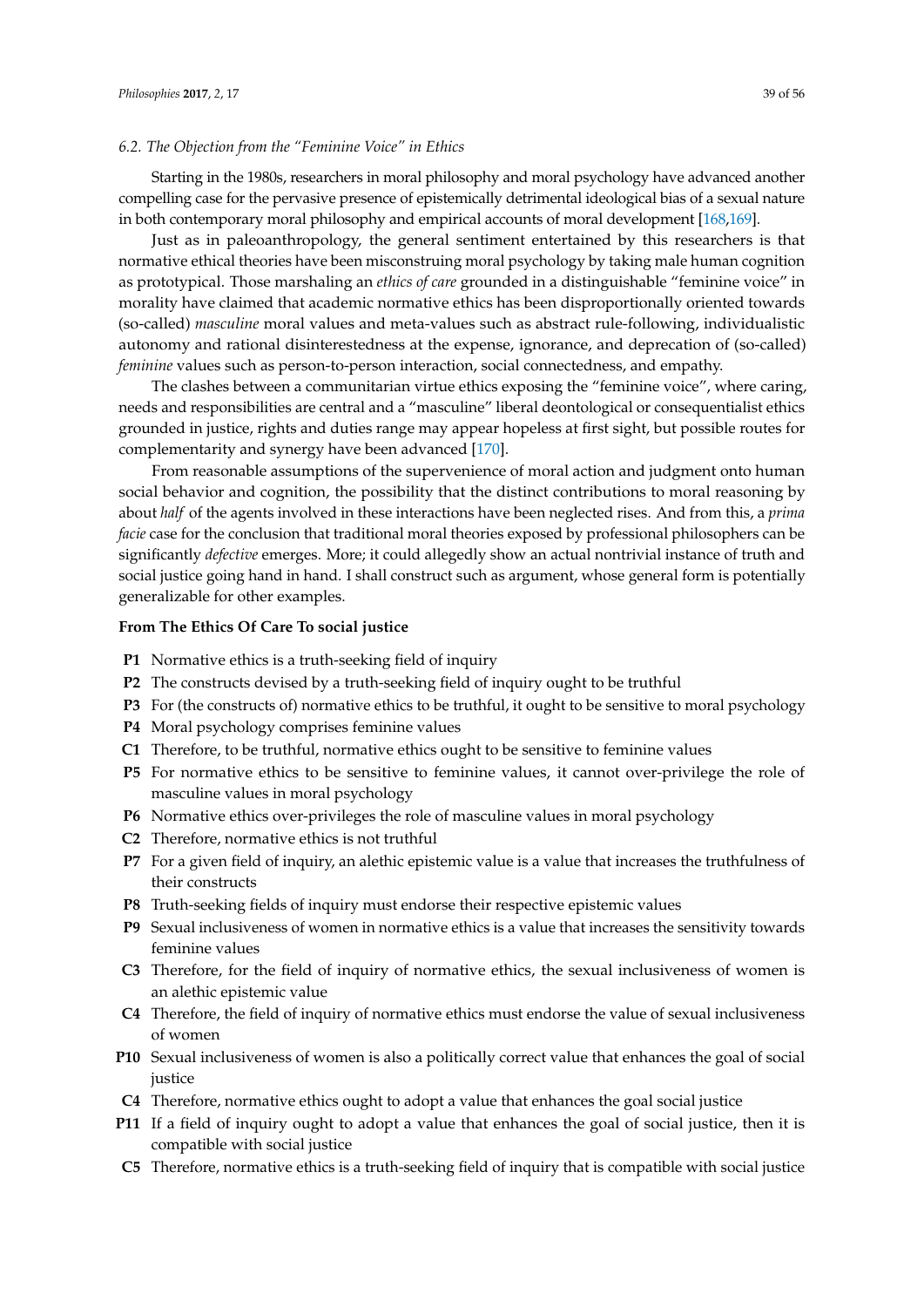As it is, for this argument to work, it appears to assume the truth-aptitude of the constructs outputted by normative ethics (P1), which in turn may require metaethical commitments such as moral cognitivism. Let us grant this.

First, I repeat the same strategy from the subsection above; I argue that in this case, the sexual inclusiveness of women is a *dummy* epistemic value. It is indirectly tracking the *empirical adequacy* and *statistical rigor* of the content of human moral psychology onto the content of normative ethics due to a sampling error. If moral philosophers were to diligently examine their biases and conclude that they are not feasible according to truths of human social cognition, there would be no need for the value of sexual inclusiveness.

Second, the conclusion is too modest; compatibility of social justice with truth-seeking fields of inquiry. This compatibility cannot easily be transformed in necessity. The adoption of a value that enhances social justice as a *byproduct* does not imply that social justice must be a conscious goal. The fact that philosophy may accidentally promote social justice is a trivial matter, already acknowledged previously.

Alas, we can be charitable and circumvent this reply with some additionally reasonable premises:

- **P12** For a truth-seeking field of inquiry, if the adoption of a dummy epistemic value tracking an epistemic value is more efficient for attaining truth than its avoidance, then the field of inquiry ought to adopt it
- **P13** The adoption of sexual inclusiveness of women in normative ethics is more efficient for attaining truth than its avoidance
- **C5** Therefore, normative ethics ought to adopt a value that enhances social justice
- **C6** Therefore, normative ethics is a truth-seeking field of inquiry that requires the promotion of social justice

Given the pessimistic picture I have issued with a model of epistemic appraisal, the pragmatic power of dummy epistemic values cannot be understated and now appears to bridge a strong connection between at least a major branch of philosophy with the ideal of social justice. However, I hold that this particular case is not compatible at all with social justice. For that, I shall phrase a counter-argument; for the sake of it, let us consider only endorsements of the value of sexual inclusiveness of women which are motivated by considerations stemming from the ethics of care:

- **P11** If the adoption of a value by a field of inquiry assumes the truth of a politically incorrect hypothesis, then the field of inquiry is incompatible with social justice
- **P12** The adoption of a value by a field of inquiry ought to be rational
- **P13** The adoption of the value of sexual inclusiveness of women in normative ethics ought to comply with certain standards of rationality
- **P14** The adoption of the sexual inclusiveness of women in normative ethics implies acknowledging the truth of variation in the moral psychology of men and women
- **P15** The variation in the moral psychology of men and women demands an explanation
- **P16** To rationally endorse a proposition which includes an *explanandum* requires the endorsement of the best *explanans* available
- **P17** The best explanation for the existing variation in the moral psychology of men and women implies the existence of significant genetic causes
- **C7** Therefore, to rationally adopt the value the sexual inclusiveness of women in normative ethics is to acknowledge significant genetic causes in the variation of moral psychology
- **P15** To rationally acknowledge the truth of an empirical hypothesis is to endorse the research methods that have led to this truth and their other truthful results
- **P16** The research methods that have led to the truth of the variation in the moral psychology of men and women have concluded that there are socially appraisable traits where men fare in average better than women due to significant biological causes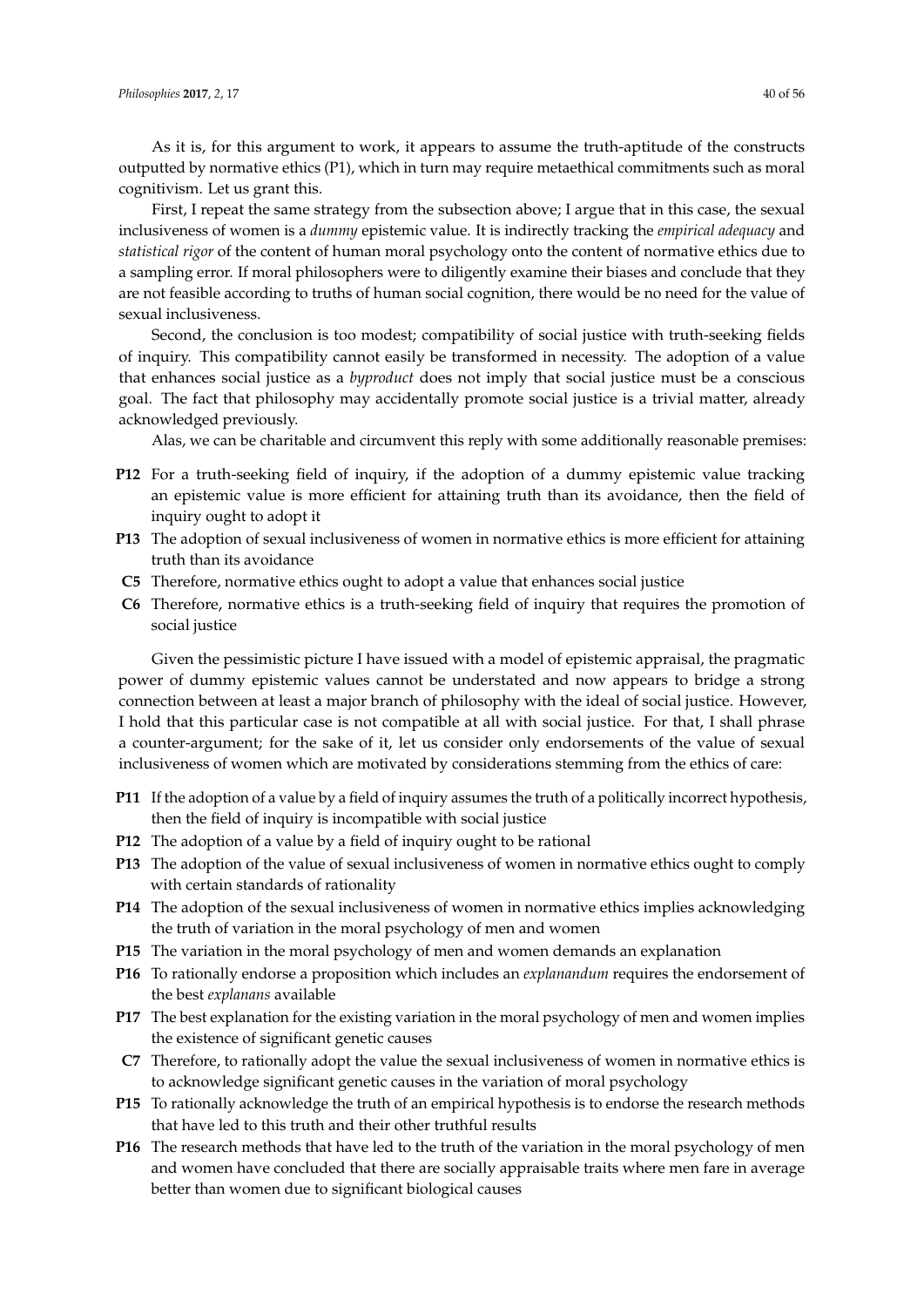- **P17** To rationally adopt the value of sexual inclusiveness of women in normative ethics implies acknowledging that there are socially appraisable traits where men fare in average better than women due to significant biological causes
- **P18** The hypothesis that there are socially valuable traits where men in average fare better than women due to significant genetic causes is politically incorrect
- **C8** Therefore, the adoption of sexual inclusiveness of women in normative ethics (due to considerations stemming from the ethics of care) is incompatible with social justice

The empirical evidence for the case that existing patterns of cognitive, affective and behavioral sexual dimorphism which are cross-culturally robust in humans are partly mediated by heredity is compelling (see for example [\[171–](#page-55-10)[173\]](#page-55-11); for some social constructionist and environmentalist responses, see [\[174,](#page-55-12)[175\]](#page-55-13) (Chapter 9) and [\[176\]](#page-55-14).

If the above argument is safe and sound, this means that the lessons from the ethics of care are not really socially progressive in the sense I have exposed. The acknowledgment of truths about human sexual diversity rationally entails truths perceived to be politically incorrect. Theorist Nel Noddings places the epicenter of the ethics of care is instinctive maternal love which predates humanity, and that is shared with all mammals, linking evolutionary biology with normative ethics.

This line of thought is not new. It, I argue, is what may be lying beneath criticisms of the ethics of care on the ground they expose "essentialist stereotypes" of men and women, violating the general thesis of the social construction of sex and gender.

One could also argue that this very ideal of a steadfast disinterested pursuit of truth just is more androcentric and sexist ideological introgression, the product of unfairly eulogizing and cultivating tendencies of the male psyche  $43$ . If this is true, then science and philosophy guided by standards of objectivity can be accused by PC adherents of unfairly manifesting a "masculine voice". For instance, it has been argued that women who enter the scientific community need to adopt a "masculine rationality" at either "conscious or subconscious level" and that "the scientific method incorporates *masculine features* such as the objectification of nature" [\[177\]](#page-55-15). If this hypothesis in cognitive anthropology is correct, it will make standards of objectivity illegitimate; that would be a genetic fallacy. The fact that the etiology of alethic epistemic values could originally involve as precursors the interests and tendencies manifested in the minds of denizens of so-called oppressive groups does not imply that alternative modes of inquiry with equivalent epistemic prowess at extracting truths about the world built upon other cognitive tendencies and values are possible (as argued by postcolonial theorists and feminists who defend the possibility of "Afrocentric" and "feminist" sciences).

#### *6.3. The Objection from Political Philosophy*

An obvious observation appears to make the case of removing political values from philosophy strike as ludicrous. For *political philosophy* has been developed in both the East and the West since at least since the 6th century BCE by Confucius and Pythagoras and political philosophy is, presumably, a legitimate field of inquiry. Following this attitude, Mario Bunge goes as far as to claim that "the very notion of an apolitical political philosophy is an oxymoron" [\[11\]](#page-50-4) (p. VIII).

The problem with political philosophy is not *political* content *per se* but the *a priori* unwarranted presumption of degrees of truth and falsity for constructs motivated by a pre-established ideological core and the introduction of contextual values with spurious, non-truth-conducive, propensities. As philosopher Bas van der Vossen argues, "the task of the political philosopher is to seek the truth about politics", and empirical evidence supports the thesis that political *activism* may significantly debilitate the tools of thinking of political philosophers through cognitive biases modulated by the worldview of the philosopher [\[178\]](#page-55-16).

<sup>43</sup> And of the psyches of potentially other oppressive groups, such as White people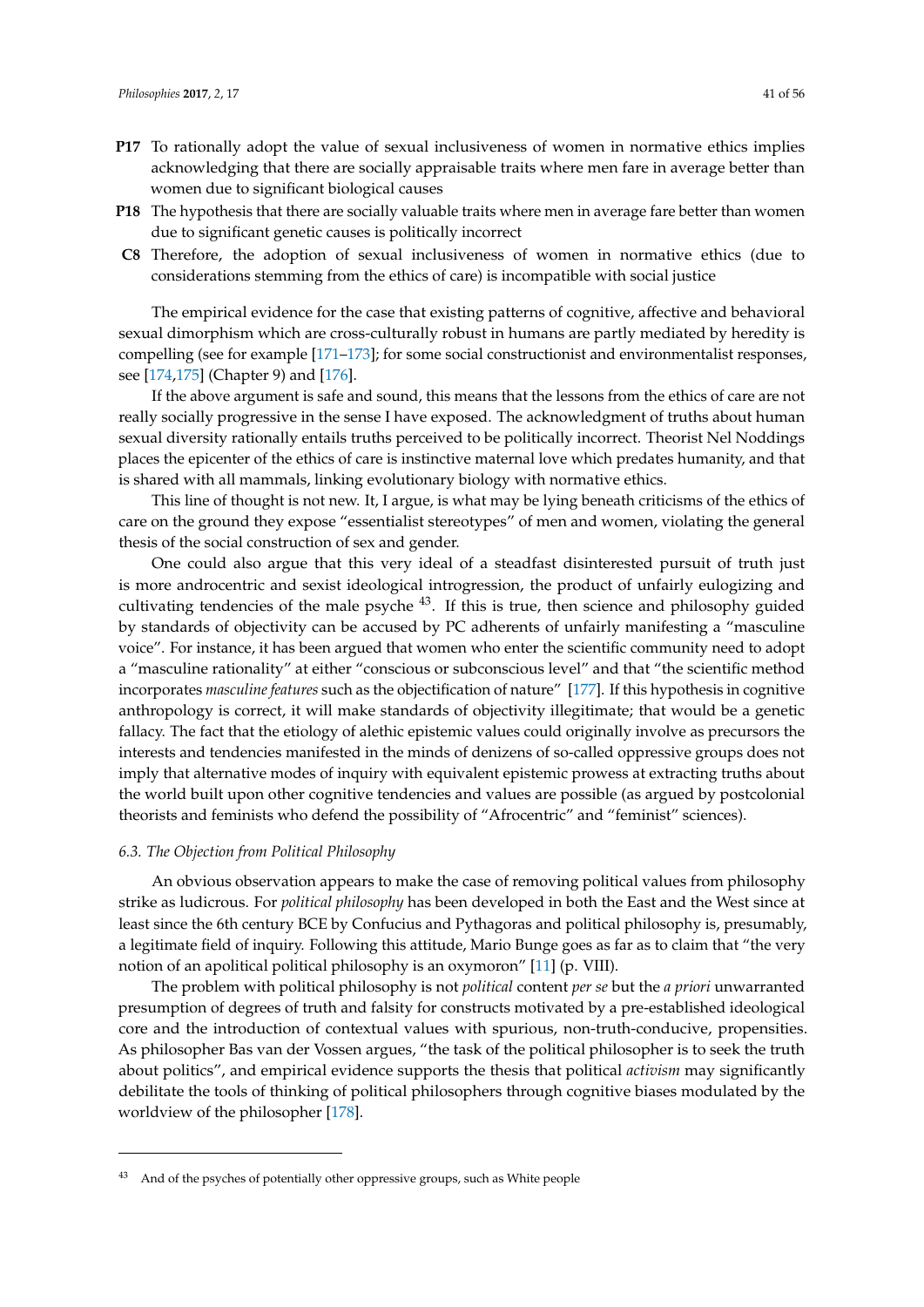Critics may object that while that may be reasonable for *descriptive* political theory, not so for *normative* political theory. And isn't the very same thing true for other normative fields such as ethics or epistemology? It appears to be the *telos* of any normative theory to carry built-in *practical* goals. For instance, standards of *persuadability*—good normative theories must be cogent for a particular range of agents to be implementable.

If this is true under the framework I have described, it means that we should expect normative theories to suffer from additional burdens in comparison to basic research. It is a testimony to how difficult these disciplines are. The intrusion of practical goals would make normative theories both less effective at attaining their goals and more susceptible to ideologies. This matter imposes upon us additional reasons of why we ought to be extra careful at evaluating political philosophy. If ideology is inescapable, then given the pervasiveness of cognitive bias, I contend that normative political philosophies as *fields of inquiry* are at the imminent danger of becoming indistinguishable from political philosophies as *political ideologies*. It is no accident that terms such as 'libertarianism' and 'conservatism' name both political ideologies and families of theories in political philosophy and political science.

### <span id="page-41-0"></span>**7. Epilogue: Make Philosophy Truthful Again**

We now enter a very perilous terrain: the domain of prescription under practical goals. For the sake of consistency with my project, this entails caution.

It is an old sociological sleight of hand to claim that criticism of political ideology is itself politically ideological. It may be so; however, this is no defeater for this project. If basic fields of inquiry cannot exist without underlying ideology, and always carry within themselves a residue of militancy and fanaticism, the best we can do is to make sure it this militancy and fanaticism are focused in the pursuit of truth. Let us use, when possible, our top-down cognitive processes to intelligently design and enforce self-corrective memetic mechanisms onto the philosophical *Leitkultur*.

With truth unrestrained from biases, basic fields of inquiry are bound to output many true statements that are *contingently* politically correct. However, the contingency that there could exist domains of rational inquiry in philosophy which are impervious to social justice is not worth the shot. By the standards of critical theoretical and postmodern philosophers and sociologists of knowledge who are trained to see the workings of oppressive ideology *everywhere* (and by *everywhere*, I mean even in chemical thermodynamics, i.e., [\[179\]](#page-55-17)) there may exist no such academic "safe space" in communities nurturing the PC memeplex.

### *7.1. A Call for Radical Separation*

For the truth-seeking partisan, the truth is too important to be compromised by petty ideology, be it of "right", "center", "left" or any other dimensional axis.

I call for a *radical separation* of not only social justice from philosophy but of any content motivated by social, political or religious ideology that consciously or unconsciously imposes constraints on the truth of statements as safeguards for their ideological cores. Following the very same prescription by Haidt [\[1\]](#page-49-0), this can happen at the institutional level of universities, but one can imagine it happening at various other settings. Such segregation has already been willfully performed by believers of certain worldviews. For instance, those adhering to the worldview of Biblical literalism have devised their very own peer-review journals which are explicit in their ideological commitments. All the editors of the *Journal of Creation* <sup>44</sup> publicly adhere to a statement of faith which include the religious belief that the first chapters of the Book of Genesis are literally true. One can imagine similar journals being formed under the allegiance of core tenets of PC (or even existing ideologically committed journals becoming more transparent in their pre-existing and non-negotiable ideological commitments).

<sup>44</sup> <http://creation.com/journal-of-creation-writing-guidelines>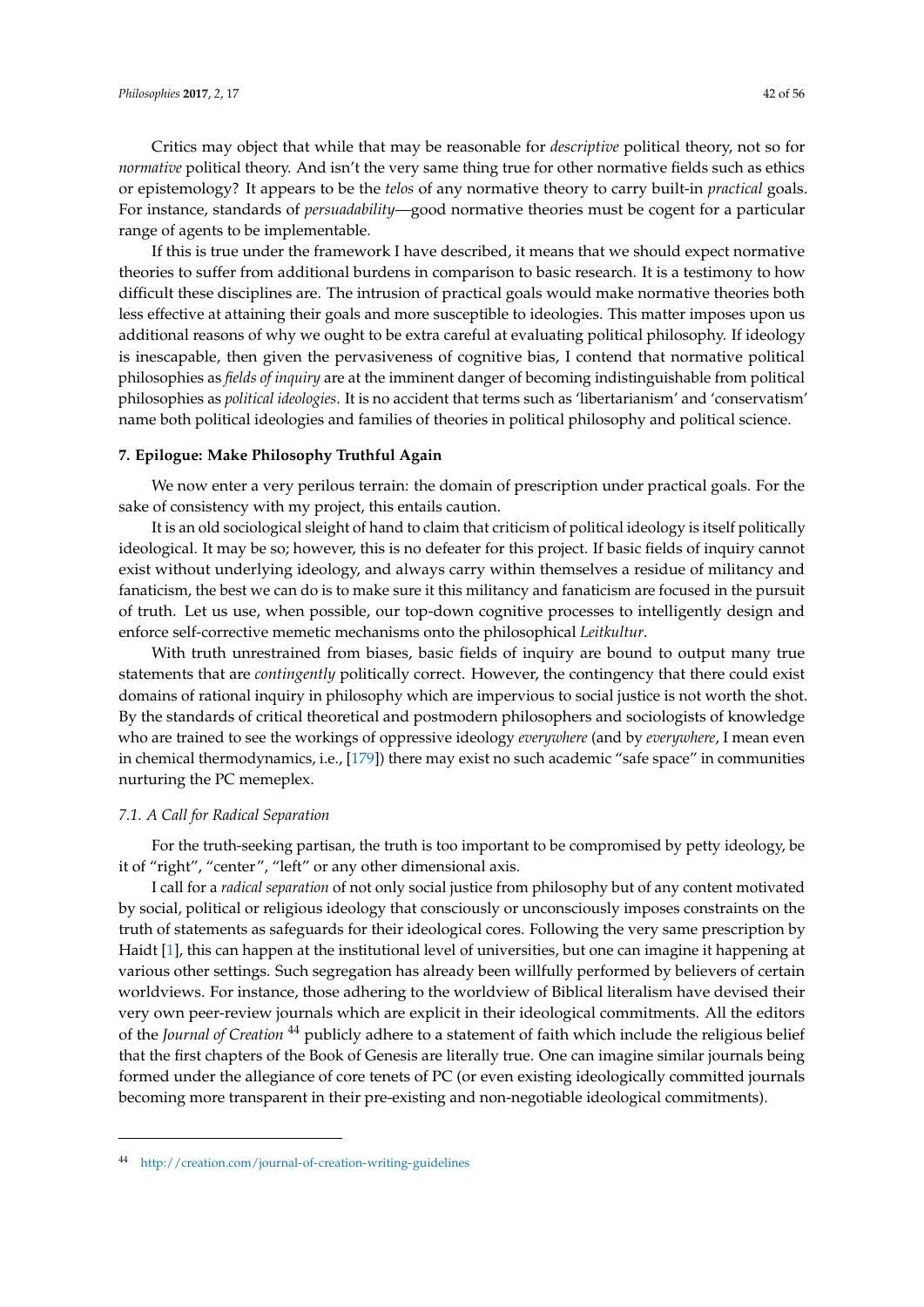The conflict I have depicted is not a clash between a "cold" disembodied reason against "warm" bodily feeling; its values *all the way down*. It's a war where I hope values which are conducive for objectivity in the quest for truth will overthrow values which are not.

If it is true that PC has wrecked the epistemic integrity and quality of academic philosophy, how may we reverse the damage that has already been done? I have thus chosen three values which I stipulate could help attain this goal. The first needs to be embodied in philosophical theory and practice, the second at the institutional level and the third, onto the characters of philosophers.

### *7.2. The Alethic Epistemic Value of Empirical Adequacy*

PC exists in between a mismatch at how the world *is* and how many would *want* the world to be. The coalescence of social constructionism, critical theory and postmodernism may have given to many the appearance that social phenomena are indefinitely malleable by good will and social engineering, erecting a misleading folk anthropology in the process, particularly when it comes to the truths of human biological diversity. I thus claim that the key is securing the *empirical adequacy* of our representations.

If metaphysical naturalism is true, the groundwork of reality does not care about our personal feelings and sensibilities. Only local aspects of reality, like us, do. Reality is not—and never will be—a "safe space.'. Reality, in all its exuberance and diversity, is big enough to supply us with endless permutations of unwelcome facts. There are plenty of actual and potential empirical truths ready to offend denizens of the entire political spectrum, not just "left-wingers". There are conservatives who are appalled at the thought of having nonhuman ancestors or of homosexuality having hereditary components. Libertarians who reject by fiat empirical results on the constraints of human rationality and aspects of human nature which point towards social dependency and collectivism also exist. Even the few monarchists lurking around may be reticent to be informed on the historical record of tyrannical royal dynasties or the phenomenon of regression to the mean which makes wise kings father rather underwhelming princes.

How may one strive for greater empirical adequacy in factual domains reeking of ideology and minimize the *moralistic fallacy*, the inference from moral reprobation to factual falsity? I second a Bayesian methodological recommendation<sup>45</sup> issued by a recent (and very politically incorrect) paper by evolutionary psychologists Bo Winegard, Benjamin Winegard and Brian Boutwell [\[180\]](#page-55-18). Although the stipulated approach is advised by the authors for behavioral scientists dealing with inquiries on etiologies in the nature-nurture debate, the general strategy could be applied to any problem in philosophy that potentially carries politically incorrect empirical content. Here is how it goes; if a given topic or research field has been ideologically compromised (such as the ontology of a given social genus), it probably is the case that it has already accumulated too much conceptual rubble, such as unwarranted inferences and biases of all kinds. The cognitive effort at separating the men from the boys may not be worth it from a cost-effective analysis. Instead, let us start from a slate as clean as possible by assuming a situation of complete ignorance and positing equal priors for the contending constructs. Then, piecemeal-wise, proceed by deploying argument after argument and after each evaluation of the evidence, adjust the priors accordingly. Record the accumulated inferential history so that it can be replicated by other researchers.

Naturally, this is much better said than done. Such an approach is bound to have more success given the appropriate social setting, which brings us to our next value.

#### <span id="page-42-0"></span>*7.3. The Dummy Alethic Epistemic Value of Political Diversity*

The greatest threat of existing "echo chambers" across higher education may be the construction and maintenance of *institutionalized disconfirmation*: nurturing academic settings where it is expected

Winegard et al. in turn are mentioning the approach originally described in [\[181\]](#page-55-19).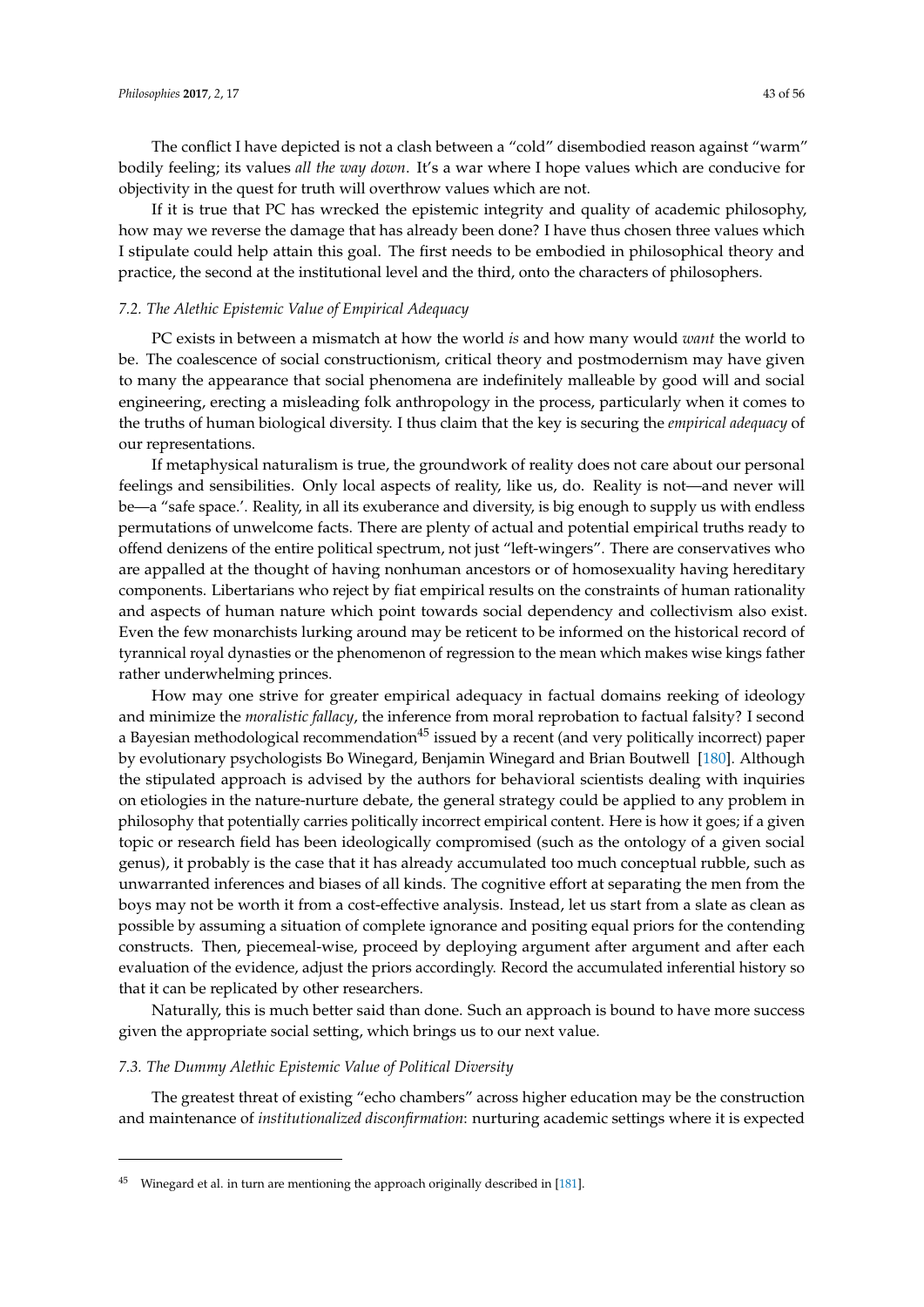that your axiological and theoretical unequals will challenge your most treasured propositions [\[40\]](#page-50-28). Such scenario has the effect of suppressing confirmation bias and potentially disrupting epistemically illegitimate consensus. Concerning a PC "echo chamber", a way this can be built is by enhancing the *political* diversity of the community towards the "right-wing" end of the spectrum. Diversity, so much hailed with PC adherents, does not apply to political belief for many political beliefs are seen, according to my analysis, as the breeding grounds of social *in*justice.

Political diversity is hereby posited to be a *dummy* epistemic value. It just is a *proxy* for what ultimately matters, epistemically—statistical rigor, explanatory power, empirical adequacy, and so on. It may be, however, of enormous *pragmatic* value and the most effective way to build institutionalized disconfirmation.

How may professional philosophy come to honor this value? A strangely ironic political dilemma emerges; translated into policy, does this mean affirmative action quotas for non-PC philosophers? Even if institutionalized disconfirmation could be achieved under a relatively low threshold of non-left wing philosophers, this proposal is bound to elicit discomfort for conservative and libertarian philosophers who are strongly opposed to affirmative action as a matter of ethical principle.

This prescription is congruent with Helen Longino's [\[158\]](#page-54-23) picture of optimized scientific engagement grounded on "critical interactions among scientists of different points of view". If this is the most effective way to attain objectivity, so be it.

But how well does this translate into philosophy? There are differences between science and philosophy which hint at institutionalized disconfirmation being potentially less effective for philosophy. Institutionalized disconfirmation requires nontrivial publicly shared evaluation standards which may not exist across different philosophical traditions. For instance, inside the analytic tradition of philosophy, a Thomist metaphysician may staunchly disagree with a scientistic metaphysician concerning the epistemic authority of pre-theoretical intuitions and the boundaries of *a priori* knowledge, which in my model translates into different rankings by both parties on the importance of alethic epistemic values such as intuitiveness and self-evidentiality. An optimistic answer to this is that successive critical metaphilosophical engagement between different philosophical traditions may result in greater epistemic commensurability over time. A pessimistic answer is that if the epistemic field of philosophy is bound to be an aggregation of robustly self-encapsulated subfields, the phenomenon of institutionalized disconfirmation will only be local.

## *7.4. The Virtue of Moral Courage*

Contemporary ethicists make a distinction between *physical courage* and *moral courage*. *Physical courage*, or valor, is the virtue to thwart fear from preventing one to do what is right, at the risk of having his *bodily* integrity harmed - the cutting of flesh, breaking of bones and spilling of blood up to complete *physical annihilation*. Moral courage, in turn, is the virtue to thwart fear from preventing one to do what is right, at the risk of having your *social* integrity harmed - the loss of friends, the ruin of professional careers and the damaging of reputation up to complete *social annihilation* [\[182\]](#page-55-20).

Up until recent history [\[183\]](#page-55-21) (p. 90), there was no sharp bifurcation between valor and moral courage. Ancient philosophers simply called it 'courage.' For to rise against established despotic authority was the same thing as jeopardizing his bodily integrity, putting your own life at stake  $^{46}$ .

In today's world, I speculate that the current political homogeneity in Western academia has stimulated an increase of *moral cowardice* among philosophers that do not align politically with the current left-wing trend. In particular, those who are at the beginning of their careers. It is understandable; many young philosophers, often struggling economically, face a very hard

<sup>46</sup> Not many centuries ago throughout Medieval and Modern Era Europe, this could have been a *literal* stake depending on which heretical thoughts you uttered.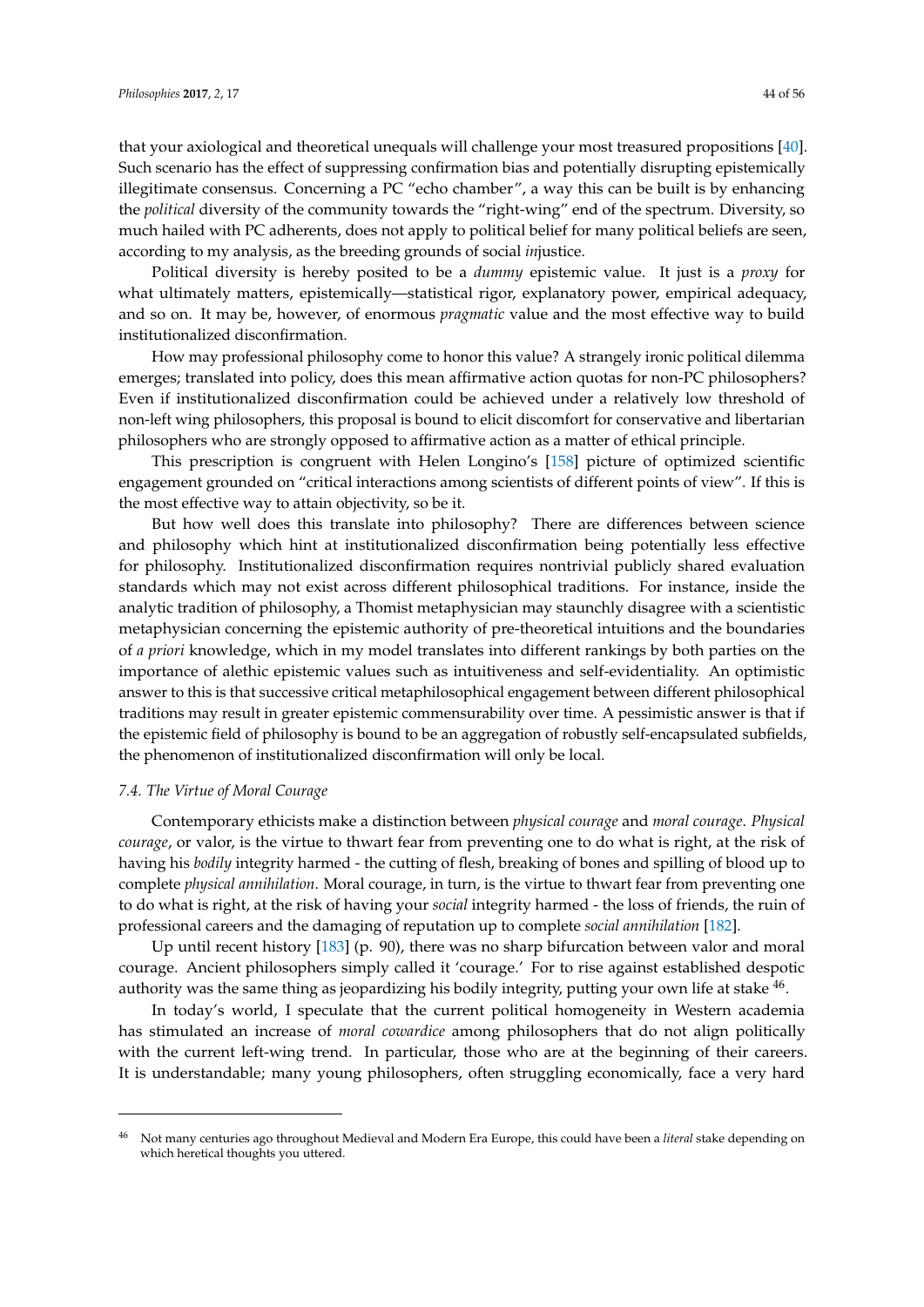If this is true, one of the most tragic effects of this state of affairs could be the existence of an invisible but prevailing *self-censorship*. How many truth-seeking thoughts of prime epistemic quality in a myriad of important topics may not have been recorded and shared out of fear? This imposition of conceptual barriers over what can and what cannot be pursued by human intelligence may be crippling for philosophical creativity.

Rome wasn't built in a day, nor was the enormous social infrastructure that supports PC. It took decades of cultural evolution (Postulate 2.1). Reversing this trend will require hard work. I finish this paper with a call for the masses of disenfranchised philosophers to embrace this heroically. To provide a fitting end to my case, I have taken the poetic liberty to borrow some of the words as well as some of the spirit of a certain German philosopher who was particularly articulate <sup>47</sup>.

Think dangerously! Build your conferences at the plain sight of social justice warriors! Submit your truth-seeking politically incorrect papers into academic safe spaces! Live at an intellectual war with your academic peers and yourselves! Be brave and uncompromising free thinkers for as long as the PC thought police subsists, you seekers of true knowledge!

**Acknowledgments:** Foremost, I am extremely grateful for the two anonymous referees that have read my manuscript and given me indispensable feedback and guidance that allowed me to substantially improve this paper, alongside the editors who have been very kind and patient. I am also extremely thankful for my friend Dante Cardoso Pinto de Almeida who has taken his time and talent to debug and correct some of the more logic-heavy sections of this paper. Additional appreciation goes towards the encouragements, criticisms, and corrections brought by Carlos Daniel Llosa, F. A. Doria, Giego Caleiro, Joao Fabiano and another friend who wished to remain anonymous.

**Conflicts of Interest:** The author declares no conflict of interest.

## **Appendix A**

### <span id="page-44-0"></span>*Appendix A.1. Preliminaries from Measurement Theory*

I'll work under naïve set theory and first-order logic with equality and shall liberally assume on the fly any mathematics I need (such as arithmetic with the operation of division). All sets presented are by default taken to be finite and nonempty except for set of real numbers R. For the sake of brevity, any mention that a set 'is' a particular entity will be an abbreviation for 'represents' a certain entity.

For the following measurement-theoretical constructs, I'll assume the theory of functions.

**Definition A1** (**Generic Relational Structure**)**.** *A* generic relational structure S *is an ordered n-tuple*  $\langle A, R_1, ..., R_n \rangle$  where A, the domain of G, a set whose elements represent objects of a certain class and each R is *a* k*-ary relation among these objects (not necessarily of the same arity).*

**Definition A2** (**Comparative Structure**). Let  $\langle M, \succ\rangle$  and  $\langle \mathbb{R}, \gt\rangle$  be a pair of relational structures where M *is the domain of a generic relational structure and*  $\geq$  *is an ordering relation. Then*  $R = \langle M, \geq \rangle$  *is a* comparative structure *if and only if (adapted from [\[184\]](#page-55-22)):*

- An homomorphism  $\phi : M \to \mathbb{R}$  exists
- For all  $x, y \in M$ ,  $x \succcurlyeq y \rightarrow \phi(x) \geq \phi(y)$  ( $\phi$  is *isotone*)

The function *φ* is also called a *monotonically increasing function*. These structures form so-called *ordinal scales*.

<sup>47</sup> The excerpt was adapted from Friedrich Nietzsche's *The Gay Science*, § 283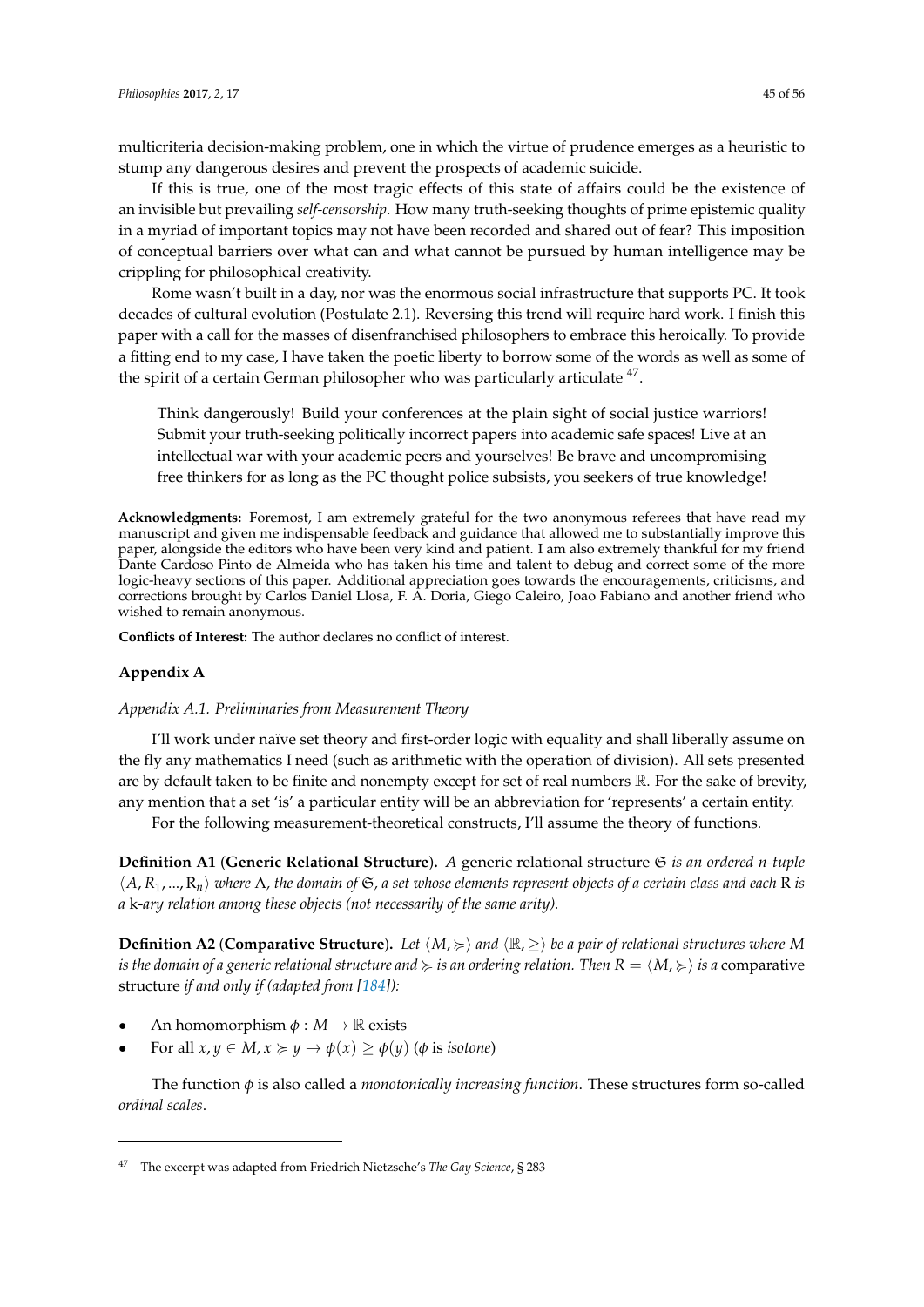**Theorem A1.** For a relational structure  $\langle M, \succcurlyeq \rangle$ , if an ordering relation  $\succcurlyeq$  is total and transitive,  $\langle M, \succcurlyeq \rangle$  is *a* comparative structure *(for proof, see [\[185\]](#page-55-23))*

**Definition A3** (**Extensive Structure**). Let  $\langle M, \succcurlyeq, \oplus \rangle$  and  $\langle \mathbb{R}, \geq, + \rangle$  be a pair of relational structures where *M is the domain of a generic relational structure,* < *is a binary ordering relation and* ⊕ *is an empirical binary operation of concatenation. Then*  $R = \langle M, \succcurlyeq, \oplus \rangle$  *is an* extensive structure *if and only if (adapted from [\[184](#page-55-22)[,186\]](#page-55-24)):*

- An homomorphism  $\phi : M \to \mathbb{R}$  exists
- For all  $x, y \in M$ ,  $x \succcurlyeq y \rightarrow \phi(x) \geq \phi(y)$  ( $\phi$  is *isotone*)
- For all  $x, y \in M$ ,  $\phi(x \oplus y) = \phi(x) + \phi(y)$  ( $\phi$  is *additive*)
- For all  $x \in M$  and  $z \in \mathbb{R}$ +, if  $\phi'(x)$  is isotone and additive, then  $\phi'(x) = z \cdot \phi(x)$  ( $\phi$  is *ratio-scalable*

Given the prevalence of prototypical physical quantities such as duration and mass in the experimental sciences, the classes of structures that uniquely specify ratio scales have been the most studied in the axiomatic representational theory of measurement. Several different accounts for the sufficient conditions for such an homomorphism to exist have been provided (see for instance [\[146\]](#page-54-13) (p. 226), [\[184](#page-55-22)[,186,](#page-55-24)[187\]](#page-55-25)), often motivated by constraints of empirical decidability. I employ a structure of this kind to characterize material wealth, but I leave it open which axioms are required to flesh it out properly. For instance, it is unclear whether we need an axiom of density [\[146\]](#page-54-13) (p. 226) for there may be an *infimum* of monetary value (a certain fraction of a cent in an arbitrary currency).

# <span id="page-45-0"></span>*Appendix A.2. An Ontology of Collectives*

I adapt the following results extensively from Mario Bunge [\[188\]](#page-55-26) (pp. 27–33). This subsection will liberally assume several constructs from abstract algebra.

**Definition A4 (Mereological System).** *A mereological system is a semigroup*  $\langle S, \circ \rangle$  *where:* 

- *S* is a finite set of individuals, called *atomic individuals*
- ◦ is a *finitary*, *associative*, *binary operation* that is *closed* in *S*, the operation of *aggregation*
- **Members of** *S* **are** *indepotent***, so that for**  $x \in S$ **,**  $x \circ x = x$

The operation of aggregation is used to represent broad types of arrangements between individuals, like those characterized by natural law (such as having cells with a certain karyotype) and social convention (such as self-reporting a particular gender).

**Definition A5** (Part-Whole Relation). For a mereological system  $\langle S, \circ \rangle$ , a part-whole relation  $\Box$  *is a relation where:*

- $\Box$  is *transitive*, *reflexive* and *anti-symmetric*
- If  $x \circ y = y$ , then  $x$  is a *part* of the *whole*  $y$ , i.e.,  $x \sqsubset y$

Any whole whose atomic individuals are individual human beings will be called a *human population*.

**Theorem A2** (**Suprema of Aggregates**)**.** *For any two individuals x and y which are elements of S, the association x*  $\circ$  *y is the supremum for x and y with respect to the part-whole ordering relation*  $\Box$ *.* 

• Proof: see [\[188\]](#page-55-26) (p. 31)

**Postulate 23 (Suprema of Mereological Systems).** *Every set S from a mereological system*  $\langle S, \circ \rangle$  *has a* supremum*, denoted by* [*S*]*.*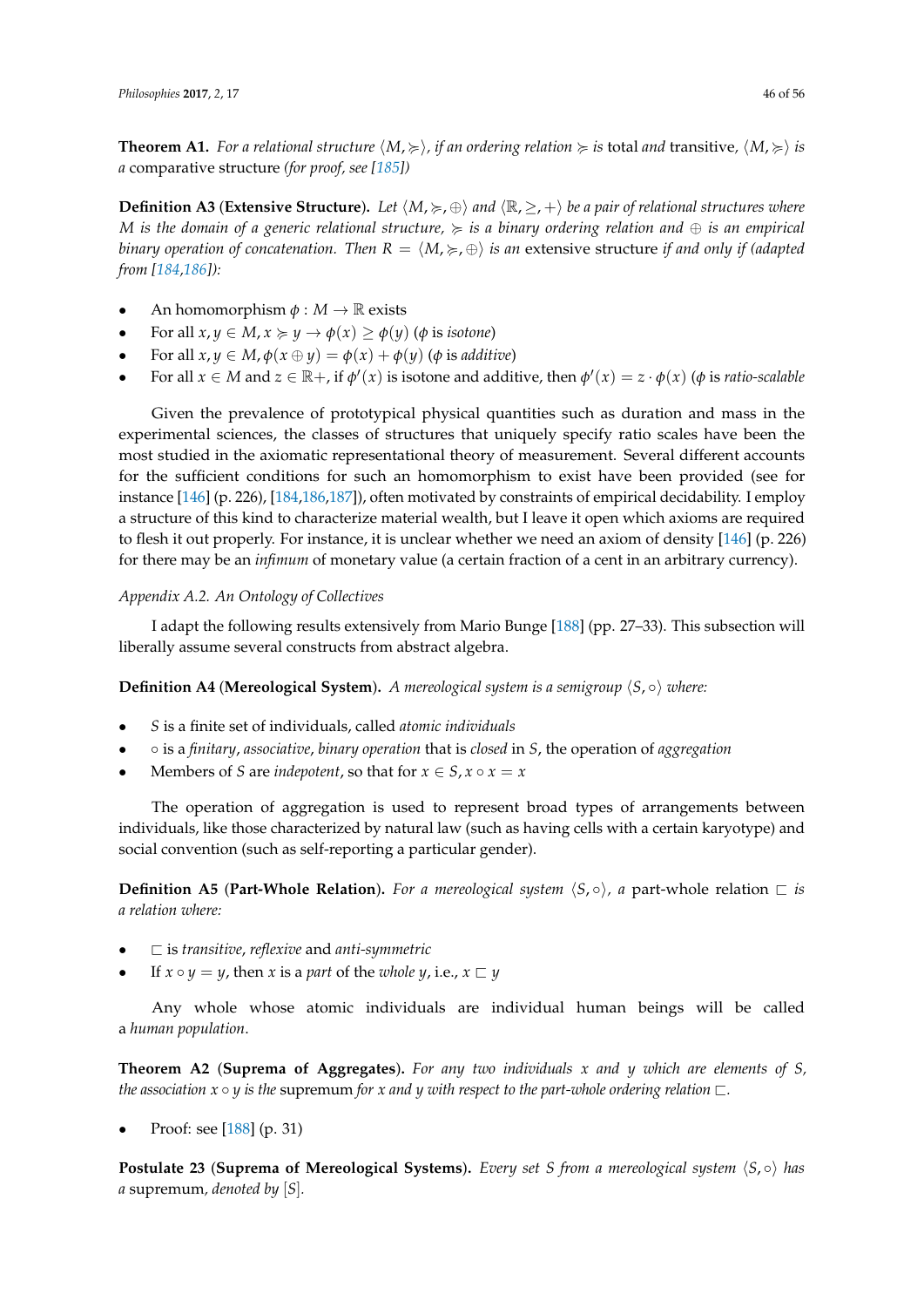**Definition A6** (**Aggregation of Individuals**). For a mereological system  $\langle S, \circ \rangle$ , the aggregation  $x_1 \circ x_2 \circ ... \circ x_n$  *of all the members of S is its supremum* [*S*]*.* 

This development was made explicit to allow the following; take the elements of *S* to designate the 23 football players from Brazilian National Football Team. Then [*S*] is the aggregation  $x_1 \circ ... \circ x_{23}$ . Since the part-whole relation is reflexive, then [*S*], the Brazilian Football Team is itself a logical individual  $z, z \in S$ .

## <span id="page-46-0"></span>*Appendix A.3. A Social Taxonomy of Human Populations*

First, we describe a generic taxonomy, a nested hierarchy of *species* and *genera* (adapted from the conjoint work of Mario Bunge and Martin Mahner, [\[189\]](#page-55-27) (p. 255)). We view a certain *equivalence class* as  $K = \{x \mid Px\}$ , where *P* is either a property or a conjunction of properties.

**Definition A7** (**Species of a Population**)**.** *For an aggregate* [*S*] *and an equivalence relation* ∼<sup>1</sup> *over S.*

The set of *species*  $\mathscr{S} = \{S_1, ..., S_n\}$  of *S* are the equivalence classes produced by the *quotient set S*/ ∼<sup>1</sup>

**Definition A8 (Genus of a Population).** *For a set of species*  $S$  *and an equivalence relation* ∼<sub>2</sub> *over*  $S$ *.* 

• The *genus* G of *S* is the *equivalent class* produced by the *quotient set* S / ∼<sup>2</sup> where ∼<sup>2</sup> picks a nontrivial superordinate property or set of properties shared by all members of  $\mathscr S$ 

In Social Oppression Theory (Appendix [A.3\)](#page-46-0), each social genus has at least two species. We now deploy other adapted Bungean constructs, those of *monospecific* and *polyspecific* populations [\[188\]](#page-55-26) (p. 154).

**Definition A9** (**Monospecific Population**)**.** *An aggregate* [*S*] *is a* monospecific population *with regard to a genus G with n species if and only if S*  $\subseteq$  $\mathcal{S}_{i\in I}$ *, I*  $=$  $\{1,...,n\}$ *.* 

**Definition A10** (**Polyspecific Population**)**.** *An aggregate* [*S*] *is a* polyspecific population *with regard to a genus* G *with n species if and only if there exists at least two atomic individuals x and y inside S where x* ∈  $S_{i∈I}$  and  $y ∈ S_{j∈I}$ ,  $I = \{1, ..., n\}$ .

### <span id="page-46-1"></span>*Appendix A.4. A Toy Model of Wealth*

This subsection will assume the construct of an *extensive structure* from measurement theory (Appendix [A.1\)](#page-44-0), which brings with itself the theory of functions. We'll also deploy the constructs from the Ontology Of Collectives (Appendix [A.2\)](#page-45-0) where we form populations by aggregating atomic individuals.

**Definition A11** (**Material Wealth**). *A* theory of material wealth *is 4-tuple*  $\mathfrak{E} = \langle \mathfrak{S}, \mathfrak{W}, \mathfrak{N}, \ll \rangle$  where:

- $\Im$  is a *mereological system*  $\Im$  =  $\langle S, \circ \rangle$  where:
	- **–** *S* is a set of *atomic individuals*, the individual human beings  $S = \langle \alpha, \beta, \gamma \rangle$ ...
	- **–** is an associative binary operation of *aggregation* among elements of *S*
	- **–** *x*, *y*, *z*... are *human populations* inside *S* formed by the operation of aggregation
	- **–** The largest population of *S*, [*S*], is the *human society* being analyzed
- $\mathfrak{W}$  is an *extensive structure*  $\mathfrak{W} = \langle W, \succcurlyeq, \oplus \rangle$  where:
	- **–** *W* is a set of assets with monetary value *u*, *v*, *w*...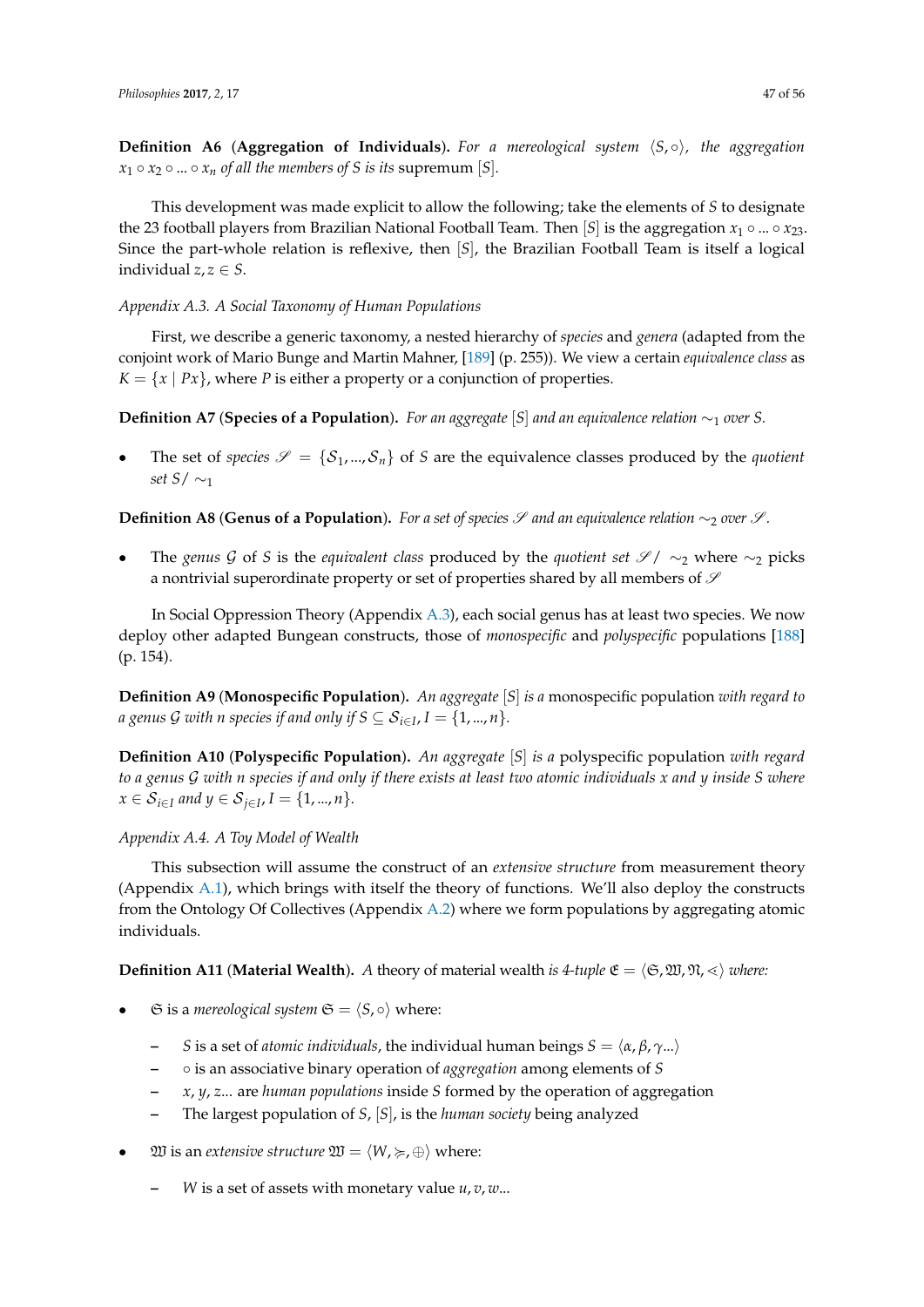- $\succcurlyeq$  is the binary relation "more or equal in value than"
- **–** ⊕ is an empirical commutative and associative operation of *concatenation*
- $\mathfrak{N}$  is a *numerical relational structure*  $\mathfrak{N} = \langle N, \geq, +\rangle$  where:
	- **–** R+ is the set of positive real numbers
	- **–** ≥ is the formal relation "greater or equal than"
	- **–** + is the arithmetic operation of *addition*
- $\leq$  is a binary relation of *ownership* between elements of *S* and elements of *W*

Axiom 12. *The binary relation*  $\leq$  *is* assymmetric *(irreflexive, transitive, anti-symmetric)*.

**Axiom 13.** *For all*  $\alpha \in S$  *and*  $u, v \in W$ , *if*  $\alpha \leq u$  *and*  $\alpha \leq v$ , *then*  $\alpha \leq u \oplus v$ .

**Axiom 14.** *For all*  $\alpha, \beta \in S$  *and*  $u \in W$ *, if*  $\alpha \le u$  *then*  $\neg(\beta \le u)$ *.* 

This axiom is *prima facie* false for it makes co-ownership of a same individual asset impossible. It was stated for purposes of simplification. A way to secure its plausibility is with the following ad hoc; for an asset *t* allegedly co-owned by human beings *α* and *β*, *t* can be decomposed as the concatenation of two distinct objects  $t = u \oplus v$  and we may have  $\alpha \leq u$  and  $\beta \leq v$ .

**Axiom 15.** *For all*  $\alpha, \beta \in S$  *and*  $u, v \in W$ *, if*  $\alpha \le u$  *and*  $\beta \le v$ *, then*  $\alpha \circ \beta \le u \oplus v$ *.* 

Through aggregation, we may form human populations of certain social kinds. The *collective wealth* of a social group thus simply is the concatenation of all the assets owned by its members.

**Axiom 16.** *For a fixed system of currency* \$ *and a concatenation of material goods*  $w \in W$ *, the* monetary value *m* of w is the image of a function  $f: W \to \mathbb{R}$ +.

This axiom is merely the lawful assignment of monetary values to a collection of material assets. Assuming the ratio-scalability of monetary value, the function *f* is of the form  $y = ax$ , where *a* is a real number greater than zero. Conversions other currencies are achieved by multiplication with the proper positive real number.

This axiom is inconsistent with the possibility of *negative wealth* due to debt. I am deliberately excluding this possibility also for the sake of simplicity. Under this framework, debt would be interpreted as the possession of an asset with negative value of worth.

## <span id="page-47-0"></span>*Appendix A.5. Social Oppression Theory*

For this subsection, I'll assume the preceding theory of equality of outcome alongside the described social taxonomy for human populations (Appendix [A.3\)](#page-46-0)

**Definition A12** (**Social Oppression Theory**)**.** *A* theory of social oppression *is a 7-tuple*  $\mathfrak{O} = \langle \mathfrak{S}, \mathscr{G}, \mathfrak{W}, \mathfrak{R}, O_{i}, P_{i}, f \rangle$  where

- $\Im$  is a *mereological system*  $\Im$  =  $\langle S, \circ \rangle$  where:
	- *S* is a set of *atomic individuals*, the individual human beings  $S = \langle \alpha, \beta, \gamma \rangle$ ...
	- **–** is the associative binary operation of *aggregation* among elements of *S*
	- **–** The largest population of *S*, [*S*], is the *human society* being analyzed
- $\mathscr G$  is a subset of *S*, the superset of *social genera*  $\mathscr G = \langle \mathcal G_1, \mathcal G_2, \mathcal G_3 \dots \rangle$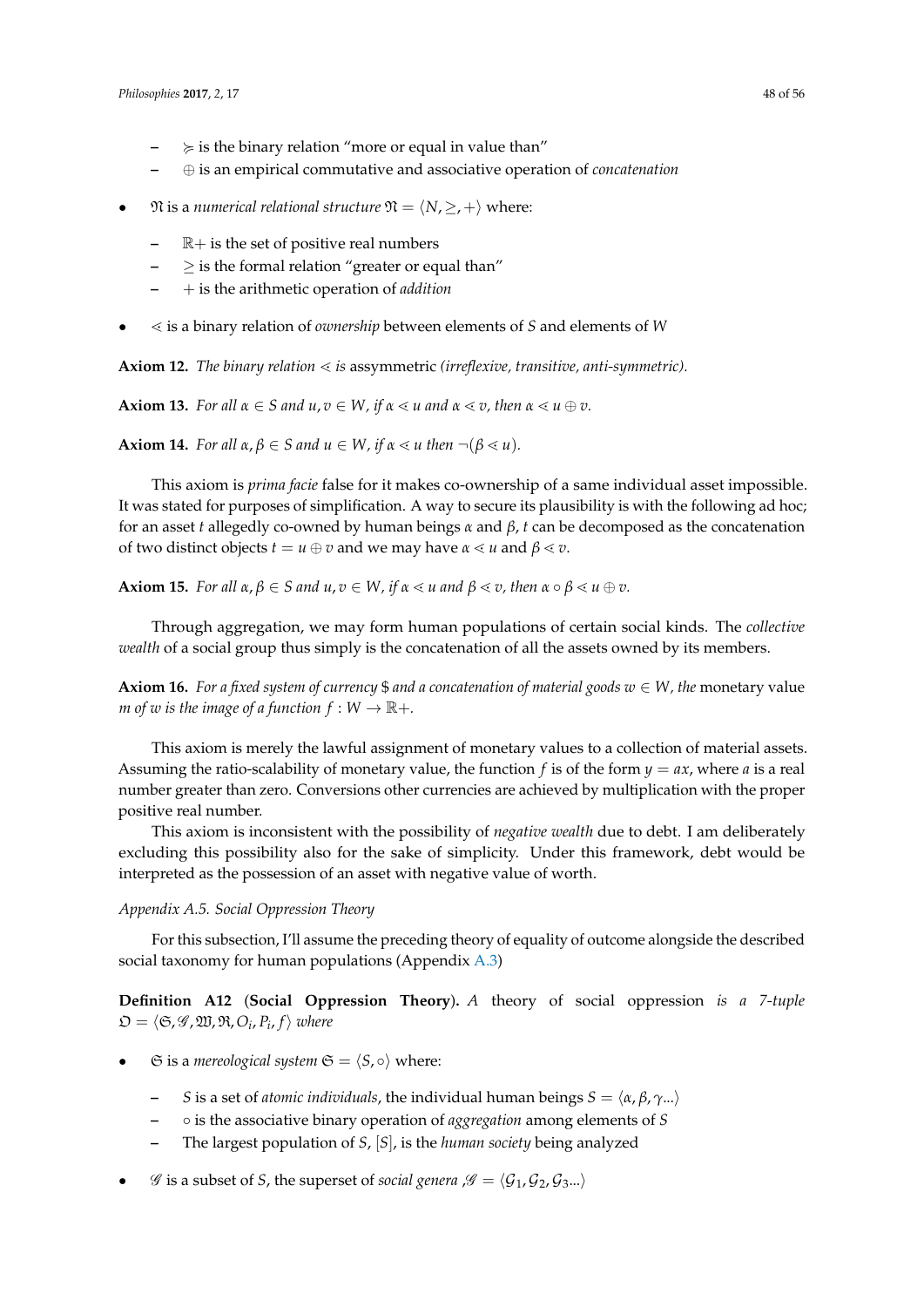- **–** *x*, *y*, *z*... are human populations inside G
	- $n_i$  designates the number of atomic individuals composing a population  $j \in \mathscr{G}$
- Each social genus  $\mathcal{G}_i$  has as a subset a superset of social species  $\mathcal S$
- $\mathfrak{R} = \langle \mathfrak{M}, \mathfrak{N}, \phi \rangle$  is the fixed *representational standard* for monetary value
	- $\mathfrak{W}$  is an *extensive structure*  $\mathfrak{W} = \langle W, \succcurlyeq, \oplus \rangle$ , the *material wealth* of the society
	- $\mathfrak{N}$  is the *numerical relational structure*  $\mathfrak{W} = \langle \mathbb{R}^+, \geq, + \rangle$ 
		- $m_k$  ∈  $\mathbb{R}$ + is the monetary value of owned concatenations of assets by a population  $k \in \mathscr{G}$
	- $\phi$  is an homomorphism  $\phi: W \to \mathbb{R}+$
- *O<sup>i</sup>* is a family of relations closed on *S*, the relations of *social oppression*
- *P<sup>i</sup>* is a family of relations closed on *S*, the relations of *privilege*
- *f* is a function  $f: O_i \to G_i$

The following axioms are the regimented versions of Axioms 1-7 in the main text (Section [4.6\)](#page-12-1):

**Axiom 17.** *A relation of oppression xOiy is* assymmetric *(irreflexive, transitive, anti-symmetric).*

**Axiom 18.** *The function f that assigns relations of oppression to social genera is* bijective*.*

This axiom was defined this way to avoid cumbersome quantification over predicates, which would require a second-order logic.

**Axiom 19.** *For all*  $x, y \in S$ ,  $xOy \rightarrow x, y \in G_i$ .

**Axiom 20.** *For all*  $x, y \in \mathcal{G}_i$ *:* 

- $(xO_iy) \wedge (|\mathscr{S}_i| = 2) \rightarrow (x = [\mathcal{S}_1]) \wedge (y = [\mathcal{S}_2])$
- $(xO_iy) \wedge (|\mathscr{S}_i| > 2) \rightarrow (x = [\mathcal{S}_1]) \wedge (y = ([\mathcal{S}_2] \circ ... \circ [\mathcal{S}_n], n = |\mathscr{S}_i|))$

**Axiom 21.** *For all x, y*  $\in$  *S, for all m*  $\in$  *n*  $\in$   $\mathbb{R}$ +,  $xO_iy \rightarrow \frac{m_x}{n}$  $\frac{m_x}{n_x}$  >  $\frac{m_y}{n_y}$  $\frac{y}{n_y}$ .

**Axiom 22.** *For all*  $x, y \in G_i$ , *for all*  $m, n \in \mathbb{R}$ +,  $\exists z, w \in G_j$ ,  $\frac{m_1}{m_1}$  $\frac{m_1}{n_1} > \frac{m_2}{n_2}$  $\frac{m_2}{n_2} \to (zO_jw \wedge (S_i \cap S_j \neq \emptyset)).$ 

**Axiom 23.** *For all*  $x, y \in S$ ,  $xO_iy = xP_iy$ .

<span id="page-48-0"></span>*Appendix A.6. Anthropological Mental Egalitarianism*

AME will deploy the preceding constructs plus the theory of probability and statistics.

**Definition A13** (**Anthropological Mental Egalitarianism**)**.** *A* theory of anthropological mental egalitarianism *is an 8-tuple*  $\mathfrak{A} = \langle \mathfrak{H}, \mathcal{G}, \mathfrak{M}, I, \mathfrak{N}, \mathfrak{R}, \Omega, \Theta \rangle$ *.* 

- $\mathfrak h$  is a *mereological system*  $\mathfrak H = \langle H, \circ \rangle$  where:
	- *H* is a set of *atomic individuals*, the set of all individual human beings  $H = (x, y, z...)$
	- **–** is the associative binary operation of *aggregation* among elements of *H*
- $\mathscr G$  is a subset of *H*, the superset of *social genera*,  $\mathscr G = (\mathcal G_1, \mathcal G_2, ...)$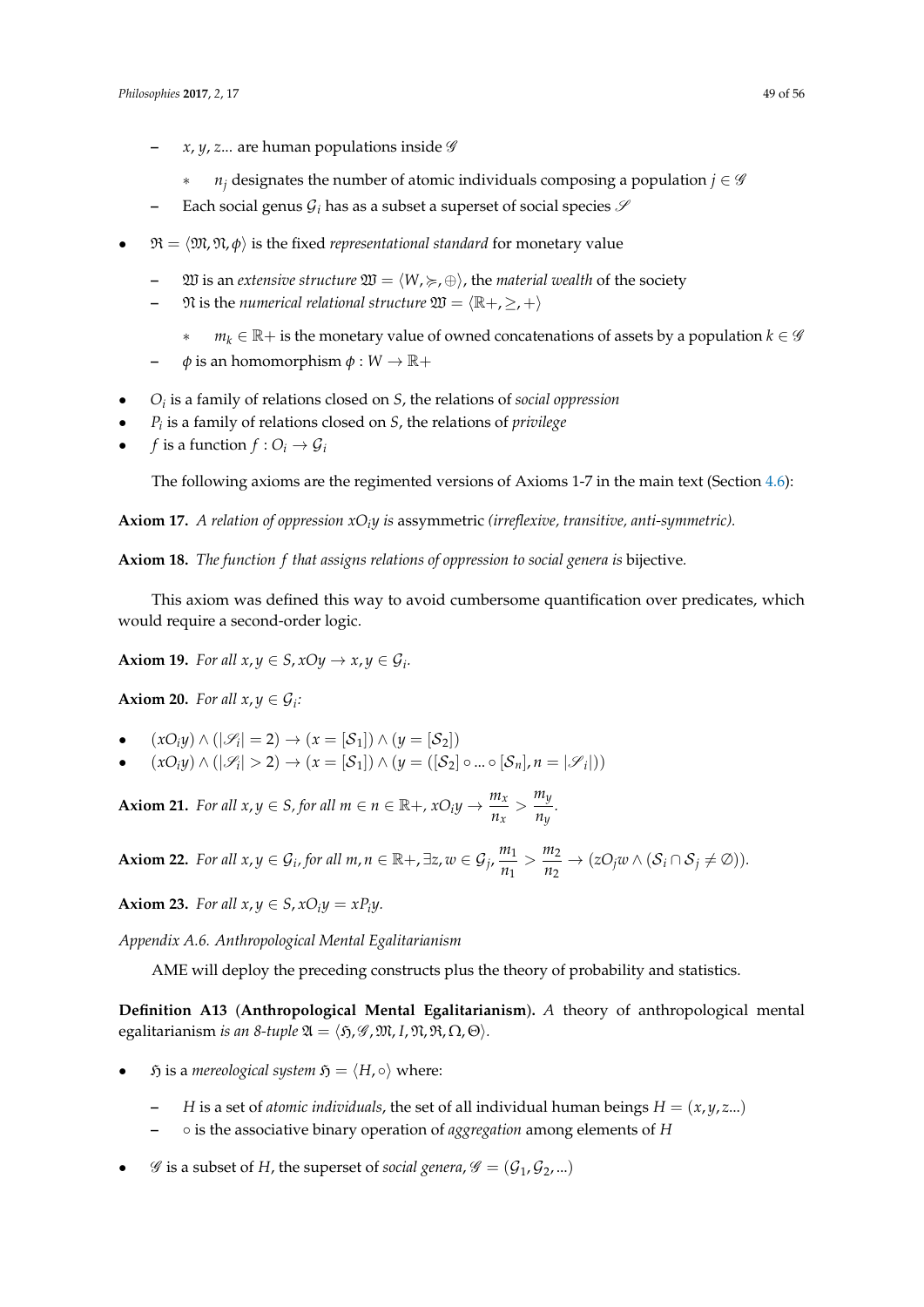- **–** Each social genus  $\mathcal{G}_j$  has as a subset a superset of *social species,*  $\mathcal{S}_i = (\mathcal{S}_{j1}, \mathcal{S}_{j2}, ...)$
- $\mathfrak{M}$  is a superset of *k* comparative structures  $\mathfrak{M} = \langle H, \succ_{i \in I} \rangle$ , the *mental attributes*, where:
	- **–** <*i*∈*<sup>I</sup>* is an *empirical relation of comparison* "greater or equal than"
- *I* is an *index set*  $I = (1, ..., k)$ ,  $k \in \mathbb{N}$  designating specific mental attributes
- $\mathfrak{N}$  is a *numerical relational structure*  $\mathfrak{N} = \langle \mathbb{R}, \geq \rangle$  where:
	- $\mathbb{R}$  is a set of real numbers  $\mathbb{R} = (n, o, p...)$
	- **–** ≥ is the formal relation "greater or equal than"
- $\mathfrak{R}$  is a superset of *k* triples  $\mathfrak{R} = \langle \mathfrak{M}, \mathbb{N}, \phi_i \rangle$ , the *representation standards* for mental attributes
	- **–** *φ<sup>i</sup>* is a homomorphism *φi*∈*<sup>I</sup>* : *M* → R, the assignment of a numerical value to a human being for a particular mental attribute
- Ω is a subset of R, the set of *upper bounds* of mental attributes
- $\Theta$  is a set of *k* functions  $\Theta = (\iota_1, \iota_2, ...)$ , the *functions of socioeconomic significance*  $\iota_{i \in I} : A \times A \to [0, 1]$

The following axioms are the regimented versions of Axioms 8-11 in the main text (Section [4.9\)](#page-18-0):

**Axiom 24.** *For all*  $x \in H$ *, for all*  $i \in I$ *, there is one an only one*  $n \in \mathbb{R}$  *so that*  $\phi_i(x) = n$ *.* 

**Axiom 25.** For all  $x \in H$  and for all  $i \in I$ , there is one and only one  $n \in \mathbb{R}$  so that if  $\phi_i(x) = n$ , then there is *one and only one*  $\omega \in \Omega$  *and*  $n \leq \omega$ *.* 

**Axiom 26.** For all  $x \in H$ , for all  $y \in H$ , for all  $i \in I$ , there is one and only one  $\omega_x \in \Omega$ , there is one and only *one*  $\omega_y \in \Omega$  *respectively for*  $\phi_i(x) = n$  *and*  $\phi_i(y) = o$ . Then:

- If the interval  $[\omega_x, \omega_y]$  is *socioeconomically significant*,  $\iota_i(\omega_x, \omega_y) = 1$
- If the interval  $[\omega_x, \omega_y]$  is *socioeconomically insignificant*,  $\iota_i(\omega_x, \omega_y) = 0$

**Axiom 27.** For all  $x \in S_{j1}$ , for all  $y \in S_{j2}$ , for all  $i \in I$ , assuming that  $x$  and  $y$  are independent and identically *distributed random variables over*  $\mathcal{G}_j$ *, then*  $Pr(\iota_i(\omega_x, \omega_y) = 0) > 0.5$ *.* 

# **References**

- <span id="page-49-0"></span>1. Haidt, J. Why Universities Must Choose One Telos: Truth or Social Justice. Available online: <http://heterodoxacademy.org/2016/10/21/one-telos-truth-or-social-justice/> (accessed on 12 July 2017).
- <span id="page-49-1"></span>2. Esser, J.K. Alive and well after 25 years: A review of groupthink research. *Organ. Behav. Hum. Decis. Process.* **1998**, *73*, 116–141.
- 3. Gilovich, T.; Griffin, D.; Kahneman, D. *Heuristics and Biases: The Psychology of Intuitive Judgment*; Cambridge University Press: Cambridge, UK, 2002.
- <span id="page-49-2"></span>4. Hirstein, W. *Brain Fiction: Self-Deception and the Riddle of Confabulation*; The MIT Press: Cambridge, MA, USA, 2004.
- <span id="page-49-5"></span>5. Holmes, D.; Murray, S.J.; Perron, A.; Rail, G. Deconstructing the evidence-based discourse in health sciences: Truth, power and fascism. *Int. J. Evid.-Based Healthc.* **2006**, *4*, 180–186.
- <span id="page-49-3"></span>6. Fernández, E.C. Euphemistic strategies in politeness and face concerns. *Pragmalingüística* **2010**, *10*, 77–86.
- <span id="page-49-4"></span>7. Lang, K. *Poverty and Discrimination*; Princeton University Press: Princeton, NJ, USA, 2007.
- <span id="page-49-6"></span>8. McLellan, D. *Ideology*; Open University Press: New York, NY, USA, 1995.
- <span id="page-49-7"></span>9. Bunge, M. *Epistemology and Methodology I: Exploring the World; Vol.* 5 of Treatise on Basic Philosophy; Reidel: Dordrecht, The Netherlands; Boston, MA, USA, 1983.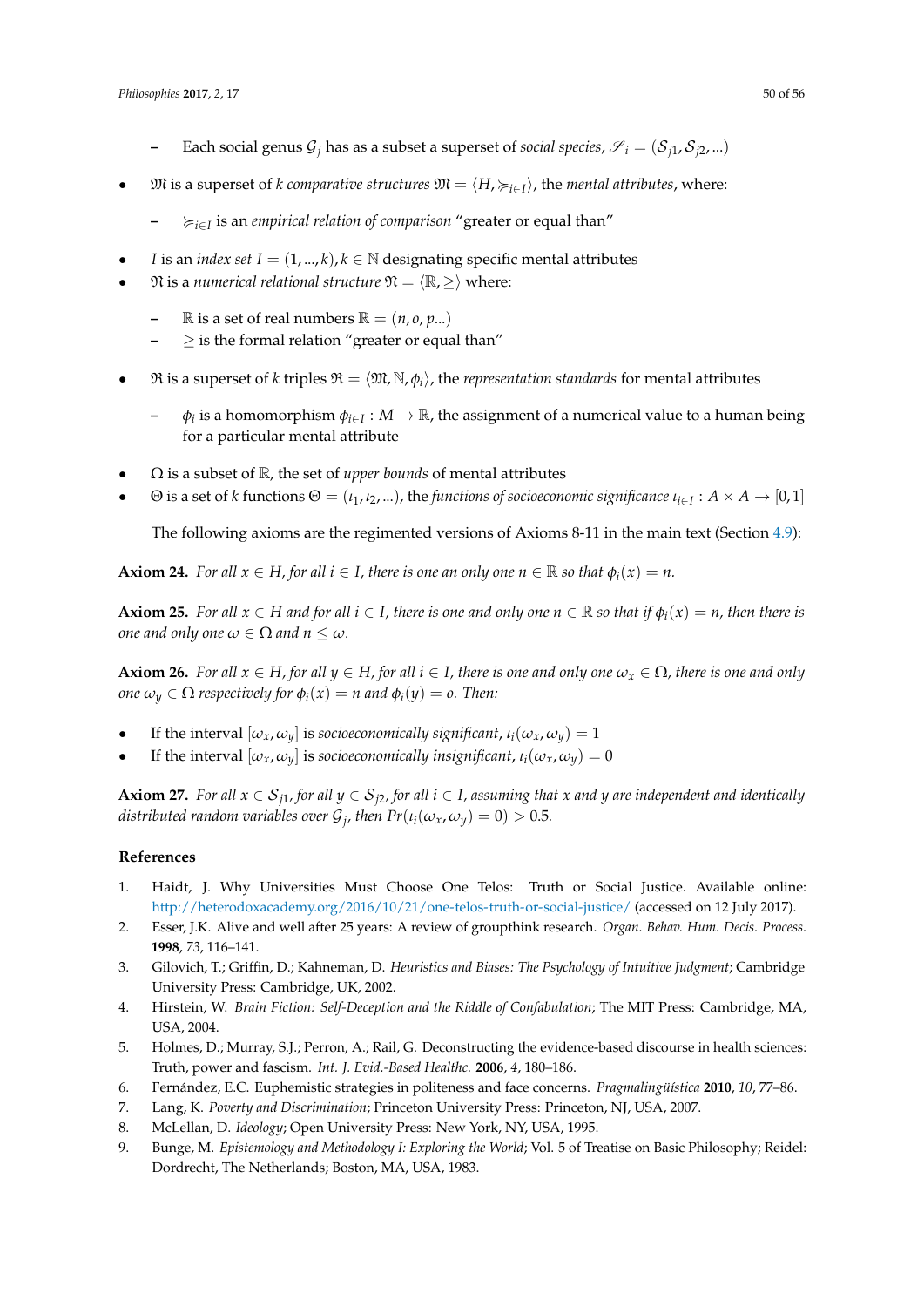- <span id="page-50-3"></span>10. Bunge, M. *Epistemology and Methodology II: Understanding the world; Vol.* 6 of Treatise on Basic Philosophy; Reidel: Dordrecht, The Netherlands; Boston, MA, USA, 1983.
- <span id="page-50-4"></span>11. Bunge, M. *Political Philosophy: Fact, Fiction, and Vision*; Transaction Publishers: Piscataway, NJ, USA, 2011.
- <span id="page-50-5"></span>12. Mesoudi, A. *Cultural Evolution: How Darwinian Theory Can Explain Human Culture and Synthesize the Social Sciences*; University of Chicago Press: Chicago, IL, USA, 2011.
- <span id="page-50-6"></span>13. Blackmore, S. *The Meme Machine*; Oxford Paperbacks: Wang Yuen St, Hongkong, 2000; Volume 25.
- <span id="page-50-7"></span>14. Dennett, D.C. The new replicators. *Encycl. Evol.* **2002**, *1*, E83–E92.
- <span id="page-50-8"></span>15. Distin, K. *The Selfish Meme: A Critical Reassessment*; Cambridge University Press: Cambridge, UK, 2005.
- <span id="page-50-9"></span>16. Sperber, D. An objection to the memetic approach to culture. In *Darwinizing Culture: The Status of Memetics As a Science*; Oxford University Press: Oxford, UK, 2000; pp. 163–173.
- <span id="page-50-10"></span>17. Taylor, T. The Problem of 'Darwinizing' Culture (or Memes as the New Phlogiston). In *Evolution 2.0*; Springer: Berlin, Germany, 2012; pp. 65–82.
- <span id="page-50-0"></span>18. Dennett, D.C. *The Intentional Stance*; The MIT Press: Cambridge, MA, USA, 1987.
- <span id="page-50-1"></span>19. Balkin, J.M. *Cultural Software: A Theory of Ideology*; Yale University Press: Yale, CT, USA, 2002.
- <span id="page-50-2"></span>20. Dennett, D.C. *Breaking the Spell: Religion as a Natural Phenomenon*; Penguin: London, UK, 2006; Volume 14.
- <span id="page-50-11"></span>21. Evans, J.S. Dual-Processing Accounts of Reasoning, Judgment, and Social Cognition. *Annu. Rev. Psychol.* **2008**, *59*, 255–278.
- <span id="page-50-12"></span>22. Frankish, K. Dual-Process and Dual-System Theories of Reasoning. *Philos. Compass* **2010** *5*, 914–926.
- <span id="page-50-13"></span>23. Sowell, T. *A Conflict of Visions: Idealogical Origins of Political Struggles*; Basic Books: New York, NY, USA, 2007.
- <span id="page-50-14"></span>24. Therborn, G. *The Ideology of Power and the Power of Ideology*; NLB: New York City, NY, USA, 1980.
- <span id="page-50-15"></span>25. Imre, L. Falsification and the Methodology of Scientific Research Programmes. In *Criticism and the Growth of Knowledge*; Lakatos, I., Musgrave, A., Eds.; Cambridge University Press: Cambridge, UK, 1970; pp. 91–195.
- <span id="page-50-16"></span>26. Garfield, D.A.; Wray, G.A. The evolution of gene regulatory interactions. *BioScience* **2010**, *60*, 15–23.
- <span id="page-50-21"></span>27. Kalisch, M. Islamische Theologie ohne historischen Muhammad—Anmerkungen zu den Herausforderungen der historisch-kritischen Methode für das islamische Denken. In *Islamic Theology without Historical Muhammad—Notes about the Challenges of the Historical-Critical Method for Islamic Thinking*; 2008; p. 2, unpublished work.
- <span id="page-50-17"></span>28. Kahan, D. The expressive rationality of inaccurate perceptions of fact. *Behav. Brain Sci.* **2015**, *40*, doi:10.1017/S0140525X15002332.
- <span id="page-50-18"></span>29. Anderson, E. *Value in Ethics and Economics*; Harvard University Press: Harvard, MA, USA, 1995.
- <span id="page-50-19"></span>30. Sherman, D.K.; Cohen, G.L. The psychology of self-defense: Self-affirmation theory. *Adv. Exp. Soc. Psychol.* **2006**, *38*, 183–242.
- <span id="page-50-20"></span>31. Kahan, D.M.; Braman, D.; Gastil, J.; Slovic, P.; Mertz, C. Culture and identity-protective cognition: Explaining the white-male effect in risk perception. *J. Empir. Legal Stud.* **2007**, *4*, 465–505.
- <span id="page-50-22"></span>32. Czerniewicz, L. Inequitable Power Dynamics of Global Knowledge Production and Exchange Must Be Confronted Head on. Available online: [http://blogs.lse.ac.uk/impactofsocialsciences/2013/04/29/](http://blogs. lse. ac. uk/impactofsocialsciences/2013/04/29/redrawing-the-map-from-access-to-participation) [redrawing-the-map-from-access-to-participation](http://blogs. lse. ac. uk/impactofsocialsciences/2013/04/29/redrawing-the-map-from-access-to-participation) (accessed on 13 July 2017).
- <span id="page-50-23"></span>33. Klein, D.B.; Stern, C. Political diversity in six disciplines. *Acad. Quest.* **2005**, *18*, 40–52.
- 34. Stanley Rothman, S.R.L.; Nevitte, N. Politics and Professional Advancement among College Faculty. *Forum* **2005**, doi:10.2202/1540-8884.1067.
- 35. Gross, N.; Simmons, S. *The Social and Political Views of American Professors*; Presented at A Harvard University Symposium on Professors and Their Politics, Harvard University, Cambridge, MA, USA, 6 October 2007.
- <span id="page-50-24"></span>36. Gross, N. *Why are Professors Liberal and Why do Conservatives Care?* Harvard University Press: Harvard, MA, USA, 2013.
- <span id="page-50-25"></span>37. Nickerson, R.S. Confirmation bias: A ubiquitous phenomenon in many guises. *Rev. Gen. Psychol.* **1998**, *2*, 175.
- <span id="page-50-26"></span>38. Lamm, H.; Myers, D.G. Group-induced polarization of attitudes and behavior. *Adv. Exp. Soc. Psychol.* **1978**, *11*, 145–195.
- <span id="page-50-27"></span>39. Del Vicario, M.; Bessi, A.; Zollo, F.; Petroni, F.; Scala, A.; Caldarelli, G.; Stanley, H.E.; Quattrociocchi, W. The spreading of misinformation online. *Proc. Natl. Acad. Sci. USA* **2016**, *113*, 554–559.
- <span id="page-50-28"></span>40. Duarte, J.L.; Crawford, J.T.; Stern, C.; Haidt, J.; Jussim, L.; Tetlock, P.E. Political diversity will improve social psychological science. *Behav. Brain Sci.* **2015**, *38*, e130.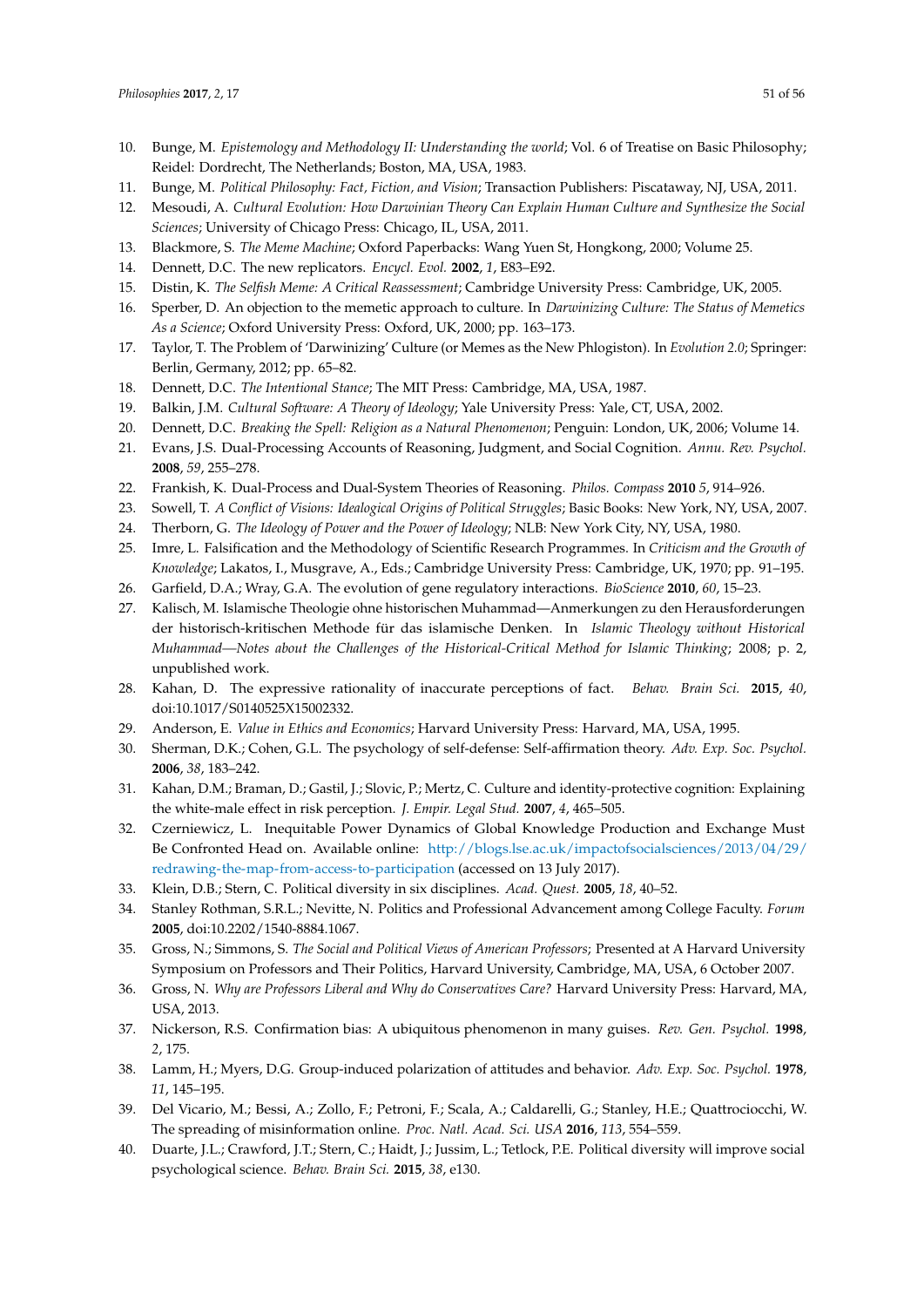- <span id="page-51-0"></span>41. Inbar, Y.; Lammers, J. Political diversity in social and personality psychology. *Perspect. Psychol. Sci.* **2012**, *7*, 496–503.
- <span id="page-51-1"></span>42. Brandt, M.J.; Reyna, C.; Chambers, J.R.; Crawford, J.T.; Wetherell, G. The ideological-conflict hypothesis intolerance among both liberals and conservatives. *Curr. Dir. Psychol. Sci.* **2014**, *23*, 27–34.
- <span id="page-51-2"></span>43. Jussim, L.; Crawford, J.T.; Anglin, S.M.; Stevens, S.T. Ideological bias in social psychological research. In *Social Psychology and Politics*; Forgas, J.P., Fiedler, K., Crano, W.D., Eds.; Taylor and Francis: New York, NY, USA, 2015; pp. 91–109
- <span id="page-51-3"></span>44. Chilton, A.S.; Posner, E.A. *An Empirical Study of Political Bias in Legal Scholarship*; University of Chicago Coase-Sandor Institute for Law & Economics Research: Chicago, IL, USA, 2015.
- <span id="page-51-4"></span>45. Hájek, A. Philosophical Heuristics and Philosophical Methodology. In *The Oxford Handbook of Philosophical Methodology*; Cappelen, H., Gendler, T.S., Hawthorne, J., Eds.; Oxford University Press: Oxford, UK, 2016.
- <span id="page-51-5"></span>46. Nado, J. Philosophical expertise and scientific expertise. *Philos. Psychol.* **2015**, *28*, 1026–1044.
- <span id="page-51-6"></span>47. Weinberg, J.M.; Gonnerman, C.; Buckner, C.; Alexander, J. Are philosophers expert intuiters? *Philos. Psychol.* **2010**, *23*, 331–355.
- <span id="page-51-7"></span>48. Schwitzgebel, E.; Cushman, F. Philosophers' biased judgments persist despite training, expertise and reflection. *Cognition* **2015**, *141*, 127–137.
- <span id="page-51-8"></span>49. Sesardic, N. *When Reason Goes on Holiday: Philosophers in Politics*; Encounter Books: New York, NY, USA, 2016.
- <span id="page-51-9"></span>50. Anomaly, J. Race Research and the Ethics of Belief. *J. Bioeth. Inq.* **2017**, *14*, 1–11.
- <span id="page-51-10"></span>51. Sesardic, N.; De Clercq, R. Women in philosophy: Problems with the discrimination hypothesis. *Acad. Quest.* **2014**, *27*, 461–473.
- <span id="page-51-11"></span>52. Tremain, S. Ableist Language and Philosophical Associations. Available online: [http://www.newappsblog.](http://www.newappsblog.com/2011/07/ableist-language-and-philosophical-associations.html) [com/2011/07/ableist-language-and-philosophical-associations.html](http://www.newappsblog.com/2011/07/ableist-language-and-philosophical-associations.html) (accessed on 19 July 2017).
- <span id="page-51-12"></span>53. Zunac, M. Radicalism's Yield: Politics and the Illiberal Academy. *Acad. Quest.* **2016**, *29*, 428–433.
- <span id="page-51-13"></span>54. Allingham, M. *Distributive Justice*; Routledge: Abingdon, UK, 2014.
- <span id="page-51-14"></span>55. Dennett, D.C. With a Little Help from My Friends. In *Dennett's Philosophy: A Comprehensive Assessment*; Ross, D., Ed.; The MIT Press: Cambridge, MA, USA, 2000; Chapter 15.
- <span id="page-51-15"></span>56. Hicks, S.R.C. *Explaining Postmodernism: Skepticism and Socialism from Rousseau to Foucault; Scholargy* Publishing, Inc.: Tempe, AZ, USA, 2004.
- <span id="page-51-16"></span>57. Bunge, M. A Critical Examination of the New Sociology of Science: "Part 1". *Philos. Soc. Sci.* **1991**, *21*, 524.
- 58. Bunge, M. A Critical Examination of the New Sociology of Science: "Part 2". *Philos. Soc. Sci.* **1992**, *22*, 46.
- <span id="page-51-17"></span>59. Bunge, M. *Social Science under Debate: A Philosophical Perspective*; University of Toronto Press: Toronto, ON, Canada, 1999.
- <span id="page-51-18"></span>60. Heywood, A. *Political Ideologies: An Introduction*; Palgrave Macmillan: Basingstoke, UK, 2012.
- <span id="page-51-19"></span>61. Pinker, S. *The Blank Slate: The Modern Denial of Human Nature*; Viking Press: New York, NY, USA, 2002.
- <span id="page-51-20"></span>62. Kanazawa, S. Why liberals and atheists are more intelligent. *Soc. Psychol. Q.* **2010**, *73*, 33–57.
- <span id="page-51-21"></span>63. Donald, M. *A Mind So Rare: The Evolution of Human Consciousness*; W. W. Norton & Company: New York, NY, USA, 2002.
- <span id="page-51-22"></span>64. Rosenberg, A. *The Atheist's Guide to Reality: Enjoying Life without Illusions*; W. W. Norton & Company: New York, NY, USA, 2011.
- <span id="page-51-23"></span>65. Mackintosh, N. History of theories and measurement of intelligence. In *The Cambridge Handbook of Intelligence*; Cambridge University Press: Cambridge, MA, USA, 2011; pp. 3–19.
- 66. Urbina, S. Tests of intelligence. In *The Cambridge Handbook of Intelligence*; Cambridge University Press: Cambridge, MA, USA, 2011; pp. 20–38.
- <span id="page-51-24"></span>67. Willis, J.O.; Dumont, R.; Kaufman, A.S. Factor-analytic models of intelligence. In *The Cambridge Handbook of Intelligence*; Cambridge University Press: Cambridge, MA, USA, 2011; pp. 39–57.
- <span id="page-51-25"></span>68. Epstein, B. Ontological individualism reconsidered. *Synthese* **2009**, *166*, 187–213.
- <span id="page-51-26"></span>69. Bunge, M. *Treatise on Basic Philosophy: Semantics I: Sense and Reference*; Springer Science & Business Media: Berlin, Germany, 1977; Volume 1.
- <span id="page-51-27"></span>70. Khalidi, M. Three kinds of social kinds. *Philos. Phenomenol. Res.* **2015**, *90*, 96–112.
- <span id="page-51-28"></span>71. Mason, R. The metaphysics of social kinds. *Philos. Compass* **2016**, *11*, 841–850.
- <span id="page-51-29"></span>72. Thompson, N. *Anti-Discriminatory Practice: Equality, Diversity and Social Justice*; Palgrave Macmillan: Basingstoke, UK, 2012.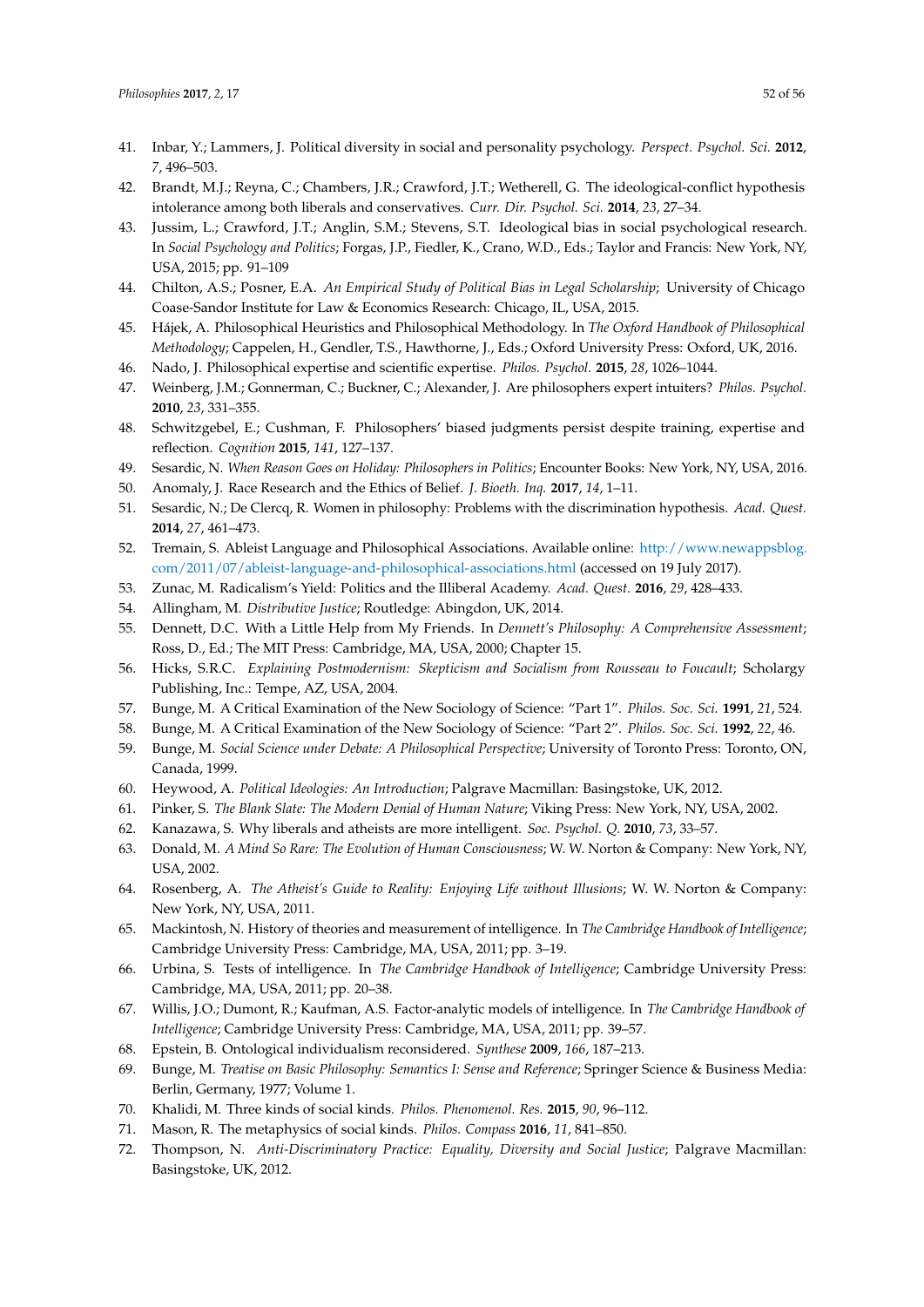- <span id="page-52-1"></span>73. Ruhm, C.J. When 'Equal Opportunity' Is Not Enough: Training Costs and Intergenerational Inequality. *J. Hum. Resour.* **1988**, *23*, 155–172.
- <span id="page-52-0"></span>74. Phillips, A. Defending equality of outcome. *J. Polit. Philos.* **2004**, *12*, 1–19.
- <span id="page-52-2"></span>75. Cowell, F. *Measuring Inequality*; Oxford University Press: Oxford, UK, 2011.
- <span id="page-52-3"></span>76. Marx, K.; Engels, F. *Communist Manifesto*; Penguin: London, UK, 2002 [1848].
- <span id="page-52-4"></span>77. Abberley, P. The concept of oppression and the development of a social theory of disability. *Disabil. Handicap Soc.* **1987**, *2*, 5–19.
- <span id="page-52-5"></span>78. Shidlo, A. Internalized homophobia: Conceptual and empirical issues in measurement. In *Psychological Perspectives on Lesbian and Gay Issues*; Volume 1: Lesbian and gay psychology: Theory, research, and clinical applications; Greene, B., Herek, G.M., Eds.; SAGE Publications Ltd.: Thousand Oaks, CA, USA, 1994; pp. 176–205
- <span id="page-52-6"></span>79. Lerner, G. *The Creation of Patriarchy*; Oxford University Press: New York, NY, USA, 1986; Volume 1.
- <span id="page-52-7"></span>80. Bonilla-Silva, E. *White Supremacy and Racism in the Post-Civil Rights Era*; Lynne Rienner Publishers: Boulder, CO, USA, 2001.
- <span id="page-52-8"></span>81. Do'Mar Castro, M.; Dhawan, N.; Engel, A. Hegemony and Heteronormativity: Revisiting 'the Political' in Queer Politics. In *The Sage Handbook of Feminist Theory*; Ashgate: London, UK, 2011; Volume 324, pp. 71–82.
- <span id="page-52-9"></span>82. Baril, A.; Trevenen, K. Exploring ableism and cisnormativity in the conceptualization of identity and sexuality 'disorders'. *Annu. Rev. Crit. Psychol.* **2014**, *11*, 389–416.
- <span id="page-52-11"></span><span id="page-52-10"></span>83. Shohat, E.; Stam, R. *Unthinking Eurocentrism: Multiculturalism and the Media*; Routledge: Abingdon, UK, 2014.
- 84. Hehir, T. Eliminating ableism in education. *Harvard Edu. Rev.* **2002**, *72*, 1–33.
- <span id="page-52-12"></span>85. Beauvais, C. The problem of 'Power': Metacritical implications of aetonormativity for children's literature research. *Children's Lit. Educ.* **2013**, *44*, 74–86.
- <span id="page-52-13"></span>86. Robinson, Z.F. Intersectionality. In *Handbook of Contemporary Sociological Theory*; Springer: Berlin, Germany, 2016; pp. 477–499.
- <span id="page-52-14"></span>87. Pease, B. *Undoing Privilege: Unearned Advantage in a Divided World*; Zed Books, Ltd.: London, UK, 2010.
- <span id="page-52-15"></span>88. Deo, M.E. Two Sides of a Coin: Safe Space & Segregation in Race/Ethnic-Specific Law Student Organizations. *Wash. UJL Pol'y* **2013**, *42*, 83–129.
- <span id="page-52-16"></span>89. Goodman, D.J. Oppression and Privilege: Two Sides of the Same Coin. *J. Interc. Commun.* **2015**, *18*, 1–14.
- <span id="page-52-17"></span>90. Kamram, O. *The American Muslim Dilemma: Christian Normativity, Racialization, And Anti-Muslim Backlash*; Texas A & M University: College Station, TX, USA, 2012.
- <span id="page-52-18"></span>91. Operario, D.; Fiske, S.T. Racism equals power plus prejudice: A social psychological equation for racial oppression. In *Confronting Racism: The Problem and the Response*; Sage Publications: Thousand Oaks, CA, USA, 1998; pp. 33–53.
- <span id="page-52-19"></span>92. Rawls, J. *A Theory of Justice*; Harvard University Press: Cambridge, MA, USA, 1971.
- <span id="page-52-20"></span>93. Rawls, J. Justice as Fairness: Political Not Metaphysical. *Philos. Public Aff.* **1985**, *14*, 223–251.
- <span id="page-52-21"></span>94. Rawls, J. *Political Liberalism*; Columbia University Press: New York, NY, USA, 1993.
- <span id="page-52-23"></span>95. Sesardic, N. *Making Sense of Heritability*; Cambridge University Press: Cambridge, UK, 2005.
- <span id="page-52-22"></span>96. Sue, D.W. *Microaggressions in Everyday Life: Race, Gender, and Sexual Orientation*; John Wiley & Sons: Hoboken, NY, USA, 2010.
- <span id="page-52-24"></span>97. Rahman, Q.; Wilson, G.D. Large sexual-orientation-related differences in performance on mental rotation and judgement of line orientation tasks. *Neuropsychology* **2003**, *17*, 25.
- <span id="page-52-25"></span>98. Filipovic, J. Offensive feminism: The conservative gender norms that perpetuate rape culture, and how feminists can fight back. In *Yes Means Yes*; Seal Press: Berkeley, CA, USA, 2008; pp. 13–27.
- <span id="page-52-26"></span>99. Hymowitz, K.S.The feminist silence about Islam. *Policy J. Public Policy Ideas* **2003**, *19*, 29.
- <span id="page-52-27"></span>100. Sommers, C.H. The subjection of Islamic women and the fecklessness of American feminism. *Wkly. Stand.* **2007**. Available online: <http://www.weeklystandard.com/the-subjection-of-islamic-women/article/14753> (accessed on 31 July 2017).
- <span id="page-52-28"></span>101. Entine, J. *Taboo: Why Black Athletes Dominate Sports and Why We're Afraid to Talk about It*; PublicAffairs: New York, NY, USA, 2008.
- <span id="page-52-29"></span>102. Maughan, R. The limits of human athletic performance. *Ann. Trans.* **2004**, *10*, 52–54.
- <span id="page-52-30"></span>103. Lippi, G.; Longo, U.G.; Maffulli, N. Genetics and sports. *Br. Med. Bull.* **2010**, *93*, 27–47.
- <span id="page-52-31"></span>104. Lehre, A.C.; Lehre, K.P.; Laake, P.; Danbolt, N.C. Greater intrasex phenotype variability in males than in females is a fundamental aspect of the gender differences in humans. *Dev. Psychobiol.* **2009**, *51*, 198–206.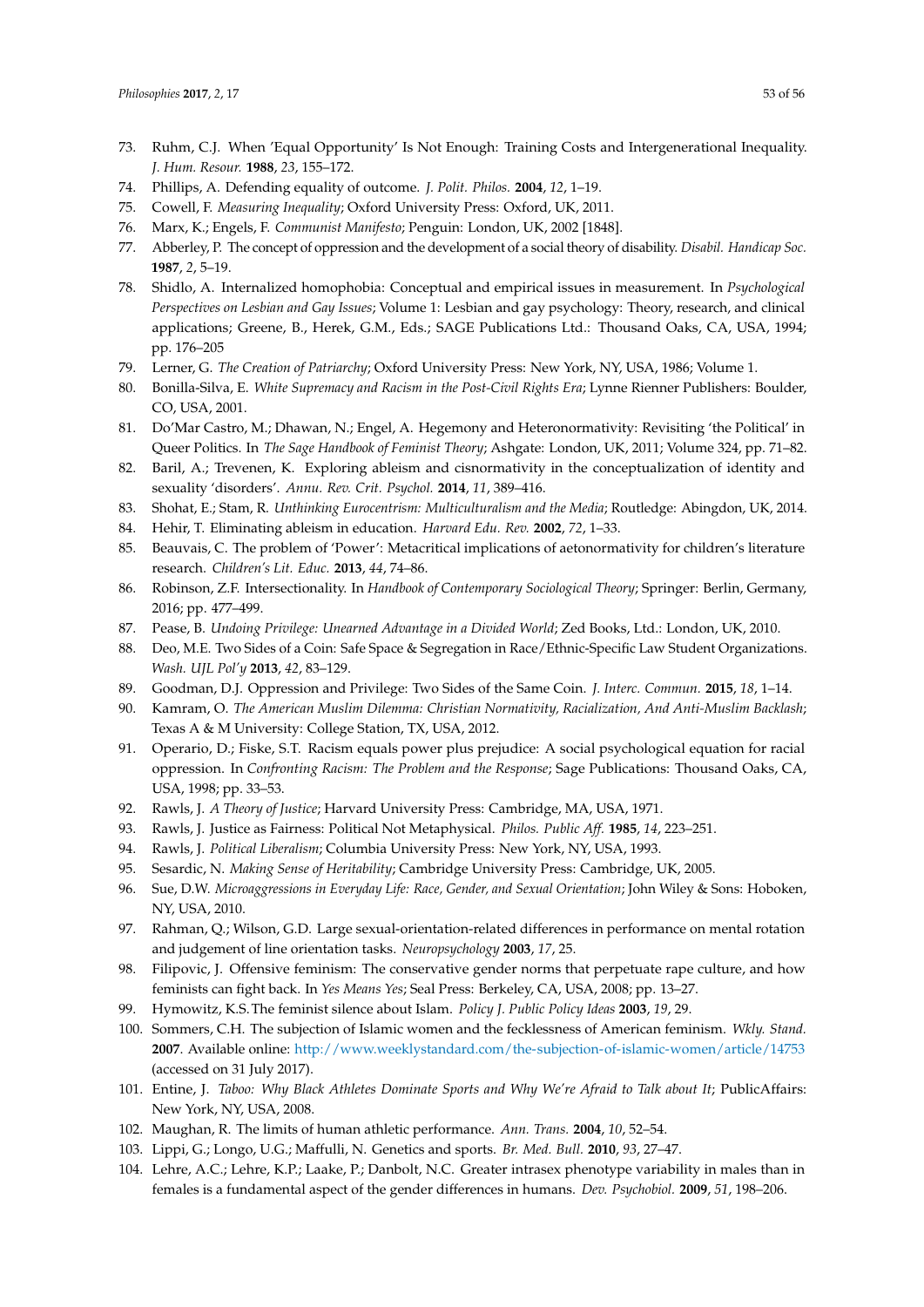- <span id="page-53-1"></span>105. Michell, J. Quantitative science and the definition of measurement in psychology. *Br. J. Psychol.* **1997**, *88*, 355–383.
- <span id="page-53-2"></span>106. Roberts, F.S. *Measurement Theory with Applications to Decisionmaking, Utility, and the Social Sciences*; Encyclopedia of Mathematics and its Applications (Book 7); Reissue edition (12 March 2009); Cambridge University Press: Cambridge, UK, 2009.
- <span id="page-53-0"></span>107. Edouard, M.; Luc, F. Social Construction and the Concept of Race. *Philos. Sci.* **2005**, *72*, 1208–1219.
- <span id="page-53-3"></span>108. Turkheimer, E. Three laws of behavior genetics and what they mean. *Curr. Dir. Psychol. Sci.* **2000**, *9*, 160–164.
- <span id="page-53-4"></span>109. Hird, M.J. Gender's nature Intersexuality, transsexualism and the 'sex'/'gender' binary. *Fem. Theory* **2000**, *1*, 347–364.
- <span id="page-53-5"></span>110. Blackless, M.; Charuvastra, A.; Derryck, A.; Fausto-Sterling, A.; Lauzanne, K.; Lee, E. How sexually dimorphic are we? Review and synthesis. *Am. J. Hum. Biol.* **2000**, *12*, 151–166.
- <span id="page-53-6"></span>111. Slatkin, M. Epigenetic inheritance and the missing heritability problem. *Genetics* **2009**, *182*, 845–850.
- <span id="page-53-7"></span>112. Zuk, O.; Hechter, E.; Sunyaev, S.R.; Lander, E.S. The mystery of missing heritability: Genetic interactions create phantom heritability. *Proc. Natl. Acad. Sci. USA* **2012**, *109*, 1193–1198.
- <span id="page-53-8"></span>113. McCrae, R.R.; Costa, P.T.; de Lima, M.P.; Simões, A.; Ostendorf, F.; Angleitner, A.; Marušić, I.; Bratko, D.; Caprara, G.V.; Barbaranelli, C.; et al. Age differences in personality across the adult life span: Parallels in five cultures. *Dev. Psychol.* **1999**, *35*, 466.
- <span id="page-53-10"></span><span id="page-53-9"></span>114. Chalmers, D.J. The Singularity: A Philosophical Analysis. *J. Conscious. Stud.* **2010**, *17*, 9–10.
- 115. Seibert, S.E.; Kraimer, M.L. The five-factor model of personality and career success. *J. Vocat. Behav.* **2001**, *58*, 1–21.
- <span id="page-53-11"></span>116. Viinikainen, J.; Kokko, K.; Pulkkinen, L.; Pehkonen, J. Personality and labour market income: Evidence from longitudinal data. *Labour* **2010**, *24*, 201–220.
- <span id="page-53-12"></span>117. Zagorsky, J.L. Do you have to be smart to be rich? The impact of IQ on wealth, income and financial distress. *Intelligence* **2007**, *35*, 489–501.
- <span id="page-53-13"></span>118. Chalmers, D.J. Why Isn't There More Progress in Philosophy? *Philosophy* **2015**, *90*, 3–31.
- <span id="page-53-15"></span>119. Nietzsche, F. *Philosophy in the Tragic Age of the Greeks*; Regnery Publishing Inc.: Washington, DC, USA, 1962.
- <span id="page-53-16"></span>120. Dietrich, E. There Is No Progress in Philosophy. *Essays Philos.* **2011**, *12*, 9.
- <span id="page-53-14"></span>121. Strickland, L. Philosophy and the Search for Truth. *Philosophia* **2013**, *41*, 1079–1094.
- <span id="page-53-17"></span>122. Brogaard, B. The Trivial Argument for Epistemic Value Pluralism. Or How I Learned to Stop Caring about Truth. In *Epistemic Value*; Haddock, A., Millar, A., Pritchard, D., Eds.; Oxford University Press: Oxford, UK, 2008.
- <span id="page-53-18"></span>123. Dennett, D. A Conversation with Daniel Dennett. Available online: [http://www.theatlantic.com/past/](http://www.theatlantic.com/past/docs/unbound/digicult/dennett.htm) [docs/unbound/digicult/dennett.htm](http://www.theatlantic.com/past/docs/unbound/digicult/dennett.htm) (accessed on 14 July 2017).
- <span id="page-53-19"></span>124. Dennett, D.C. *Darwin's Dangerous Idea: Evolution and the Meanins of Life*; Simon & Schuster: New York, NY, USA, 1995.
- <span id="page-53-20"></span>125. Haddock, A.; Millar, A.; Pritchard, D. *Epistemic Value*; Oxford University Press: Oxford, UK, 2009.
- <span id="page-53-21"></span>126. Grimm, S.R. Epistemic Normativity. In *Epistemic Value*; Haddock, A., Millar, A., Pritchard, D., Eds.; Oxford University Press: Oxford, UK, 2009; pp. 243–264.
- <span id="page-53-25"></span>127. Laudan, L. The epistemic, the cognitive, and the social. In *Science, Values, and Objectivity*; University of Pittsburgh Press: Pittsburgh, PA, USA, 2004; pp. 14–23.
- <span id="page-53-22"></span>128. Douglas, H. The Value of Cognitive Values. *Philos. Sci.* **2014**, *80*, 796–806.
- <span id="page-53-23"></span>129. Diekmann, S.; Peterson, M. The Role of Non-Epistemic Values in Engineering Models. *Sci. Eng. Ethics* **2013**, *19*, 207–218.
- <span id="page-53-24"></span>130. Graybeal, C.D. Mathematical Lies We Tell Students. *Teach. Child. Math.* **2014**, *21*, 197–199.
- <span id="page-53-28"></span>131. Glynn, I. *Elegance in Science: The Beauty of Simplicity*; Oxford University Press: Oxford, UK, 2010.
- <span id="page-53-26"></span>132. Okasha, S. Theory choice and social choice: Kuhn versus Arrow. *Mind* **2011**, *120*, 83–115.
- <span id="page-53-27"></span>133. Welch, J.R. New tools for theory choice and theory diagnosis. *Stud. Hist. Philos. Sci. Part A* **2013**, *44*, 318–329.
- <span id="page-53-29"></span>134. Kaliszewski, I.; Miroforidis, J.; Podkopaev, D. *Multiple Criteria Decision Making by Multiobjective Optimization*; Springer: Berlin, Germany, 2016.
- <span id="page-53-30"></span>135. Deb, K.; Miettinen, K. *Multiobjective Optimization: Interactive and Evolutionary Approaches*; Springer Science & Business Media: Berlin, Germany, 2008; Volume 5252.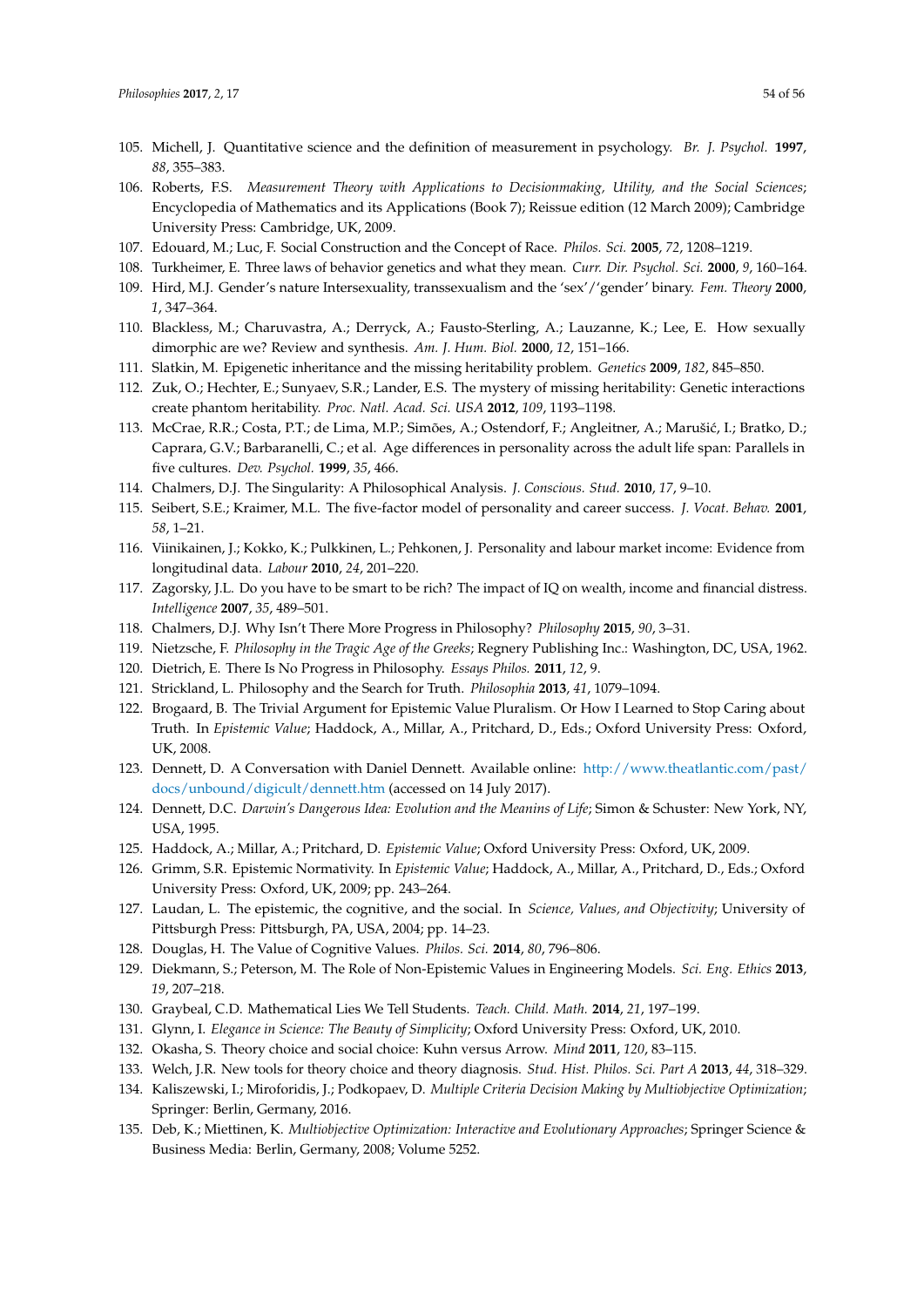- <span id="page-54-0"></span>136. De Weck, O.L. Multiobjective optimization: History and promise. In Proceedings of the Third China-Japan-Korea Joint Symposium on Optimization of Structural and Mechanical Systems, Kanazawa, Japan, 30 October–2 November 2004; Volume 2, p. 34.
- <span id="page-54-1"></span>137. Ho, Y.C.; Zhao, Q.C.; Jia, Q.S. *Ordinal Optimization: Soft Optimization for Hard Problems*; Springer Science & Business Media: Berlin, Germany, 2008.
- <span id="page-54-2"></span>138. Mahner, M. Science and Pseudoscience How to Demarcate After the (Alleged) Demise. In *Philosophy of Pseudoscience: Reconsidering the Demarcation Problem*; Pigliucci, M., Boudry, M., Eds.; University of Chicago Press: Chicago, IL, USA, 2013; p. 29.
- <span id="page-54-4"></span><span id="page-54-3"></span>139. Bunge, M. The complexity of simplicity. *J. Philos.* **1962**, *59*, 113–135.
- 140. Chaitin, G. On the intelligibility of the universe and the notions of simplicity, complexity and irreducibility. In *Thinking about Gödel and Turing: Essays on Complexity, 1970-2007L*; World Scientific Publishing: Singapore, 2007; pp. 201–226.
- <span id="page-54-5"></span>141. Bunge, M. The weight of simplicity in the construction and assaying of scientific theories. *Philos. Sci.* **1961**, *28*, 120–149.
- <span id="page-54-6"></span>142. McAllister, J.W. The simplicity of theories: Its degree and form. *J. Gen. Philos. Sci.* **1991**, *22*, 1–14.
- <span id="page-54-7"></span>143. Caramia, M.; Dell'Olmo, P. *Multi-Objective Management in Freight Logistics: Increasing Capacity, Service Level and Safety with Optimization Algorithms*; Springer Science & Business Media: Berlin, Germany, 2008.
- <span id="page-54-8"></span>144. Triantaphyllou, E. Multi-criteria decision making methods. In *Multi-Criteria Decision Making Methods: A Comparative Study*; Springer: Berlin, Germany, 2000; pp. 5–21.
- <span id="page-54-9"></span>145. Dubois, D.; Fargier, H.; Perny, P.; Prade, H. Towards a qualitative multicriteria decision theory. In Proceedings of the EUROFUSE Workshop on Preference Modelling and Applications, Granada, Spain, 25–27 April 2001; pp. 121–129.
- <span id="page-54-13"></span>146. Narens, L. *Theories of Meaningfulness*; Scientific Psychology Series; Lawrence Erlbaum Associates: Hillsdale, NJ, USA, 2002.
- <span id="page-54-10"></span>147. Bellman, R. *Dynamic Programming*, 1st ed.; Princeton University Press: Princeton, NJ, USA, 1957.
- <span id="page-54-11"></span>148. Deb, K.; Thiele, L.; Laumanns, M.; Zitzler, E. *Scalable Test Problems for Evolutionary Multiobjective Optimization*; Springer: Berlin, Germany, 2005.
- <span id="page-54-12"></span>149. Bringmann, K.; Friedrich, T. Approximating the least hypervolume contributor: NP-hard in general, but fast in practice. In Proceedings of the International Conference on Evolutionary Multi-Criterion Optimization, Nantes, France, 7–10 April 2009; Springer: Berlin, Germany, 2009; pp. 6–20.
- <span id="page-54-14"></span>150. Akbarzadeh-T, M.; Jamshidi, M. Incorporating a-priori expert knowledge in genetic algorithms. In Proceedings of the 1997 IEEE International Symposium on Computational Intelligence in Robotics and Automation, CIRA'97, Monterey, CA, USA, 10–11 July 1997; pp. 300–305.
- <span id="page-54-15"></span>151. Tetlock, P. *Expert Political Judgment: How Good Is It? How Can We Know?* Princeton University Press: Princeton, NJ, USA, 2005.
- <span id="page-54-16"></span>152. Mironov, V.V. On Progress in Philosophy. *Metaphilosophy* **2013**, *44*, 10–14.
- <span id="page-54-17"></span>153. Brockhoff, D.; Zitzler, E. Are all objectives necessary? On dimensionality reduction in evolutionary multiobjective optimization. In *Parallel Problem Solving from Nature-PPSN IX*; Springer: Berlin, Germany, 2006; pp. 533–542.
- <span id="page-54-18"></span>154. Sesardic, N. Race: A social destruction of a biological concept. *Biol. Philos.* **2010**, *25*, 143–162.
- <span id="page-54-19"></span>155. Ren, D.; Zhou, H.; Fu, X. A deeper look at gender difference in multitasking: Gender-specific mechanism of cognitive control. In Proceedings of the Fifth International Conference on Natural Computation, ICNC'09, Tianjin, China, 14–16 August 2009; Volume 5, pp. 13–17.
- <span id="page-54-20"></span>156. Dennett, D.C. *Intuition Pumps and Other Tools for Thinking*; WW Norton & Company: New York, NY, USA, 2013.
- <span id="page-54-21"></span>157. Harding, S. Rethinking Standpoint Epistemology: What is Strong Objectivity? In *Feminist Epistemologies*; Alcoff, L., Potter, E., Eds.; Routledge: Abingdon, UK, 1993.
- <span id="page-54-23"></span>158. Longino, H.E. Cognitive and non-cognitive values in science: Rethinking the dichotomy. In *Feminism, Science, and the Philosophy of Science*; Springer: Berlin, Germany, 1996; pp. 39–58.
- <span id="page-54-24"></span>159. Koertge, N. *A House Built on Sand: Exposing Postmodernist Myths about Science*; Oxford University Press: Oxford, UK, 1998.
- <span id="page-54-22"></span>160. Longino, H.E. *Science as Social Knowledge: Values and Objectivity in Scientific Inquiry*; Princeton University Press: Princeton, NJ, USA, 1990.